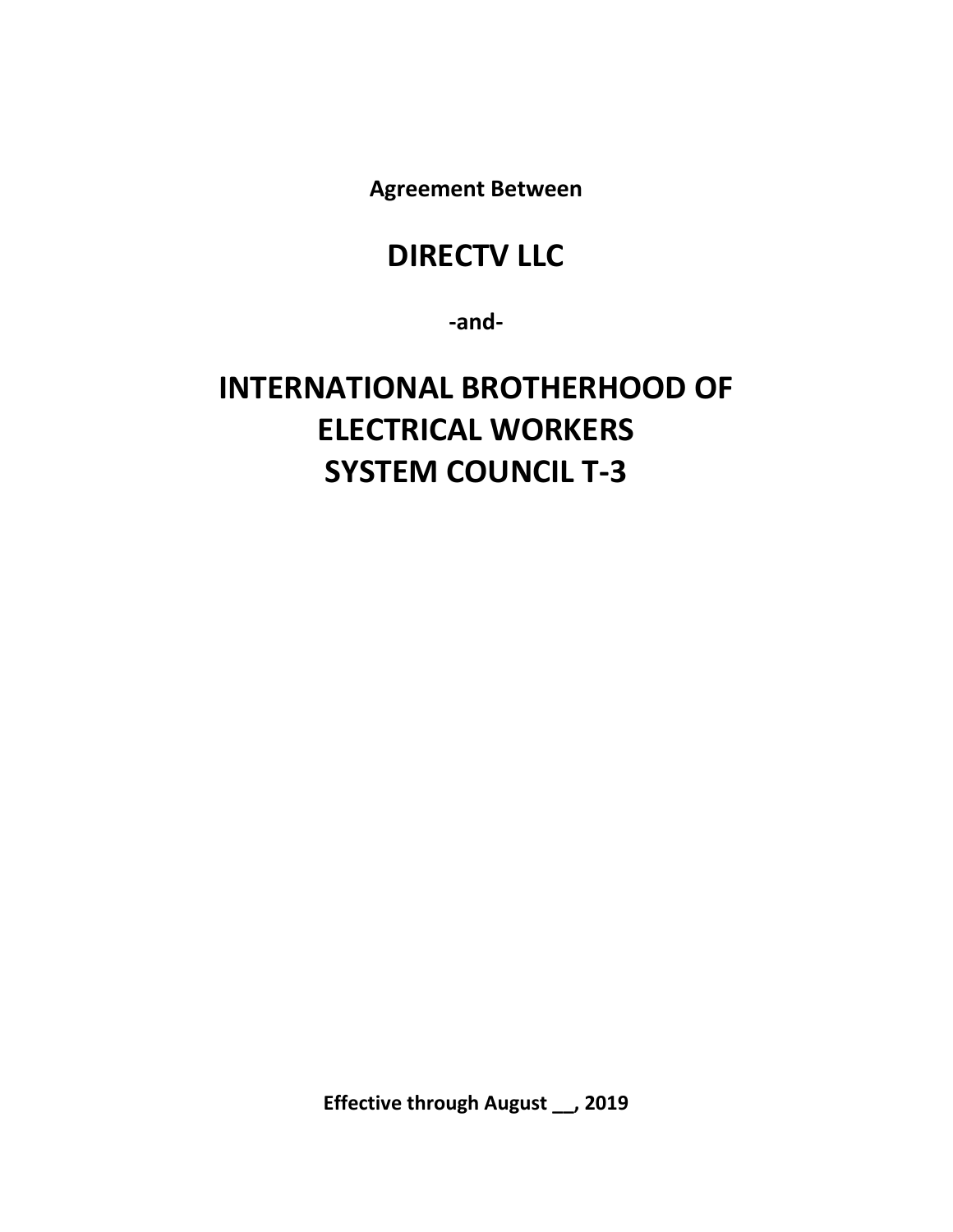## **TABLE OF CONTENTS**

#### **ARTICLE:**

#### **PAGE**

| 1.  | 2              |
|-----|----------------|
| 2.  | $\overline{2}$ |
| 3.  | 3              |
| 4.  | $\overline{4}$ |
| 5.  | $\overline{4}$ |
| 6.  | 5              |
| 7.  | 5              |
| 8.  | 6              |
| 9.  |                |
| 10. | 9              |
| 11. | -10            |
| 12. |                |
| 13. |                |
| 14. | 20             |
| 15. | 20             |
| 16. | 26             |
| 17. | 29             |
| 18. | 33             |
| 19. | 46             |
| 20. | 47             |
| 21. | 49             |

## APPENDIX A MEMORANDUMS OF AGREEMENT:

| - A1          | Transition of Newly Organized DIRECTV LLC Employees  50 |  |
|---------------|---------------------------------------------------------|--|
| A2            |                                                         |  |
| A3            |                                                         |  |
| $\mathbf{A4}$ |                                                         |  |

#### **LETTERS OF UNDERSTANDING**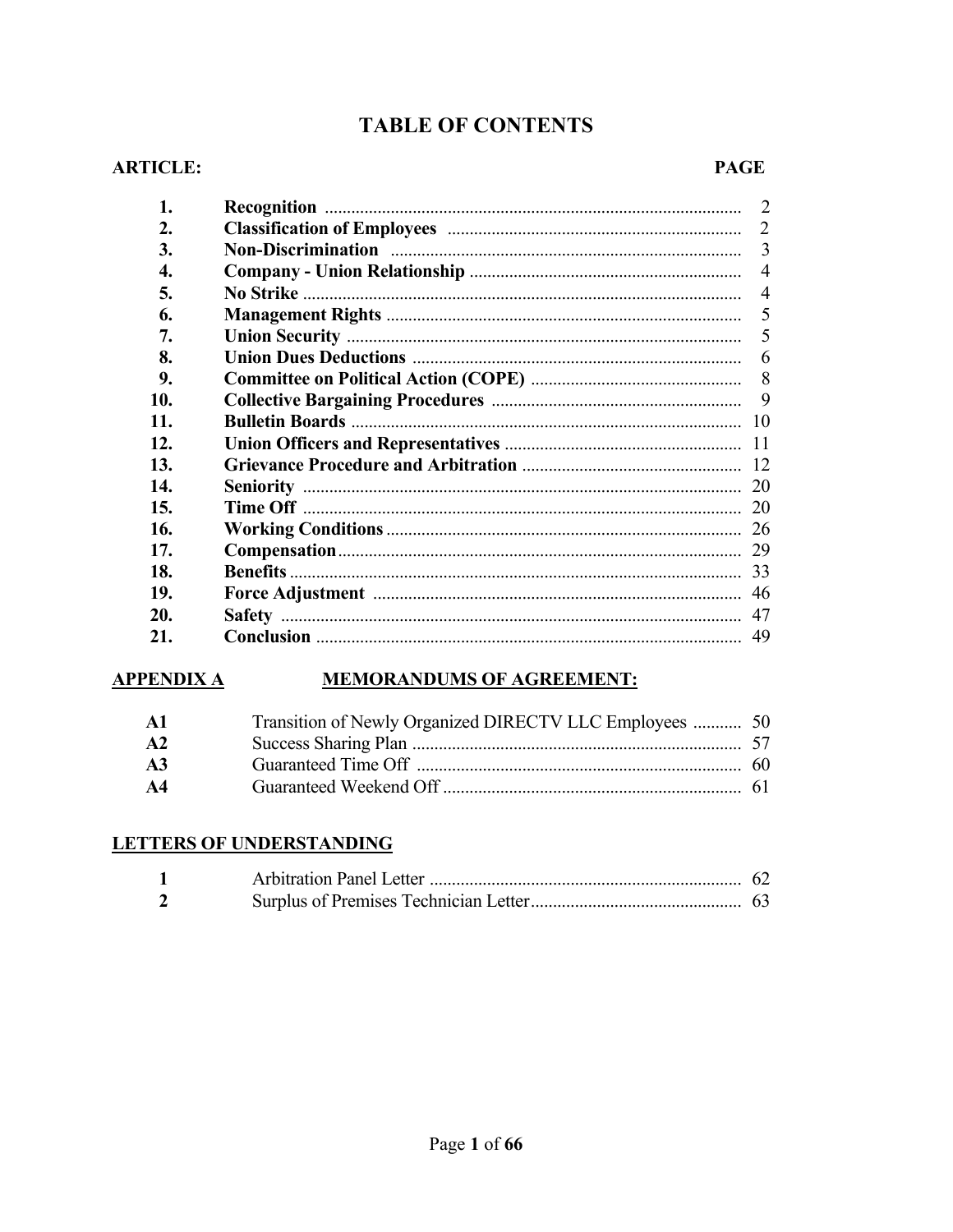#### **ARTICLE 1 RECOGNITION**

- 1.01 This Agreement is made and entered into by and between DIRECTV LLC ("Company") and System Council T-3 of the International Brotherhood of Electrical Workers (I.B.E.W.) affiliated with the American Federation of Labor, Congress of Industrial Organizations on behalf of Locals 55, 89, 111, 206, 291, 354, 426, 449, 714, 769, 827, 949, 1186, 1250, 1426 and 1597 ("Union"). This Agreement shall cover Unionrepresented employees identified in Article 1.02 below. The Company and the Union (collectively "Parties") agree as follows.
- 1.02 The Company recognizes the Union as the exclusive bargaining agent for those employees of the Company in the States of Arizona, Colorado, Hawaii, Iowa, Idaho, Minnesota, Montana, North Dakota, Nebraska, Pennsylvania, South Dakota, Utah, Washington and Wyoming whose occupations are listed in Article 1.03 below.
- 1.03 Applicable job titles:

Administrative Support Assistant Office Coordinator Premises Technician Warehouse Assistant

#### **ARTICLE 2 CLASSIFICATION OF EMPLOYEES**

#### **Regular Employee**

2.01 One whose employment is expected to be indefinite. A regular employee may be either full-time or part-time.

#### **Regular Limited Term Employee**

2.02 One hired for a specific project or a limited period with the definite understanding that their employment will terminate or be converted to Regular Employee status upon the completion of the project or at the end of the period, and whose employment is expected to continue for more than one (1) year but, unless mutually agreed to by the Company and the Union, not longer than thirty-six (36) months as a Regular Limited Term employee. Regular Limited Term employees shall be excluded from the provisions in Article 19 [Force Adjustment] of this Agreement. If a Regular Limited Term employee covered by this Agreement attains 36 months of service, the employee shall either be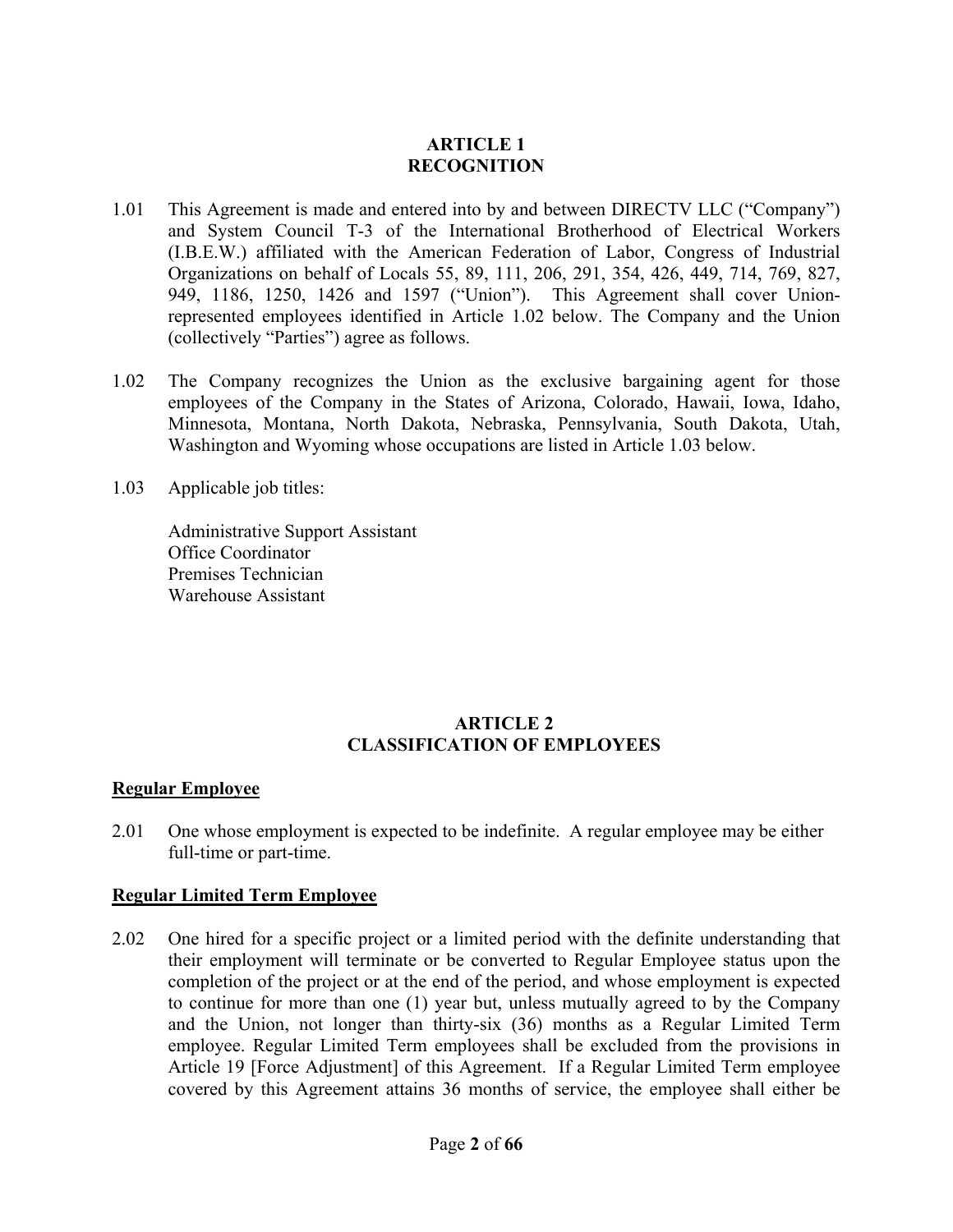work completed or converted to a Regular Employee at the Company's discretion. If the employee is converted to Regular Employee, the employee will continue to be covered by the terms, conditions and benefits provided by this Agreement.

#### **Temporary Employee**

- 2.03 One hired for a specific project or a limited period with the definite understanding that their employment will terminate upon the completion of the project or at the end of the period, and whose employment is expected to continue for not more than twelve (12) months. Temporary employees shall be excluded from the provisions in Article 19 – Force Adjustment of this Agreement.
- 2.04 For the purposes of this Agreement, all employees hired into a title covered by this Agreement, unless otherwise specified by management, will be probationary. Employees will remain probationary for twelve (12) months.

#### **ARTICLE 3 NON-DISCRIMINATION**

- 3.01 In a desire to restate their respective policies, neither the Company nor the Union shall unlawfully discriminate against any employee because of such employee's race, color, religion, sex, age, sexual orientation or national origin, or because the employee is an individual with a disability, a disabled veteran, or a veteran of the Vietnam era or other protected classification recognized by applicable Federal, State or local law.
- 3.02 The use of the masculine or feminine gender, or any titles which connote gender in this Agreement, shall be construed as including both genders and not as a sex limitation.
- 3.03 When a word is used in the singular or plural number, either number, the singular or plural of that word, shall apply.
- 3.04 It is mutually agreed that no discrimination shall be practiced by the Company or the Union against any employee because of membership or non-membership in the Union, or by the Company against any member or officer of the Union because of lawful activities on behalf of the Union.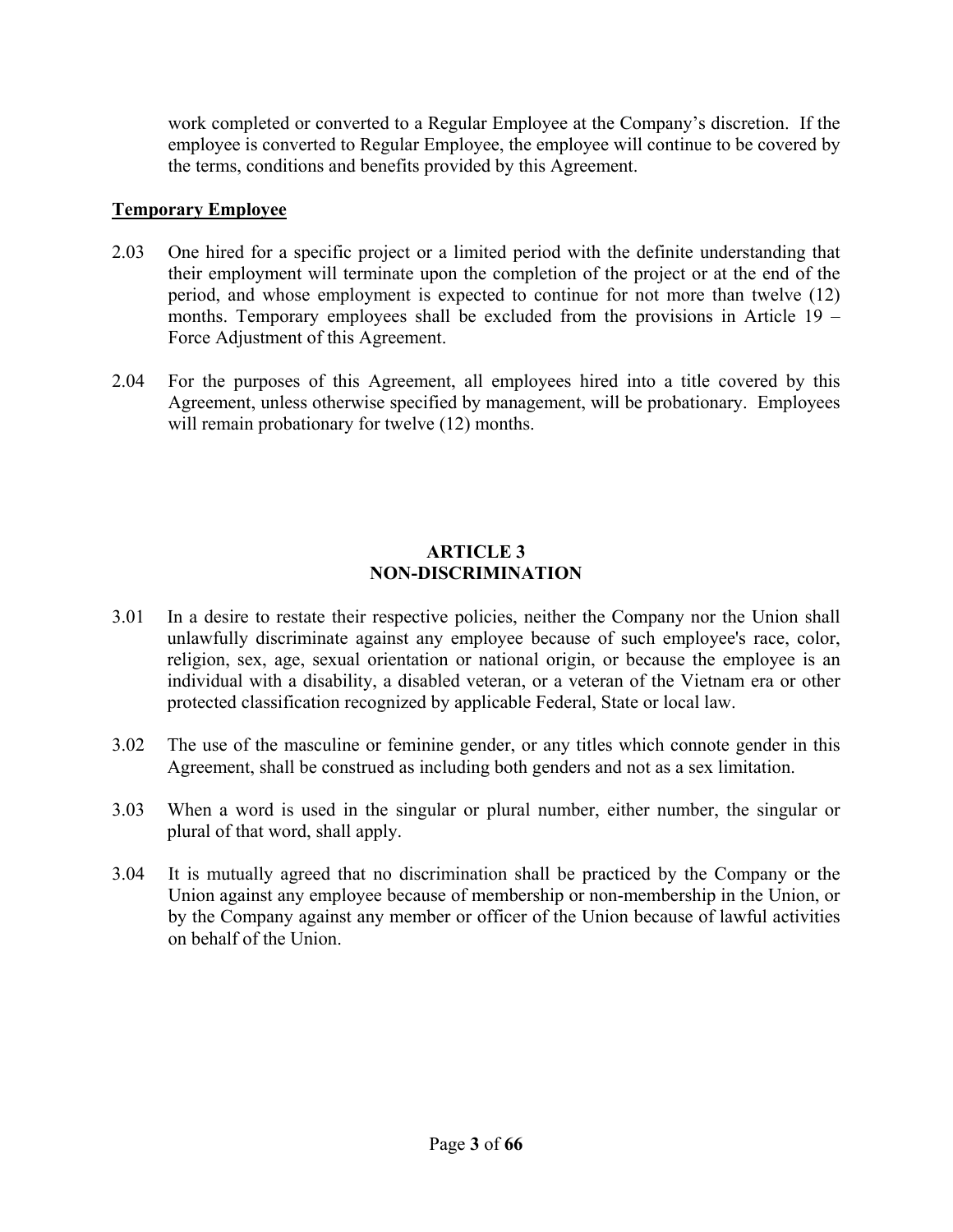#### **ARTICLE 4 COMPANY - UNION RELATIONSHIP**

4.01 The Company and the Union recognize that it is in the best interests of both Parties, the employees and the public that all dealings between them be, and continue to be, characterized by mutual responsibility and respect. To insure that this relationship continues and improves, the Company and the Union, and their respective representatives at all levels, shall apply the terms of this Agreement fairly, in accord with its intent and meaning and consistent with the Union's status as exclusive bargaining representative of all employees in the Unit. Each party shall bring to the attention of all employees in the Unit, including new hires, that their purpose is to conduct themselves in a spirit of responsibility and respect for the measures they have agreed upon to insure adherence to this purpose. Nothing in this Article is subject to the arbitration procedures of this Agreement.

#### **ARTICLE 5 NO STRIKE**

- 5.01 It is understood between the Parties that the services to be performed by the employees covered by this Agreement are essential to the operation of the Company and to the health, safety, and welfare of the public, and the Union agrees that it will not authorize or promote any strike or slowdown during the life of this Agreement. The Company agrees that it will not intentionally do anything to prevent the performance of the said services by the said employees insofar as the services are required in the operation of the Company's business.
- 5.02 Should any such employee engage in any strike or slowdown, without the authority and not as the result of the call of the Union, the Parties shall cooperate to enable the Company to carry on its operations without interruption or other injurious effect. It is understood that the Union will not condone participation in a sympathy strike in conjunction with any other personnel of any other employer. Such cooperation on the part of the Union shall include ordering the employees to desist from such strike or slowdown.
- 5.03 This Article is not intended to prohibit employees from engaging in informational picketing provided that such picketing does not have the purpose or effect of preventing employees from working.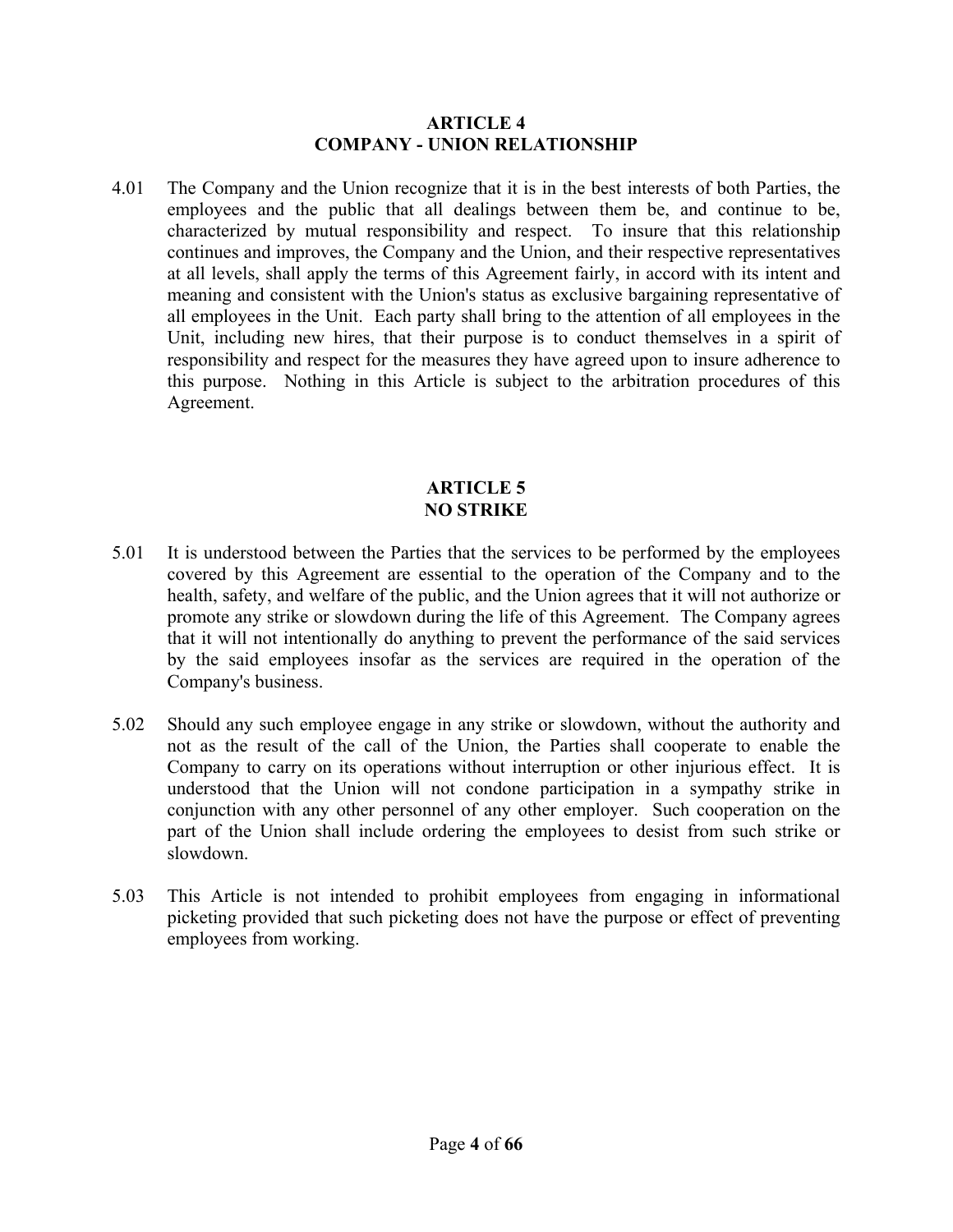#### **ARTICLE 6 MANAGEMENT RIGHTS**

- 6.01 Except as specifically limited by provisions of this Agreement, the Company reserves and retains, solely and exclusively, and without recourse to negotiations, all rights, powers, and authority, to operate its business, which include the right to establish, modify and enforce personnel policies, work rules, and regulations and standards for employee performance, including attendance policies, safety policies and disciplinary policies; as well as the right to make and enter into decisions to do any of the provided, however, that these rights shall not be exercised in violation of any of the other terms and provisions of this Agreement.
- 6.02 This Article in no way eliminates the Union's right to engage in effects bargaining with the Company.

#### **ARTICLE 7 UNION SECURITY**

- 7.01 Each employee, who is a member of the Union or who is obligated to tender to the Union amounts equal to periodic dues on the date this Agreement is ratified ("Ratification Date"), or who later becomes a member of the Union and all persons becoming employees on or after the Ratification Date, shall, as a condition of employment, pay or tender to the Union amounts equal to the periodic dues applicable to members, for the period from such Ratification Date or, in the case of persons becoming employees after the Ratification Date, on or after the thirtieth (30th) calendar day of employment, whichever of these dates is later, until the termination of this Agreement. For the purpose of this Article, "employee" shall mean any member of the bargaining unit.
- 7.02 Each employee who on the Ratification Date was not required as a condition of employment to pay or tender to the Union amounts equal to the periodic dues applicable to members, shall, as a condition of employment, pay or tender to the Union amounts equal to the periodic dues applicable to members for the period beginning thirty (30) calendar days after the Ratification Date, until the termination of this Agreement.
- 7.03 The condition of employment specified above shall not apply during periods of formal separation from the bargaining unit of any such employee but shall reapply to such employee on the thirtieth (30th) calendar day following his/her return to the bargaining unit.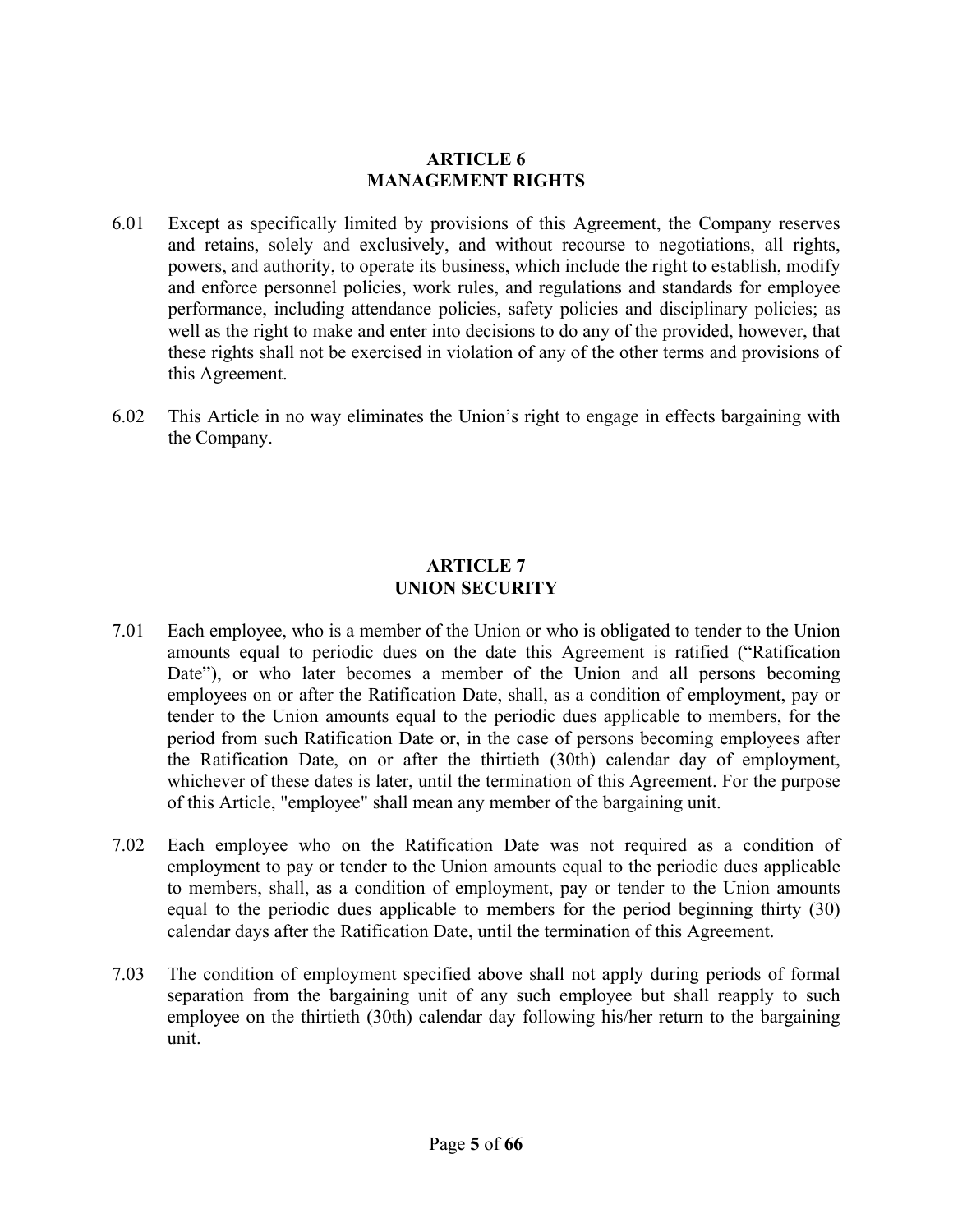- (A) The term "formal separation" as used above includes transfers out of the bargaining unit, removal from payroll of the Company and leaves of absence of more than one (1) month duration.
- (B) The Company may inform employees and applicants for employment of the rights and obligations under the provisions of this section.
- 7.04 This Article 7 Union Security shall only apply in those states where permitted by law.

#### **ARTICLE 8 UNION DUES DEDUCTIONS**

#### **Dues Deductions**

- 8.01 The Company shall make collection of union dues, agency fees and initiation fees through payroll deductions upon receipt of a properly executed authorization signed by the employee for whom the deductions are to be made and shall pay over to the local union each month the total amount thus deducted from all employees. Provided that the authorization form specifically authorizes the collection of dues for periods prior to its submission, the Company shall collect such dues, as required under Article  $7 -$ Union Security, for a period not to exceed four (4) months. Authorization by employees for such deductions shall be in a form mutually acceptable to the Union and the Company.
- 8.02 The Financial Secretary of each local union shall certify the amount of union dues, agency fees and initiation fees to be deducted in each interval by the Company. Such certification shall be made to the Company on or before Friday, the eighth (8th) calendar day preceding the last day of the pay period for which the deduction is to be effective. Mass changes of deduction amounts shall be submitted sixty (60) days or more prior to the month in which such changes are to occur. Deductions from employees' pay shall be made in the first pay period of each month. The Company shall forward such deductions to the Financial Secretary of each local union within six (6) working days, when practicable, following the payday applicable to the payroll period in which the deductions are made. It is understood that the Company will not be liable except to deduct and forward such deductions to the Financial Secretary of the appropriate local union. The Union assumes full responsibility for the disposition of the monies so deducted once they have been forwarded to a local union Financial Secretary.
- 8.03 The Union agrees to indemnify and hold the Company harmless from all claims, damages, costs, fees, or charges of any kind which may arise out of or result from the honoring by the Company of dues or fees deduction authorizations in accordance with the provisions of this Agreement and the transmitting of such deducted dues or fees to a local union.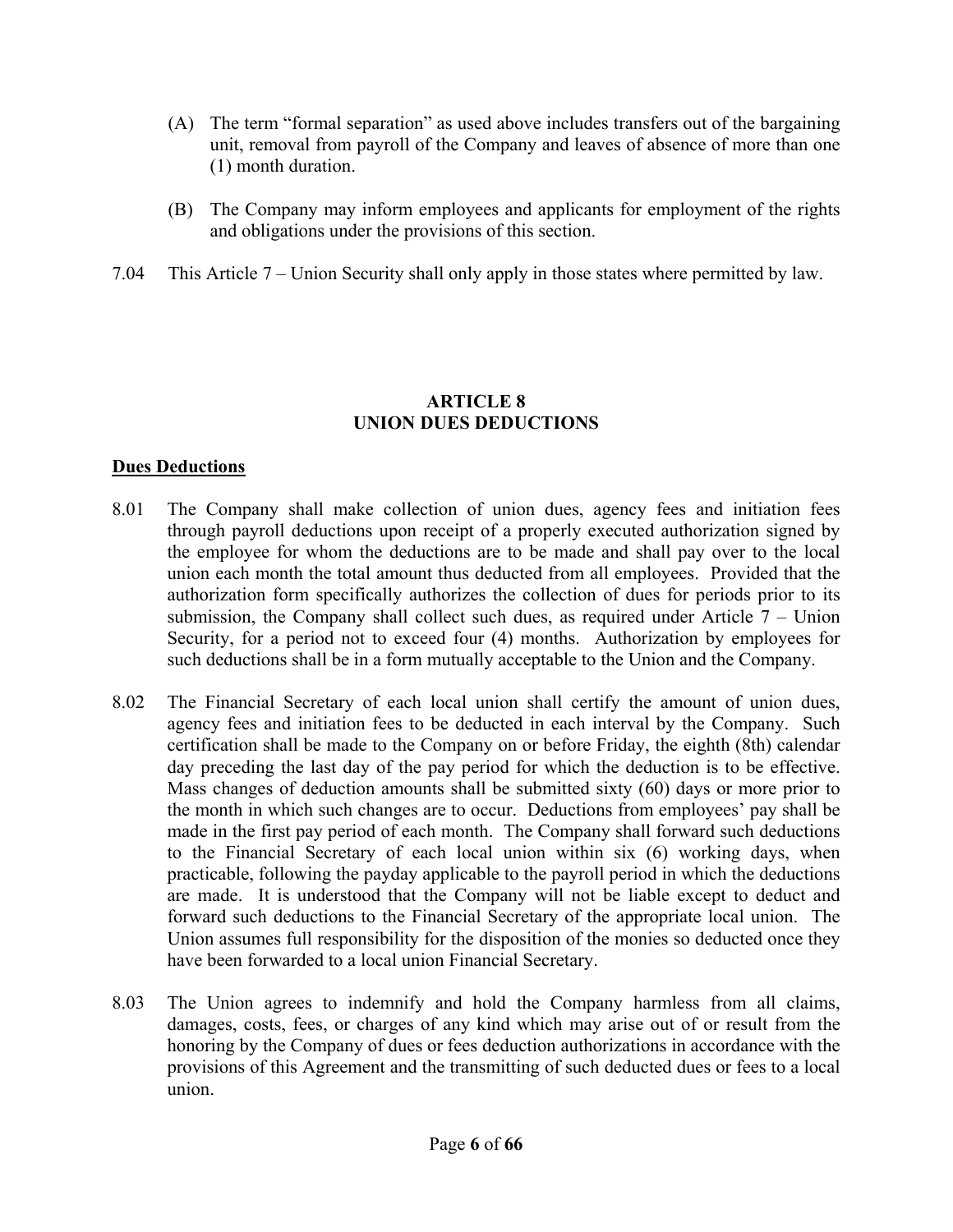- 8.04 Cancellation by an employee of such written authorization for payroll deduction shall be in writing and signed by the employee. Upon receipt thereof, the Company shall honor any such cancellations. A copy of such notice shall be sent to the appropriate local union. An employee's authorization shall be deemed automatically canceled if the employee leaves the employ of the Company or is transferred or promoted out of the bargaining unit.
- 8.05 Payroll deduction of dues or fees will be handled as follows:
	- (A) Deduction of dues or fees shall be suspended during the period of an employee's leave of absence.
	- (B) When an employee has insufficient pay to cover all authorized deductions, deductions for dues or fees and then deductions for allotments to the appropriate savings plan shall have priority over all other authorized deductions except those required by law and for insurance.
- 8.06 When an employee who has authorized the Company to deduct dues or fees is temporarily promoted to a higher classification within the bargaining unit and is shown on payroll records as being in the higher classification, dues or fees will be based on the higher rate of pay for as long as the employee remains in the higher classification.

#### **Information Provided To The Union And From The Union**

- 8.07 The Company shall furnish each local union a monthly statement showing the following information for each employee having a dues or fees deduction authorization on file:
	- (A) Amount of dues or fees deducted.
	- (B) Union eligible employees for whom the Company has not made a dues or fees deduction and an appropriate explanation.

 In addition, the statement will include a list of employees engaged or transferred by the Company who are eligible for local union membership. Such statement shall show the employee's name, title, NCS date, employee classification, rate of pay, Report Location, Payroll Identification Number (Payroll ID), mailing address and Cost Center.

- 8.08 The Union and the Company shall keep each other currently informed of their respective duly authorized representatives and promptly notify each other of any change of such representatives.
- 8.09 It is agreed that any inadvertent omission or error in the preparation of the above records will not be considered a breach of this Agreement.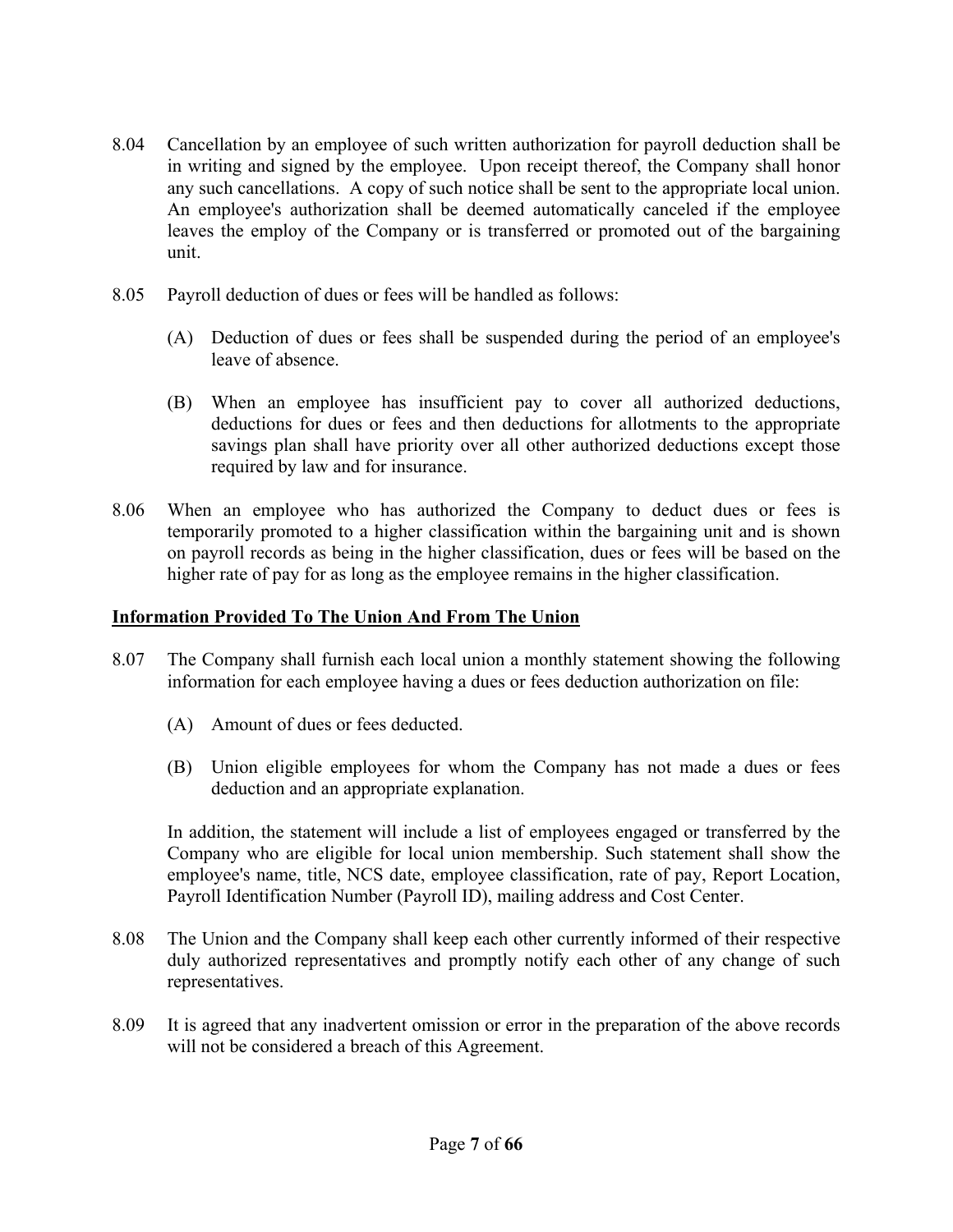#### **ARTICLE 9 COMMITTEE ON POLITICAL EDUCATION (COPE)**

- 9.01 The Company and the Union shall provide for a program and procedure (subject to payroll system capability) whereby eligible employees of the Company may make voluntary contributions through payroll deduction to the Committee on Political Education ("COPE"), a separately segregated political action committee sponsored by the Union.
- 9.02 Eligibility to participate in contributions to COPE through the payroll deduction program is restricted to those employees of the Company who are certified by the Union as eligible to participate under the Federal Election Campaign Act of 1971 and any applicable federal, state and/or local laws. Participation by any such employees shall be on a voluntary basis and employees shall be so informed by the person soliciting his/her participation on behalf of the Union. The Union shall be responsible for notifying the Company promptly when any such employee is no longer eligible to participate.
- 9.03 Representatives of the Union may solicit COPE participation of employees who are Union members, on Company premises, but such solicitation shall not occur during working hours. Any such solicitation shall be limited to small groups of employees and of short duration so as not to disrupt the work place.
- 9.04 Eligible employees wishing to participate must complete a payroll deduction authorization card available from a representative of the Union. The Company will provide the Union with a detailed layout of the authorization card suitable for reproduction. The Union at its own expense shall supply authorization cards to employees who are eligible to participate. When completed by the employee, the authorization card will be forwarded by the Union to the payroll office appropriate for that employee. The Union will be responsible for satisfying its own requirements for records retention.
- 9.05 Employee deductions shall be in the minimum amount of fifty cent (\$.50), or ten cent (\$.10) increments thereof, per month. Deductions from employees' pay shall be made each pay period.
- 9.06 The Company shall remit to the Treasurer of COPE, within the third calendar week following the initial deductions and monthly thereafter, the full amount of authorized deductions for the preceding month. In addition, the company shall transmit monthly to the Treasurer of COPE a list of contributors through payroll deduction showing the contributor's name, Local Union and amount contributed.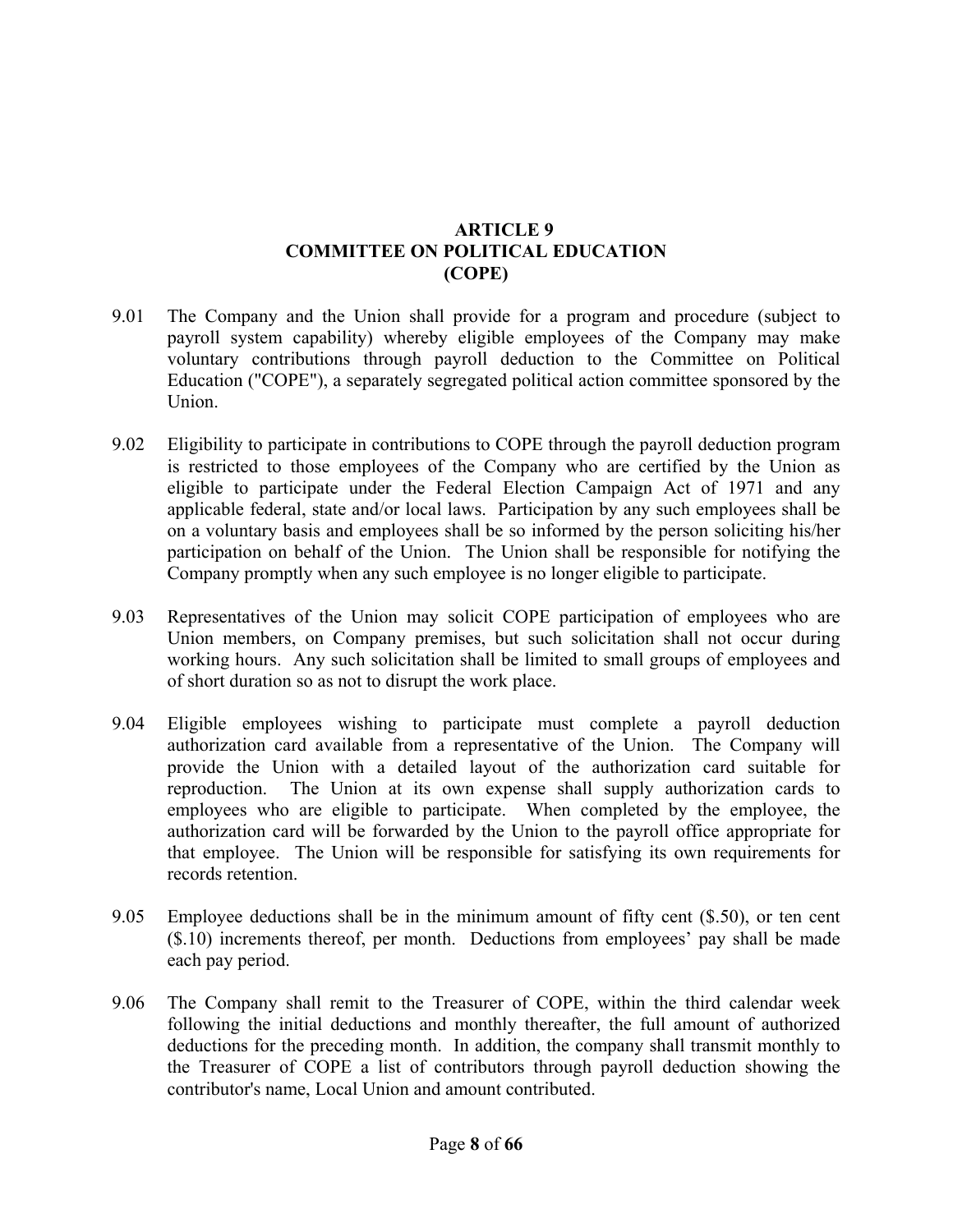- 9.07 Any employee's payroll deduction shall cease upon the occurrence of any of the following:
	- (A) Termination of a participating employee's employment with the Company.
	- (B) Retirement of a participating employee.
	- (C) Transfer of a participating employee out of the bargaining unit.
	- (D) Receipt in the payroll office of written notice to cancel contributions to COPE, signed by the employee.
	- (E) Receipt in the payroll office of written notice from the Union that an employee is no longer eligible to participate.
	- (F) Leave of absence of a participating employee.
- 9.08 Except as otherwise provided herein, deductions shall continue for employees while receiving disability benefits. No deductions will be made for employees receiving payments for long-term disability.
- 9.09 Deductions shall not be made if the employee has insufficient earnings to contribute to COPE.
- 9.10 As provided for in the regulations of the Federal Elections Commission, the Union will reimburse the Company for the costs of development, implementation, and administration of the payroll deduction system for COPE.
- 9.11 This Article is subject to applicable laws and regulations and shall not be placed in effect where prohibited by any such law or regulation.
- 9.12 The Parties agree that the Company assumes no responsibility other than the collection of contributions pursuant to employee authorization of payroll deductions and forwarding of such amounts collected to COPE. The Union agrees to indemnify the Company and hold it harmless from all claims, damages, costs, and expenses of any kind which may arise in connection with the program covered.
- 9.13 Any change in the aforementioned program shall be bargained for by both the Company and the Union.

#### **ARTICLE 10 COLLECTIVE BARGAINING PROCEDURES**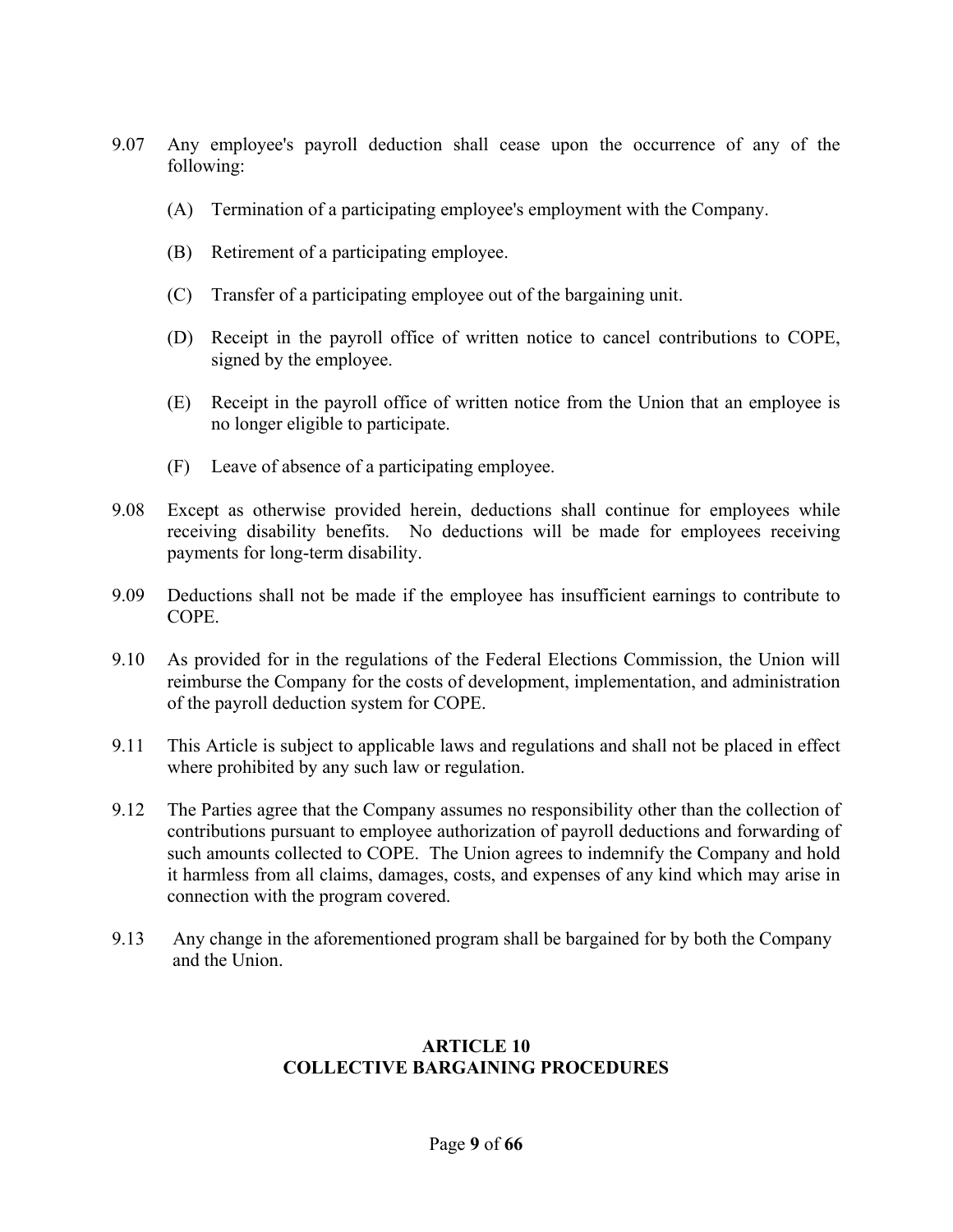#### **Collective Bargaining**

- 10.01 All collective bargaining shall be conducted between authorized representatives of the Union as designated by its Chairman or by a person empowered to act in the Chairman's behalf and authorized representatives of the Company as designated by the Vice-President-Labor Relations.
- 10.02 Unless mutually agreed otherwise, up to five (5) authorized representatives on the Union's bargaining team for a successor contract to this Agreement who are Company employees not on leave of absence for Union business, shall be paid by the Company for actual time spent in collective bargaining sessions with the Company's bargaining team, in an amount not to exceed eight (8) hours of his/her basic wage rate per day.
- 10.03 It is the intention of the Company and the Union, with respect to future collective bargaining of replacement agreements, to conduct negotiations in such a manner as to reach a new agreement on or before the termination date of the present Agreement.
- 10.04 Any agreements reached as a result of collective bargaining by representatives of the Parties to this Agreement shall become binding and effective only upon signature of the authorized representatives of the Parties as designated respectively by the Chairman of the Union and by the Vice-President-Labor Relations of the Company or by persons empowered to act on their behalf.
- 10.05 At least one (1) representative each of the Union and Company who is authorized to execute final and binding agreements shall be in attendance at each collective bargaining meeting unless this requirement is specifically waived on each occasion by authorized representatives of both Parties.
- 10.06 The Chairman and the Vice-President-Labor Relations of the Company, or persons empowered to act on their behalf in this regard, shall keep each other currently advised in writing of the names of representatives authorized to represent them in collective bargaining negotiations and in the execution of final and binding agreements and shall notify each other immediately of any changes of authorized representatives.
- 10.07 The Company shall select the location and site of conference facilities utilized for collective bargaining and shall bear the cost of such facilities. If by mutual agreement the Company does not select the location and site of the facilities utilized for collective bargaining, the cost for the facilities shall be shared equally by the Company and Union.

#### **Contract Distribution**

10.08 The Company agrees to have this Agreement available electronically on the Company's intranet system within a reasonable time frame following its ratification and execution.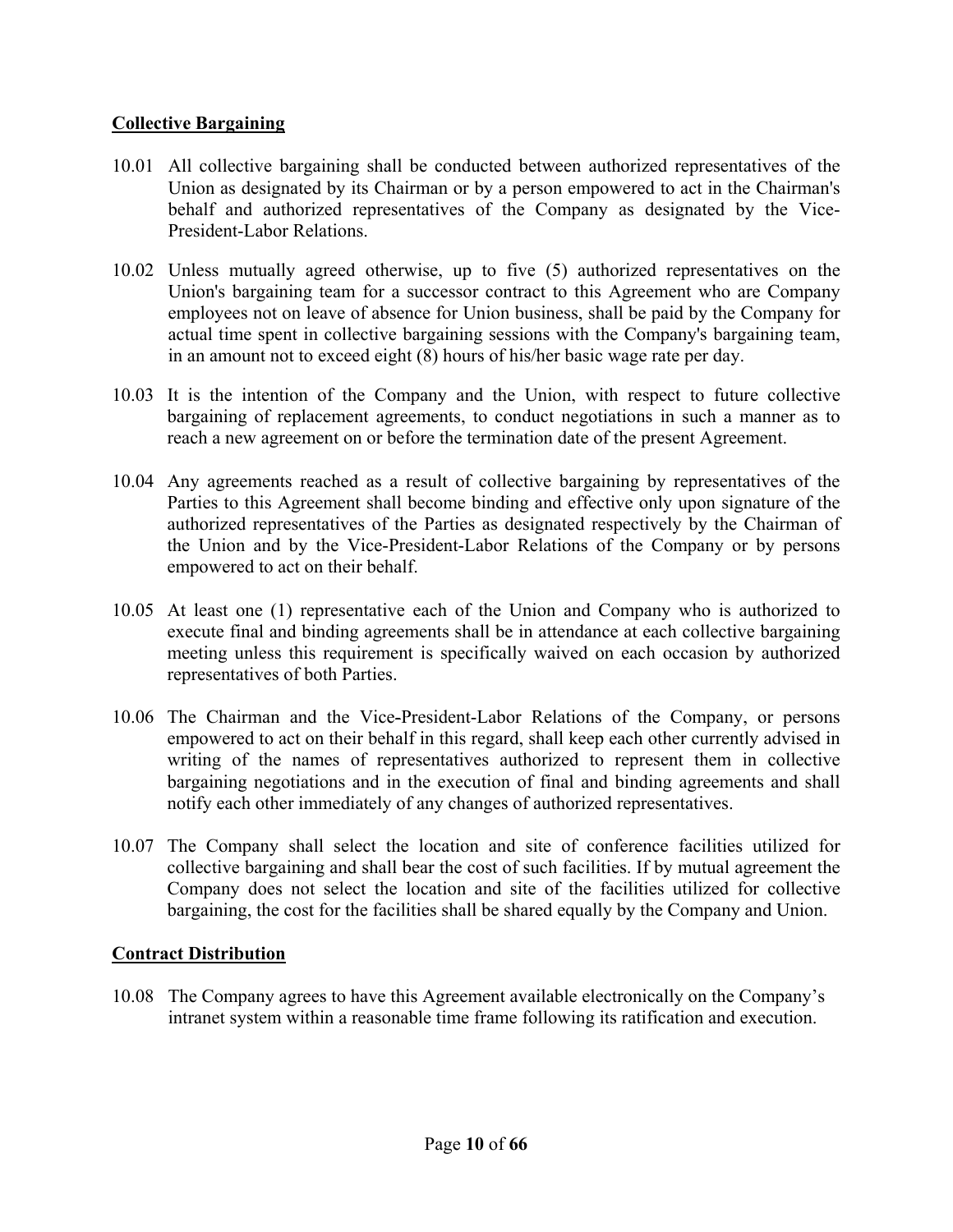#### **ARTICLE 11 BULLETIN BOARDS**

- 11.01 Subject to the provisions of paragraph 11.02 below, the Company agrees to furnish space, without charge, to erect bulletin boards for the exclusive use of the Union. If practicable, and space permits, the area provided should accommodate boards of approximately 48 x 60 inches. Location of the boards shall be mutually decided upon by the appropriate Union Area Steward, Chief Steward, or Business Representative and the appropriate supervisory levels at places where employees covered by this Agreement work or assemble.
- 11.02 The Union agrees to post notices about the following matters only: elections, meetings, reports, other official Union business and notices of Union social and recreational activities. The Union agrees not to post or permit to be posted controversial material or material of a derogatory nature regarding the Company or its personnel.
- 11.03 The Union assumes responsibility for complete compliance with the spirit and intent of the provisions of this Article. If the Company believes that the posted material is not in the spirit and intent of the provisions of this Article, such material shall be brought to the attention of the Business Representative and removed on request. If the Union fails to remove the material it may be removed by the Company.
- 11.04 The Company shall have the option of providing bulletin boards for the Union's use, without charge.

#### **ARTICLE 12 UNION OFFICERS AND REPRESENTATIVES**

#### **Promotions & Transfers Of Union Representatives**

12.01 The Company agrees that it will not promote or transfer any Local Union officer, Chief Steward/Area Steward, Business Representative/Assistant Business Manager, or Steward, or other equivalent titles of the Union (even though the previously mentioned Union representative is agreeable thereto) which affects the employee's existing status as a duly certified local representative of the Union, without first obtaining the consent of the Union. The Company shall give the Union written notice of the proposed promotion or transfer and the Union shall conclusively be presumed to have consented unless, within one (1) week after receipt of such written notification, it advises the Company in writing that it does not consent. The Union shall keep the Company advised in writing of the names of all representatives coming within the scope of this Section at the proper Union-Management level.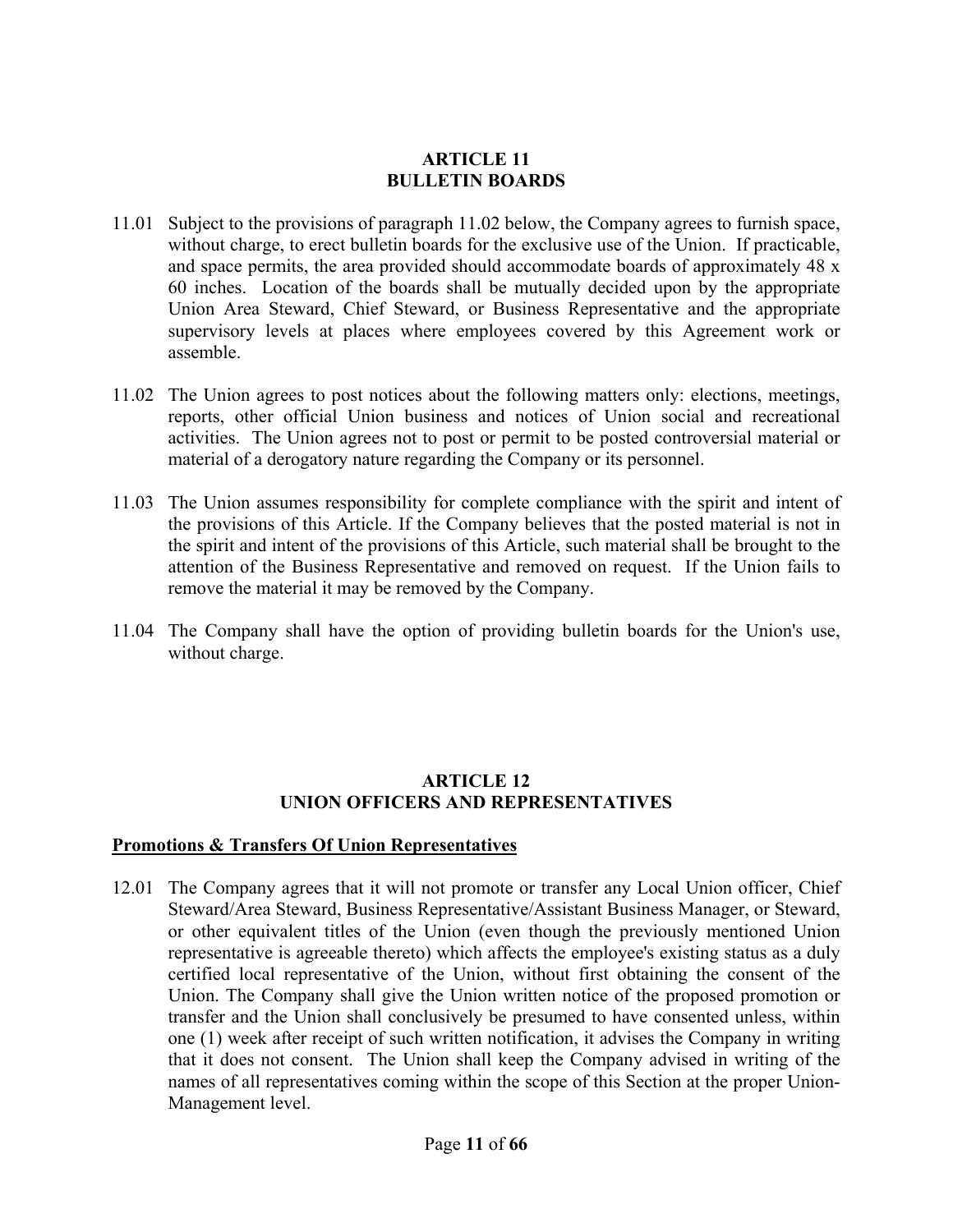- 12.02 The notice and consent set forth in Section 12.01 shall not apply when the Company declares a surplus under the provisions of Article 19 – Force Adjustment or when a proposed promotion or transfer is required by the closing of a Company office or location.
- 12.03 The above also applies to temporary changes to work locations of the above mentioned Union representatives which are for a period in excess of thirty (30) days.

#### **Stewards & Orientation**

- 12.04 The Company will recognize Stewards selected in accordance with the Union rules and regulations as the Union representatives of the employees in the respective groups for which they are chosen. The Company also recognizes that the displacing of a Steward is the function of the Union. The Union will notify the Company of the identity of Stewards and, within five (5) working days, of any change in Stewards' status. Stewards shall not leave their work until excused in advance by their supervisors.
- 12.05 Each newly hired employee will be introduced by a supervisor to the appropriate Local Union representative and the Local Union representative will have up to thirty (30) minutes to confer with the employee. However, if groups of three (3) or more are hired at the same time at the same work location, one (1) hour in total may be granted for such conference with all of the newly hired employees instead of the above-referenced individual time if agreed to by the local manager(s) and the local Union Representative. Time spent in such meetings during the employee's regularly scheduled hours shall be paid.
- 12.06 Each transferee will be introduced by their supervisor to the appropriate Local Union representative, however, no additional meeting time will be allowed.

#### **Payment For Joint Meeting Time**

- 12.07 For purposes of processing grievances, the Company agrees to permit authorized Union representatives to confer with representatives of the Company without loss of pay during such employees' regularly scheduled working hours. In addition, such employees shall suffer no loss in pay for reasonable time spent during such regularly scheduled working hours in traveling for grievance meetings.
- 12.08 When the Company agrees to meet with a Union representative for purposes other than the processing of grievances and further agrees to pay for the time of the Union representative involved, such time shall be paid in accordance with the terms of this Agreement.
- 12.09 Employees who are excused in accordance with the provisions of this Section and Article 9 – Collective Bargaining Procedures, shall give his/her immediate supervisor reasonable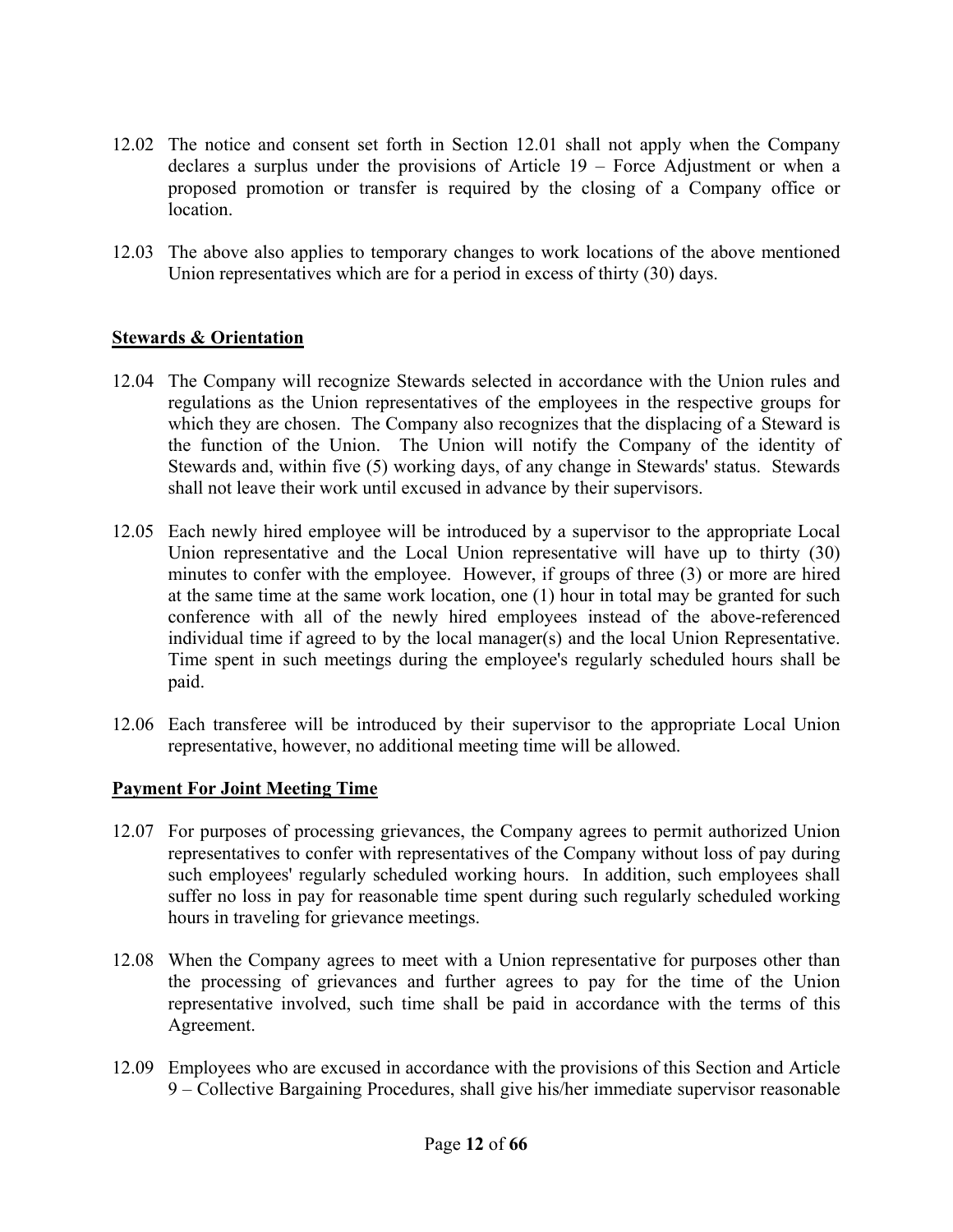notice of the intended absence and of the probable duration of the absence. The Company may implement procedures, and is entitled to all information necessary, to ensure that payments to Union representatives are in accordance with the terms of this Agreement.

#### **Absence For Union Business**

- 12.10 The Company, insofar as work schedules permit, agrees to grant to any employee who is an Officer or properly designated representative of the Union the necessary time off without pay to transact business of the Union, provided that the Company is given reasonable advanced notice of such absence. Such notice shall be no less than five (5) days whenever possible.
- 12.11 It is understood that all absences mentioned in this Section pertain to the administration of this Collective Bargaining Agreement unless mutually agreed upon between the Local Union Business Manager and the appropriate Director - Labor Relations.
- 12.12 Excused absences for Union business include absences by Union officers or properly designated representatives of the Union to perform administrative duties concerning their Local. In addition, such duties are understood to include attendance at conventions and training classes associated with those administrative duties by those officials or by their designated representatives.
- 12.13 Such excused absences do not include absences in connection with organizing activities with other employees, grievance and arbitration proceedings with other employers, or other activities related to the administration of collective bargaining agreements with other employers.

## **Leave Of Absence For Union Business**

- 12.14 Excused absences granted to a Union representative shall not exceed thirty (30) consecutive calendar days or a total of three hundred sixty (360) cumulative scheduled hours in any calendar quarter. Absences in excess of this amount shall not be authorized except by a leave of absence to be applied for by the Union in writing. Absences that violate these limits shall be considered unexcused and unprotected.
- 12.15 Requests for leaves of absence for Union business shall be made as far in advance as possible. Such requests shall be submitted to the appropriate Director - Labor Relations to arrange for approval and such requests shall be granted provided that all eligibility requirements are met. The initial period of such a leave of absence shall not exceed one (1) year, however, at the request of the Union and following similar procedures, it may be renewed on an annual basis. The total combined period of all such leaves of absence will not exceed four (4) years.
- 12.16 A Union representative shall accrue Net Credited Service on a leave of absence for Union business for use in computing Net Credited Service for all benefit purposes.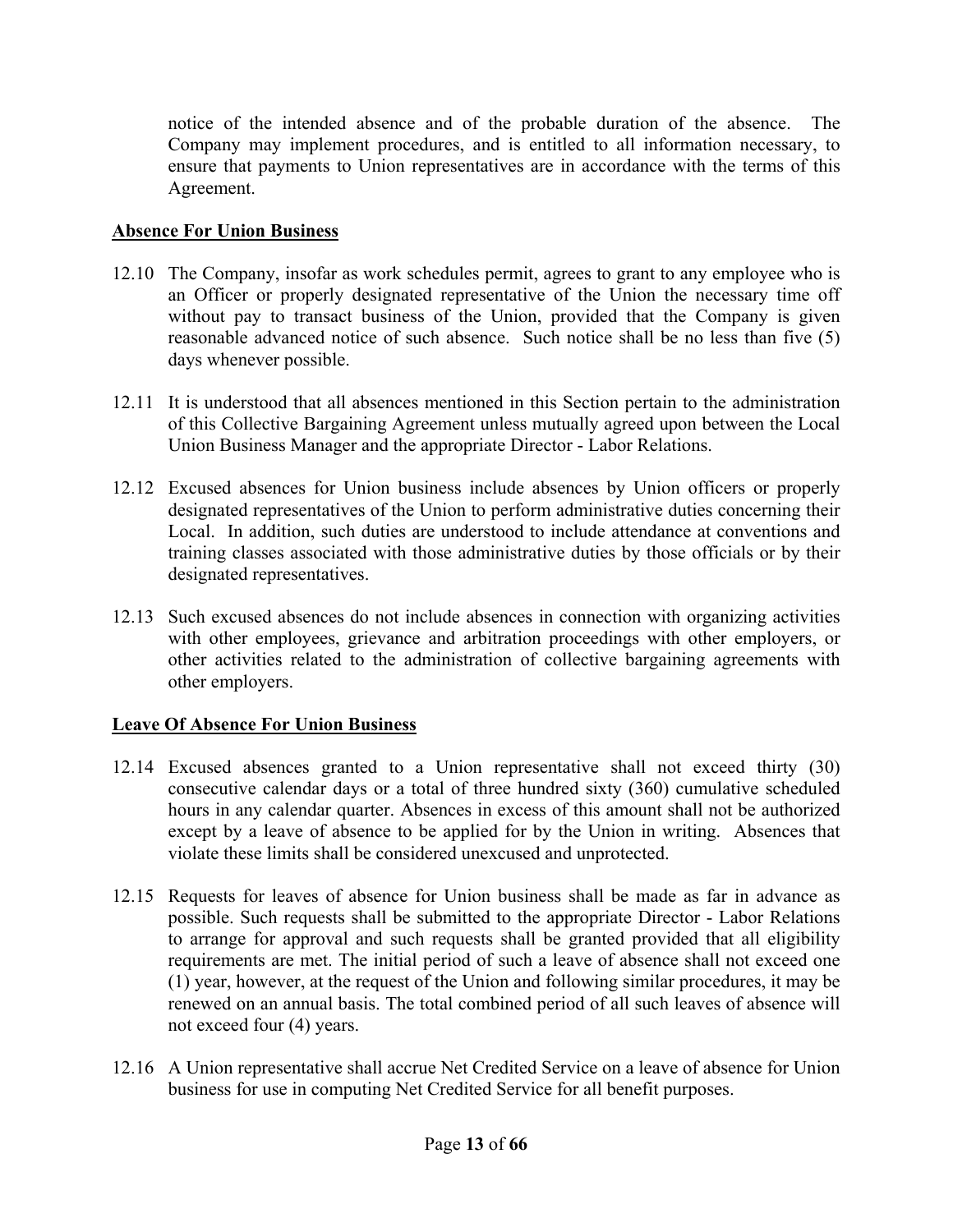- 12.17 The total number of employee Union representatives on leave of absence for Union business within DIRECTV LLC at any one time shall not exceed four (4) employees in a calendar year. Additional requests for leave of absence for Union business may be granted by management at its discretion.
- 12.18 Employees on such leave shall retain eligibility for the following benefits, as determined by the employee's Net Credited Service where applicable:
	- A) AT&T Midwest Medical Program, AT&T Dental Program and AT&T Vision Program (or any successors thereto) – These programs are available for coverage if the employee on leave pays all the premiums in accordance with the terms of the programs.
	- B) Basic and Supplemental Group Life Insurance The Company will pay the premium for Basic Life Insurance coverage equivalent to one year's wages based on the current wage rate for the job title held. Supplemental Group Life Insurance in appropriate amounts may be purchased at the employee's expense in accordance with the terms of the program.
	- C) Dependent Group Life Insurance May be purchased at the employee's expense in accordance with the terms of the program.
	- D) Disability Benefit Employees who anticipate an extended illness shall notify the appropriate Director of Labor Relations and the leave for Union business will be terminated effective on the date the disability request was made to the Director of Labor Relations. The provisions of the applicable disability program shall apply, including any applicable waiting period for the start of short term disability benefits, beginning on the day the Director of Labor Relations received notice from the employee of the anticipated extended illness.
- 12.19 A Union representative upon return from an excused absence or leave of absence shall be reinstated to the same job title or a job title of equal pay to that in which the employee was engaged immediately preceding the absence subject to the provisions of this Agreement relating to layoffs. Physical or other examinations may be required for reinstatement.

#### **ARTICLE 13 PROBLEM RESOLUTION PROCEDURES**

#### **Union Representation & Notification**

13.01 At any meeting between a representative of the Company and an employee in which discipline (including warnings which are to be recorded in the personnel file, suspension, demotion or discharge for cause) is to be announced, a Union representative shall be present if the employee so requests. A copy of any non-confidential or non-proprietary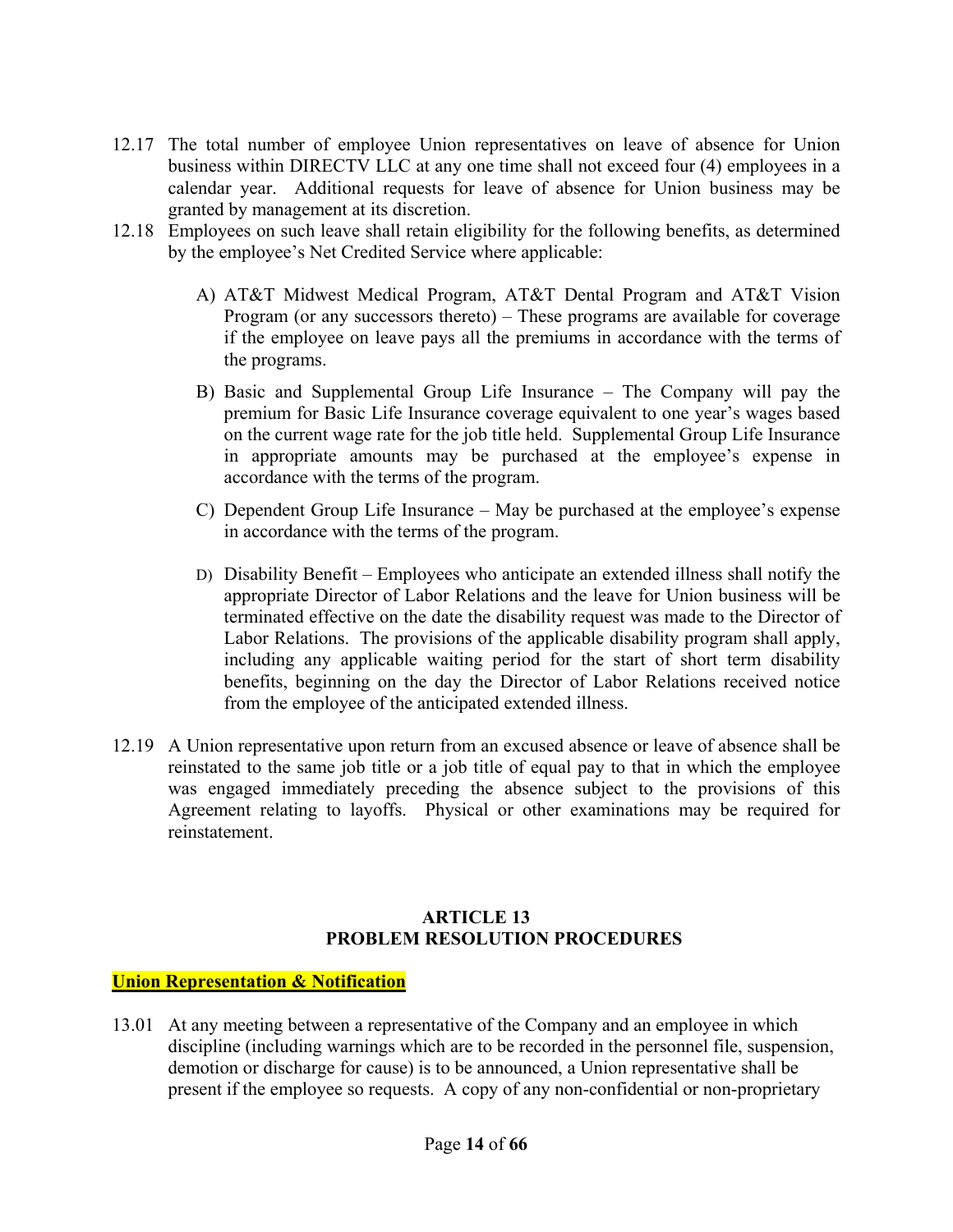documentation used at the meeting shall be provided to the employee at the employee's request.

- 13.02 In the event the Company contemplates the demotion or dismissal for just cause of any employee, the Company shall notify the Business Manager or appointed designee of the Local Union involved and review the facts with the Business Manager or appointed designee prior to the actual demotion or dismissal.
- 13.03 In the event the Company suspends for just cause any employee, the Company shall notify the employee's Chief Steward or Area Representative as soon as practicable, but not later than the close of the next working day, and review the reasons for the suspension.

#### **Dismissal Review Board**

- 13.04 After the Company gives notification of a contemplated dismissal for just cause of a nonprobationary employee the Union may, within two (2) working days, request that a Dismissal Review Board be convened relative to the contemplated dismissal. Such a request by the Union must be made to the appropriate Labor Relations Director or appointed designee.
- 13.05 Within two (2) working days after the Union request is made, the Company shall notify the Union as to the names of the two (2) Company members of the Board, and the Union shall notify the Company as to the names of the two (2) Union Board members.
- 13.06 The Board will meet within fifteen (15) days from the original notification of contemplated dismissal unless extended by mutual agreement. It is the Parties' intent that the employee shall attend the Board meeting except in unusual circumstances and the Union shall advise the employee whose dismissal is contemplated of this intent. The purpose of the Board meeting will be to review the facts that are available concerning the contemplated dismissal and to permit the employee (or in his/her absence, the Union) to present any facts which the employee believes should be brought to the Company's attention when considering the matter and for the Parties to attempt to resolve the issue.

Union Board members who are employees, will participate in the Board meeting without loss of pay during scheduled working hours when the employee whose dismissal is contemplated is present, unless the Company has requested that the employee not be present at the meeting or unless the Company and the Union mutually agree that uncontrollable circumstances dictate otherwise.

- 13.07 The Parties agree to work together to provide reasonable security for the safety of Board participants when either party determines that a need for such security exists.
- 13.08 If after the meeting of the Board the Company dismisses the employee, any grievance involving the dismissal shall be deemed withdrawn thirty (30) calendar days after the date of dismissal unless the Union elects: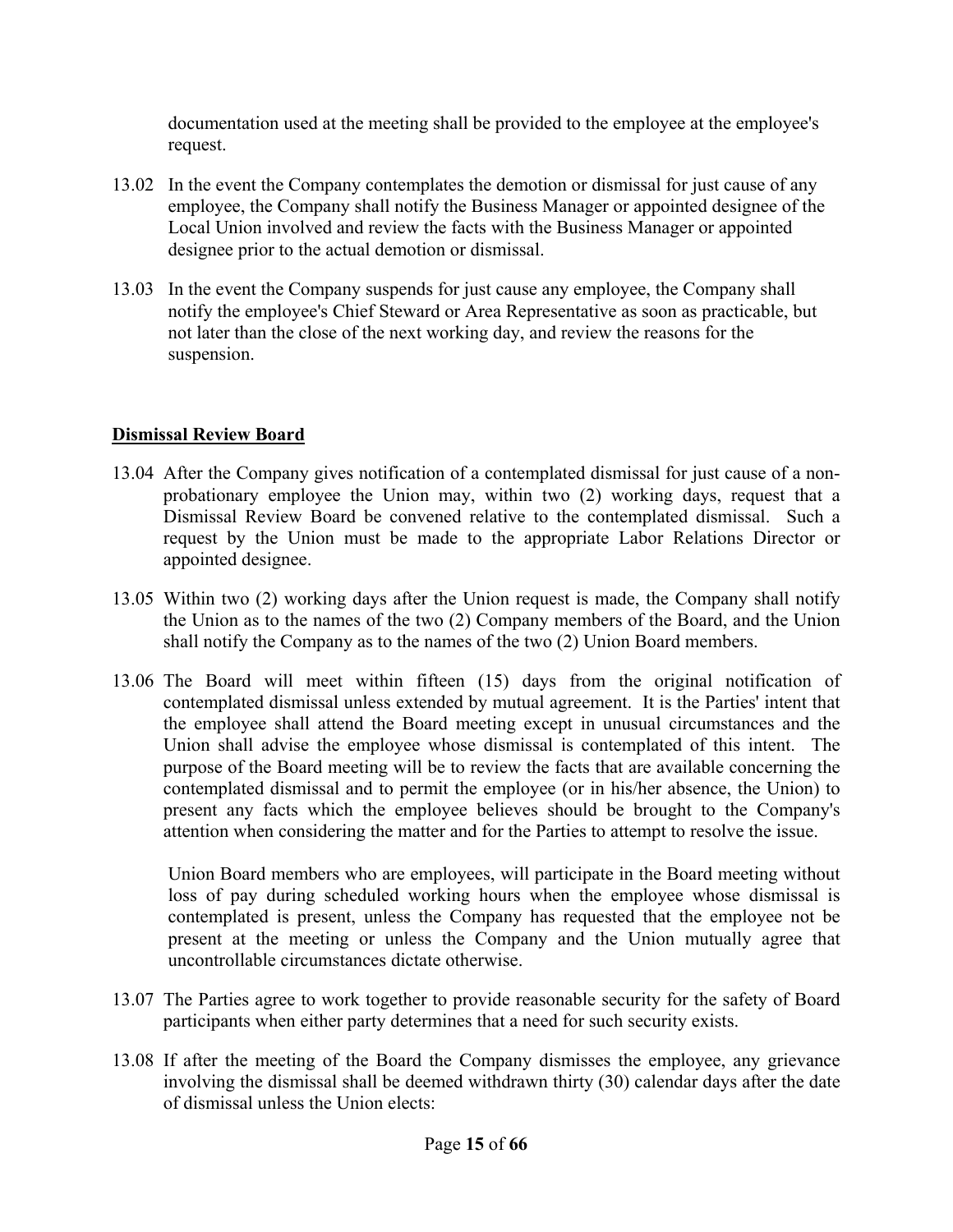- (A) To advance the matter to impartial arbitration as provided in "Arbitration" following, if the employee was present at the Board meeting; or
- (B) To advance the matter to Step 3 of the grievance procedure as provided in "Grievance Procedure" following, if the employee was not present at the Board meeting.
- 13.09 In the event that the Union provides the Company with notification of a desire to hold a Dismissal Review Board and no meeting is held, the Union will be notified within fifteen (15) days from the original notification of contemplated dismissal, that either the employee is being dismissed or that circumstances warrant further investigation. If the employee is so dismissed, the Union may appeal the dismissal under the grievance procedure provided in "Grievance Procedure" following.

#### **Grievance Procedure**

- 13.10 Should differences arise between the Company and the Union regarding the interpretation or application of any of the terms or provisions of this Agreement or should any other grievance or dispute appear, such matters shall be processed according to the grievance procedures set forth in this Section. The Company and the Union recognize and confirm that the grievance procedures set forth in this Section, and, where applicable, "Arbitration" set forth in the Sections following, provide for the mutually agreed upon and exclusive forums for resolution and settlement of employee disputes during the term of this Agreement. Neither the Company nor the Union, its Local or Representatives, will attempt either directly or indirectly by means other than the grievance, and/or arbitration procedures to bring about the resolution of any issue which is properly a subject for disposition through such procedures. It shall be the objective of both the Company and the Union to settle any grievance promptly and at the lowest step of the grievance procedure.
- 13.11 Discussion or Settlement of Grievance:
	- (A) Any individual employee who has a complaint may first consult with his/her immediate supervisor. If the complaint is not resolved then any individual employee or group of employees shall have the right to present grievances to the Company and such grievances may be settled without the intervention of the Union, so long as the settlement is not inconsistent with the terms of this Agreement and provided that the Union has been given an opportunity to be present at such settlement. After an employee has referred a grievance to the Union and the Union representative has so informed the Company that the Union represents that employee, the Company shall not discuss or settle such grievance directly with said employee initiating the grievance unless a Union representative is given an opportunity to be present.
	- (B) The grievance procedure shall consist of three steps: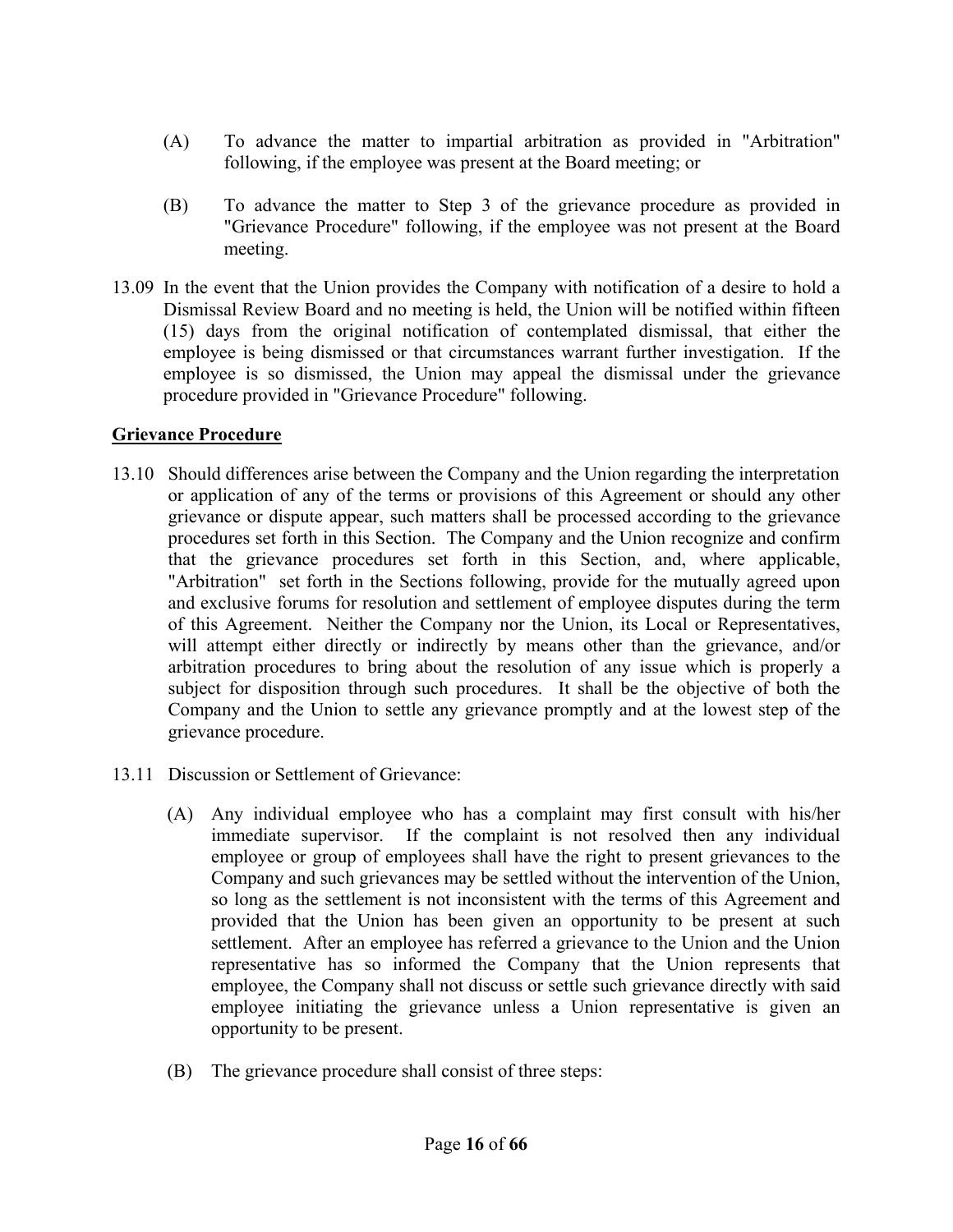- Step 1 A grievance shall be presented to the management representative to whom the aggrieved employee or affected employee group directly reports. All grievances shall be submitted in writing on the appropriate grievance form reflecting the nature of the grievance and specifically identifying the grievant(s) and all articles of this Agreement alleged to have been violated.
- Step 2 A grievance appeal shall be made in writing, using the appropriate written grievance form, to the next higher level management representative or other designated representative of the organization to which the aggrieved employee or affected employee group directly reports.
- Step 3 Notice of a further appeal shall be made in writing to the appropriate Labor Relations Director or other designated Labor Relations Representative.
- (C) Any resolution of a grievance at Step 1, 2 or 3 shall be final and binding for the particular grievance involved, however, a resolution at Step 1 or 2 shall not be used as a precedent by either party.
- 13.12 Time and Method for Filing Grievances and Appeals:
	- (A) No grievance or appeal shall be heard by the Company unless the same has been timely and properly filed as follows:
		- (1) A grievance must be presented in writing by the Union at Step 1 within thirty (30) days of the action (or failure to act) which is the subject of the grievance.
		- (2) In the event the grievance is not resolved at Step 1 and the Union wishes to further appeal, such appeal must be made by the Union in writing at Step 2 within thirty (30) days of the receipt of the Company's decision at Step 1.
		- (3) In the event the grievance is not resolved at Step 2 and the Union wishes to further appeal, such appeal must be made by the Union in writing at Step 3 within thirty (30) days of the receipt of the Company's decision at Step 2.
		- (4) In the event the Union fails to advise the Company of its decision to appeal within the thirty  $(30)$  day time limit described in A  $(1)$ , A  $(2)$  or A  $(3)$  above, the Company's decision will stand and the grievance considered closed.
		- (5) Time limitations set forth in this Section may be extended upon mutual consent of both Parties.
	- (B) At any step of the grievance procedure, the Union representative shall set forth, in writing on the appropriate grievance form, the identity of the aggrieved employee involved, a statement of the act or occurrence complained of and the date thereof, the provision of this Agreement alleged to have been violated, and the remedy requested. At Step 3, the Union will send a letter of confirmation to the appropriate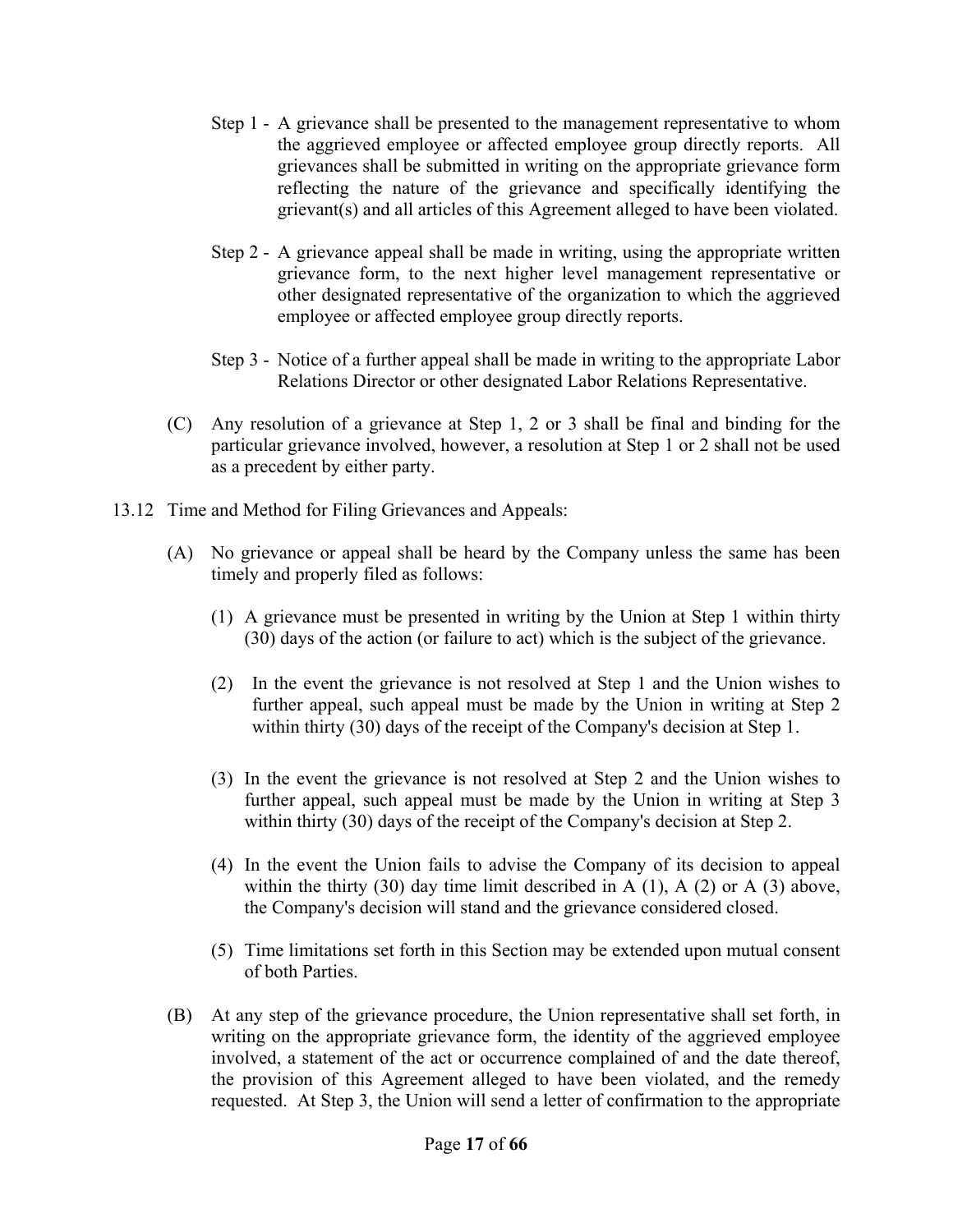Labor Relations Director stating the grievance number; the nature of the grievance; the date, time and location of the action (or failure to act); and the Union representative involved. At Step 3, the Company will provide the Union with a written response to the Union's appeal.

- (C) The decision of the Company at Steps 1, 2 and 3 shall be given to the Union within fourteen (14) days of the close of the grievance meeting, or within a mutually agreed upon later date. Where no decision by the Company is received by the Union within the time period described herein, the grievance shall be considered denied by the Company.
- (D) Upon mutual agreement of the Parties, any single grievance may initially be heard at the third step of the grievance procedure without having been heard at either Step 1 or 2, however, in no event shall Step 3 be omitted or bypassed.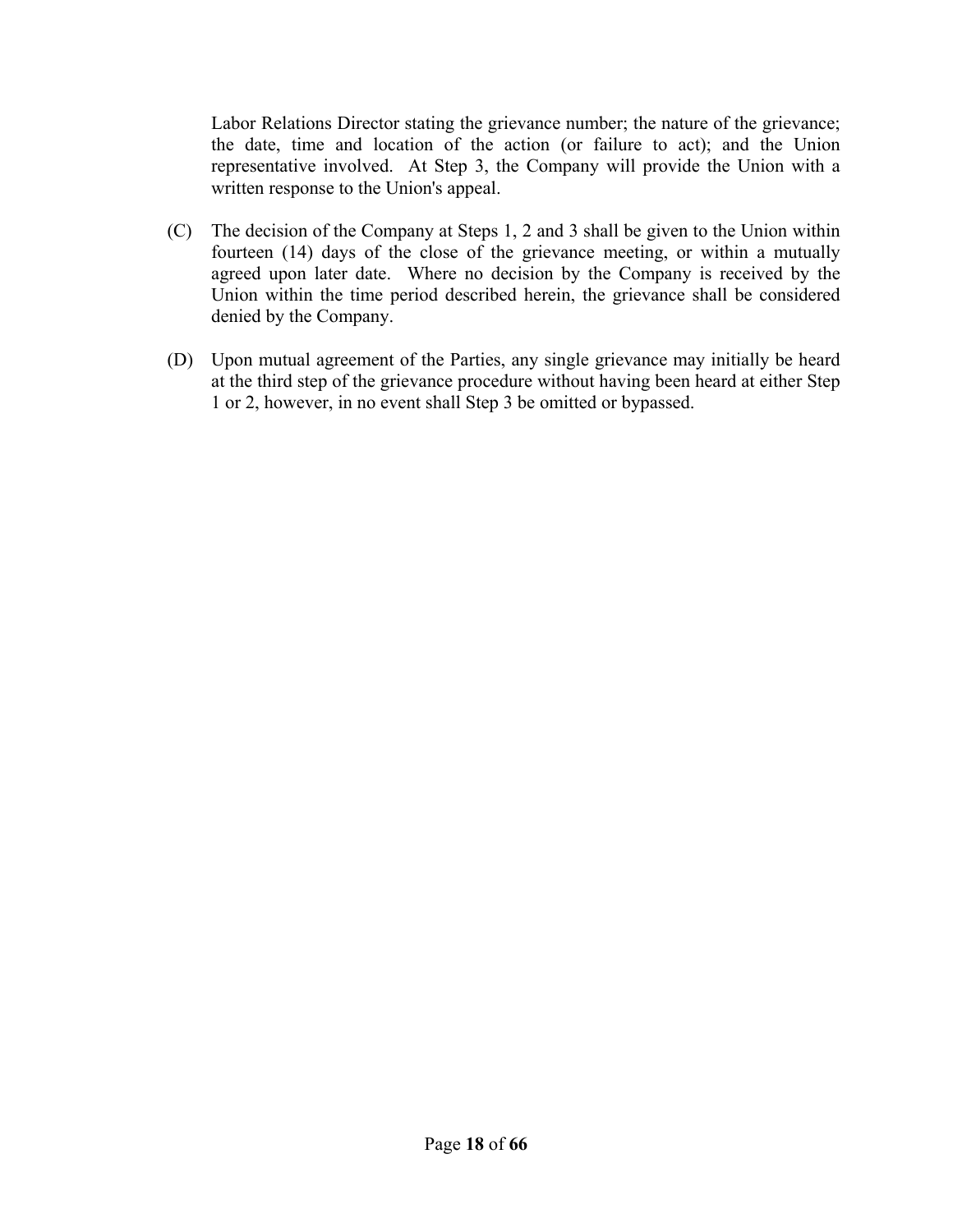#### 13.13 Grievance Meetings:

- (A) A meeting at any step of the grievance procedure shall be held promptly and not later than fourteen (14) days after presentation of the grievance or notice of appeal unless the Parties mutually agree to a later date. A meeting at any step of the grievance procedure may be recessed and reconvened at a later date if the Parties mutually agree.
- (B) In the absence of agreement for such later or continued date, if such meeting is not held within fourteen (14) calendar days, the grievance shall be considered denied by the Company as of the fourteenth calendar day. The Union may then appeal the grievance to the next step of the grievance procedure.
- (C) All meetings will be held at a mutually agreed time and date. Meetings covered by this Article will take place by teleconference, but may take place by videoconference if available, or any other means by which the views of the Parties can be effectively expressed and considered if mutually agreed. If a meeting is scheduled to take place in person, the Company will establish the place of the meeting considering the convenience of both parties.
- 13.14 Union Representation:

The Union agrees to limit the number of Union representatives and aggrieved employees conferring and negotiating employee grievances with Company representatives, as provided in this Section, to those provided below, the Company representatives at whose level the grievance is being heard:

- (A) Not more than three (3) Union representatives if conferring with a Company representative at Step 1, Step 2 and Step 3.
- (B) The aggrieved employee or employees, as may be jointly agreed to by the Union and the Company representatives at whose level the grievance is being heard.
- 13.15 Cooperation and Notification:
	- (A) Each party recognizes the right of the other to investigate the circumstances surrounding any grievance or accident and agrees to cooperate with the other in such investigations.
	- (B) The Company and the Union shall keep each other informed regarding the personnel who are authorized to represent them in grievance and accident investigations.

#### **Arbitrable Topics**

13.16 The right to invoke arbitration shall extend only to matters which involve: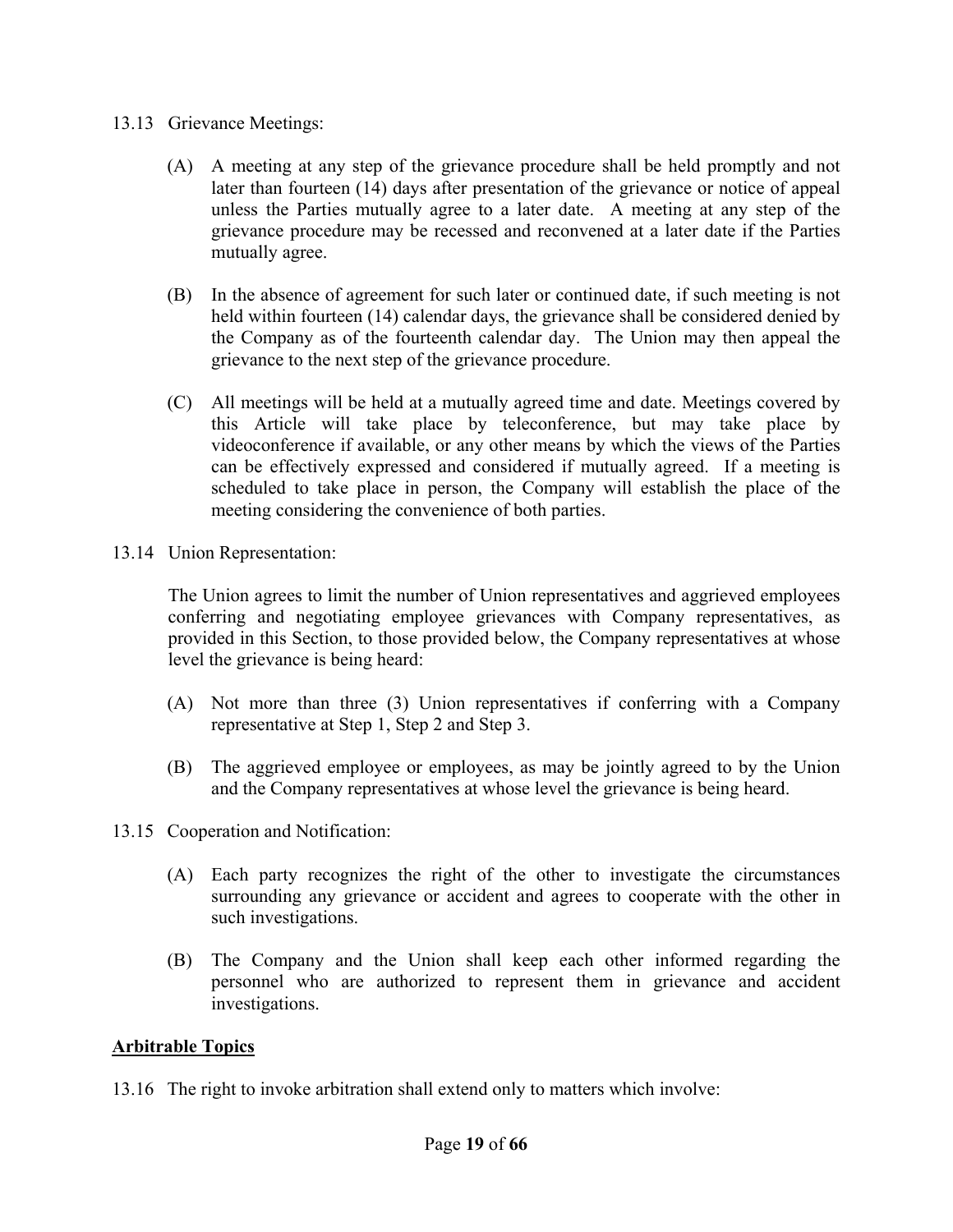- (A) The interpretation or application of any of the terms or provisions of this Agreement, unless excluded by specific provisions of this Agreement.
- (B) The discipline of an employee with twelve (12) or more months of Net Credited Service.

#### **Arbitration**

- 13.17 An arbitrable matter shall be submitted to arbitration at the request of either party, provided the party seeking arbitration has notified the other party, by letter, within thirty (30) calendar days of the date of the final decision rendered at Step 3 under the grievance procedure or following a Dismissal Review Board, of its desire for arbitration.
- 13.18 Within seven (7) working days of the Company's receipt of the Union's request for arbitration, the Parties will select an arbitrator by alternately striking names from a randomly assigned "panel" of arbitrators. The method for determining which party will strike first shall be by flip of a coin. There will be thirty (30) such panels each consisting of seven (7) arbitrators who are members of the National Academy of Arbitrators and who have been selected to serve on a panel. The panels will be created by both Company and Union each submitting one hundred and five (105) names. The Company and Union will make blind selections from the pool. The first seven (7) names will comprise Panel 1, and so on for each subsequent panel until all two hundred and ten (210) names are used. In the event an arbitrator is selected from each of thirty (30) panels, the 210 names will be reordered in a random manner for the creation of thirty (30) new panels. The selected arbitrator shall conduct an appropriate hearing concerning the grievance, and render a decision, thereby resolving the grievance. The number of panels provided for in this paragraph may be increased by mutual agreement.
- 13.19 Hearings shall commence as quickly as possible following the designation and availability of the arbitrator and shall be carried to conclusion without unnecessary delay. The Company and the Union shall attempt to agree upon and reduce such issue or issues to writing at or before the commencement of the hearings. The hearing and decision of the arbitrator shall be confined to the issue or issues presented and the arbitrator shall not, as part of any decision, impose upon the Parties any obligation to arbitrate a subject which has not been agreed upon in this Agreement as a topic for arbitration. . Arbitration hearing(s), with respect to the interpretation and application of the terms of this Agreement, will be held at a location in the greater Chicagoland area. Hearings involving discipline or discharge of a non-probationary employee will be held at or near the employee's regular work location.
- 13.20 The arbitrator shall render the decision in writing within thirty (30) calendar days following receipt of the Parties' briefs and the record in the case is closed. The award of the arbitrator shall be final and binding upon the Parties, subject to law, and the Company and the Union agree to abide by the decision of the arbitrator.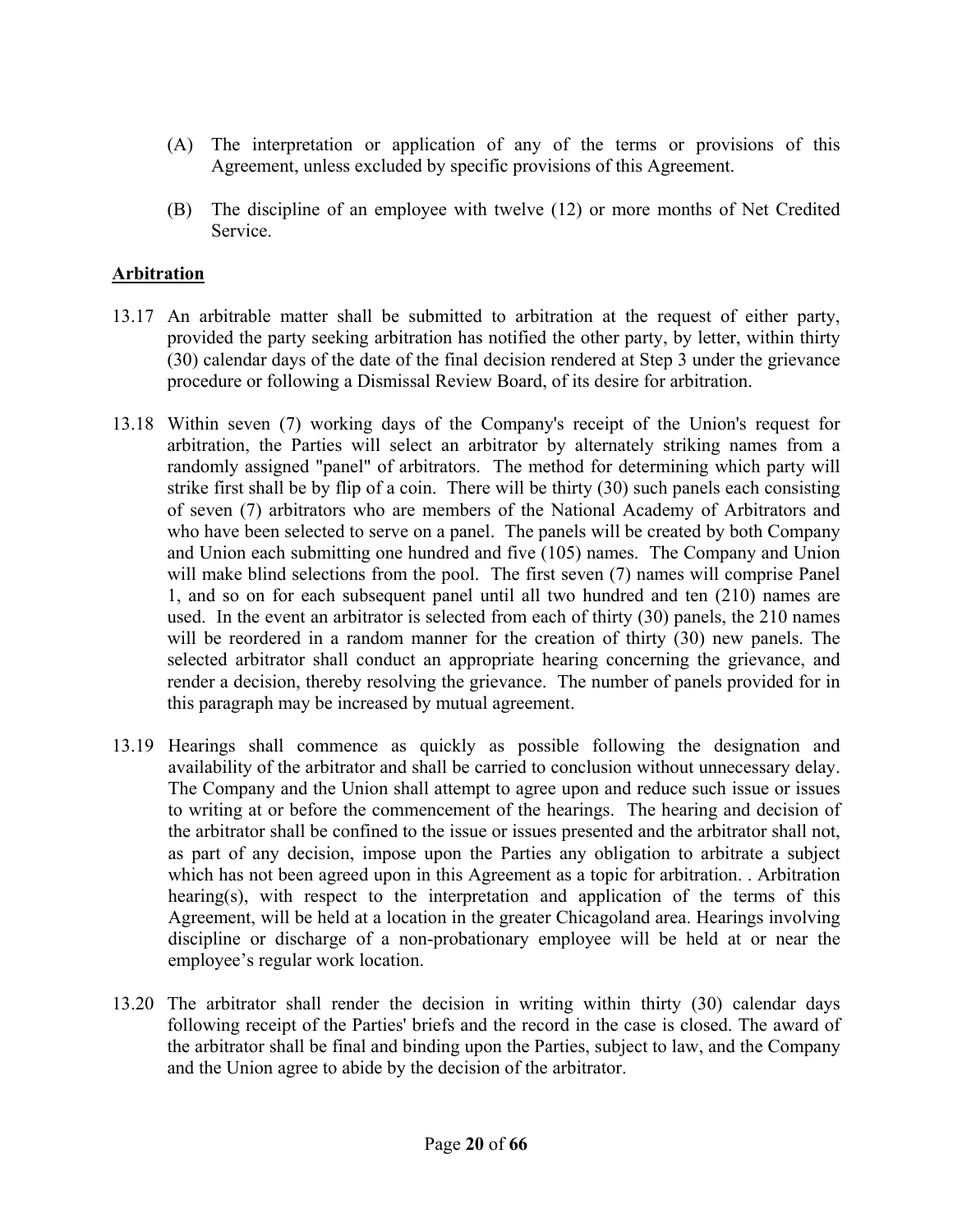- 13.21 A grievance which the Union has elected to submit to arbitration under the provisions of this Section will be deemed to have been withdrawn if not submitted for final decision and processed within the time limitations prescribed in this Section. The time limitations set forth in this Section may be extended by mutual agreement.
- 13.22 The arbitrator shall have no authority to add to, subtract from, or change any of the terms of this Agreement.
- 13.23 The compensation and expenses of the arbitrator and the general expenses of the arbitration such as transcripts, hearing rooms, etc., shall be shared equally by the Company and the Union. Each party shall bear the expense of its representatives and witnesses.
- 13.24 In no event shall any retroactive pay treatment extend beyond thirty (30) days prior to the date of notice of the grievance appeal in Step 2 of the grievance procedure. Any retroactive pay accorded shall be reduced or offset by all interim earned income, unemployment compensation, termination pay (or similar allowances paid pursuant to any provisions of an applicable agreement or established plan) or disability or pension benefits.

#### **ARTICLE 14 SENIORITY**

- 14.01 Seniority, as used in this Agreement shall mean Net Credited Service (also known as Employees' Term of Employment) under the terms of the AT&T Pension Benefit Plan as described in Article 18 – Benefits.
- 14.02 Where two (2) or more employees have the same Net Credited Service (NCS), the employee with the lowest last four (4) digits of social security number shall be considered the most senior.

#### **ARTICLE 15 TIME OFF**

#### **Paid Holidays**

15.01 Ten (10) paid holidays shall be observed as follows: New Year's Day Memorial Day Independence Day Labor Day Thanksgiving Day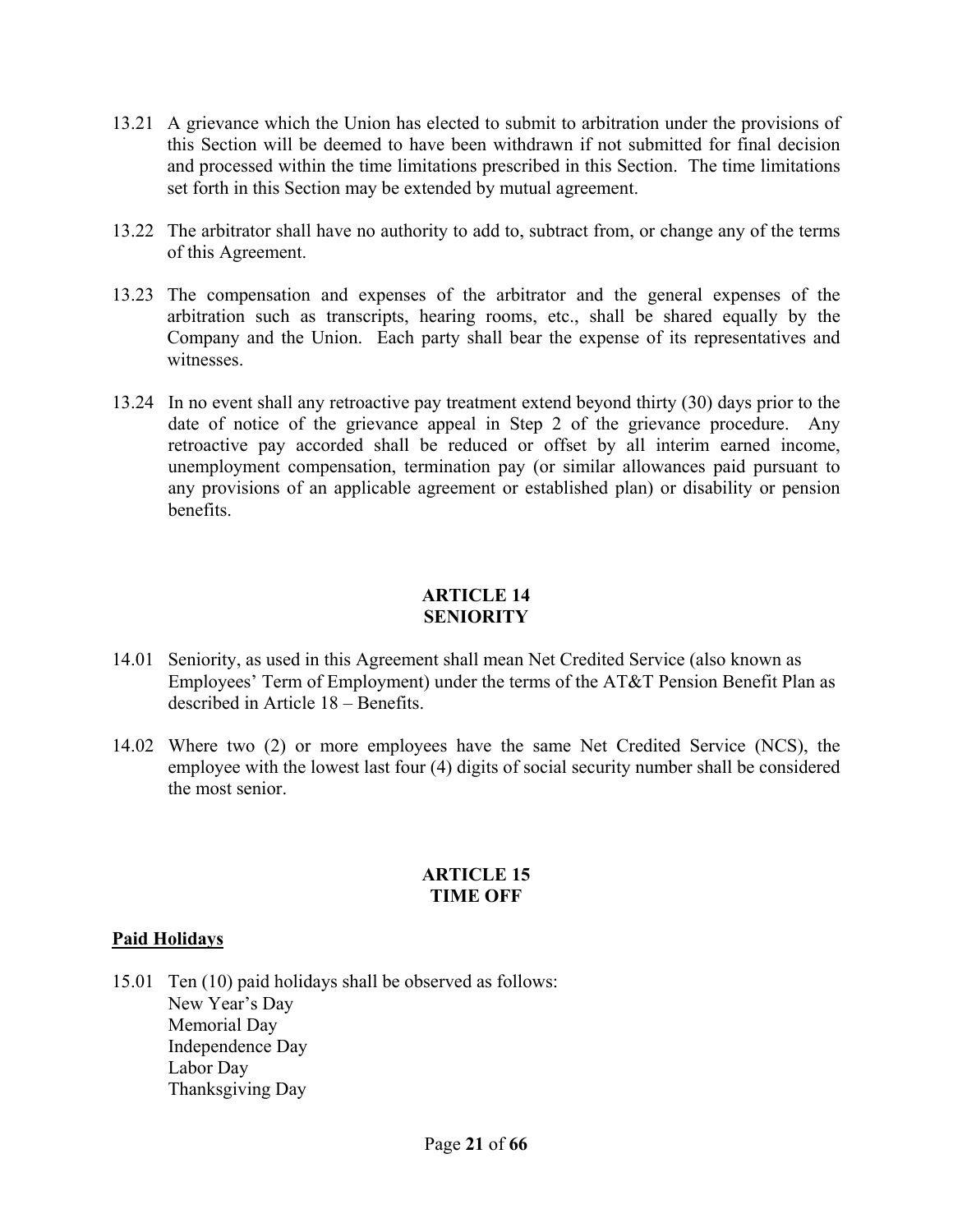Christmas Day Four Floating Holidays

Holidays that fall on a Sunday will be observed on the following Monday. When a holiday falls on a Saturday, employees will be given another day off in a subsequent week or a preceding week as determined by the Company. All time off earned in the previous vacation year, must be taken before any time off in the current vacation year can be taken.

#### **Working On A Holiday**

15.02 Employees who work on a holiday, will not be given a day off to be taken at a later date. Employees who work on a holiday will be paid eight (8) hours at straight time for the holiday and at time and one half  $(1 \frac{1}{2})$  for each hour worked on the holiday. Such hours worked at the premium rate shall be used in the calculation of the forty (40) hour overtime threshold.

#### **Holidays During A Vacation Week**

15.03 When a holiday falls during a week in which an employee is on vacation, the day will be treated as a holiday, not as a day of vacation.

#### **Vacation Year**

15.04 The year in which vacation and Personal Days off may be taken shall be known as the "vacation year." The vacation year is defined as a period of time beginning December  $31<sup>st</sup>$  and ending on December  $30<sup>th</sup>$  of the following year. Employees must be active on the payroll (not on a leave of absence or on disability) and must physically report to work for at least one (1) day in the vacation year to be eligible for vacation and Personal Days Off.

However, an employee may be granted vacation for which they are otherwise eligible in a vacation year without performing any work for the Company in that year provided they are not on a leave of absence or disability and such vacation is contiguous to and continues with their vacation for the preceding year; or such vacation begins during the first seven (7) days of the vacation year.

#### **Vacation Eligibility**

- 15.05 Employees shall be eligible to accrue vacation, based on their NCS with the Company, as follows:
	- A. One (1) week of vacation upon completion of six (6) months of service.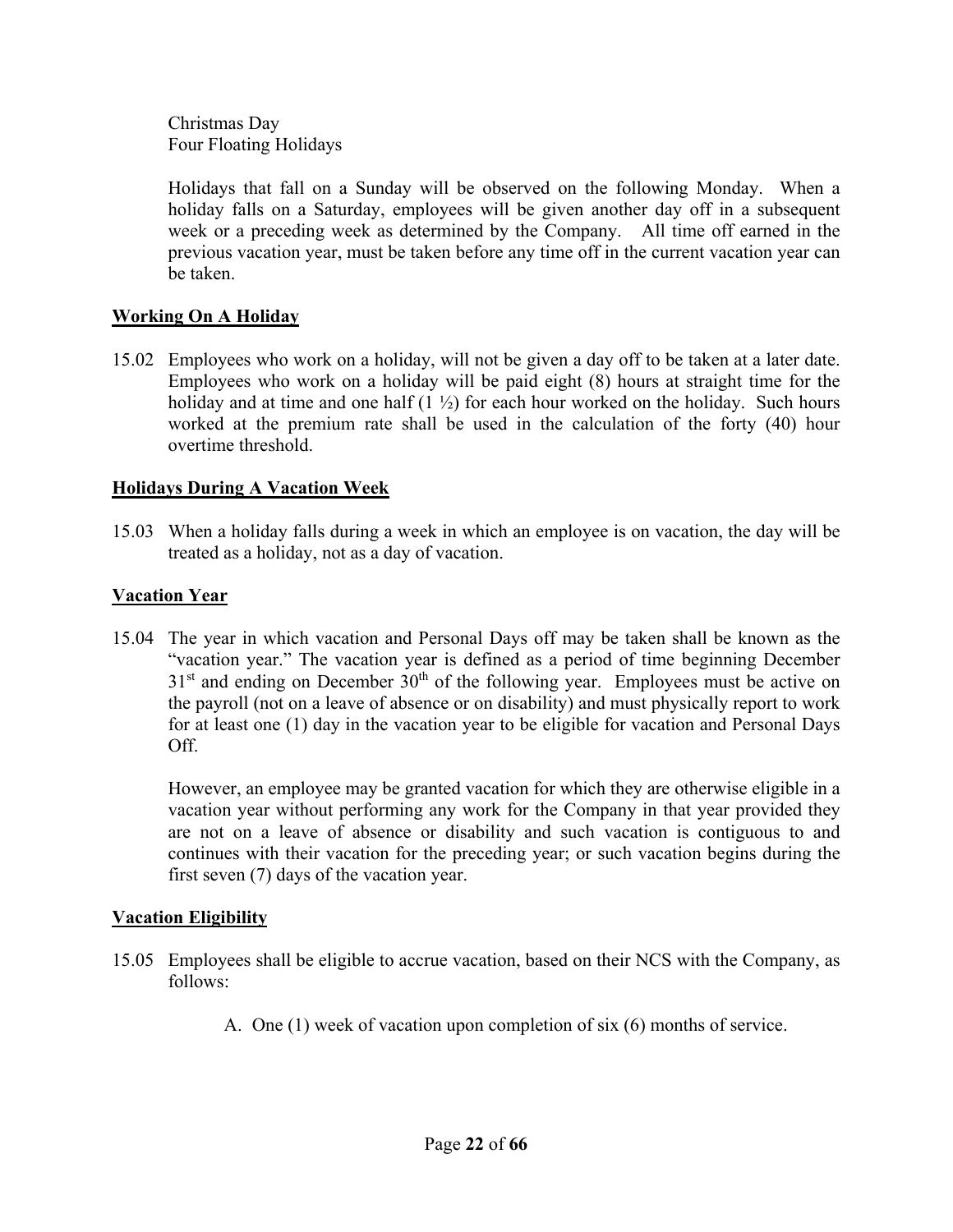- B. Two (2) weeks of vacation upon completion of twelve (12) months of service. This provision cannot be combined with the above to result in more than two (2) weeks of vacation entitlement in the same vacation year.
- C. Three (3) weeks of vacation to any employee who could complete seven (7) years of service or more but less than fifteen (15) years of service within the vacation year.
- D. Four (4) weeks of vacation to any employee who could complete fifteen (15) years of service or more but less than twenty-five (25) years of service within the vacation year.
- E. Five (5) weeks of vacation to any employee who could complete twenty-five (25) years of service or more within the vacation year.

#### **Carry-over Vacation**

15.06 All employees are encouraged to take all of their vacation time during the vacation year. However, a maximum of one (1) week of vacation may be carried over into the next vacation year. A vacation week that is carried over must be taken by April 30th.

The Company may at its discretion place employees on vacation and require them to take vacation at a specified time. The number of weeks management may place employees on vacation is limited to not more than one (1) week in a vacation year. Should the need to place employees on vacation occur, the Company will provide thirty (30) days notice to the affected employees.

#### **Vacation Selection**

15.07 Employees may select their vacation in full weeks and on a day-at-a-time basis during the vacation selection process. Vacations shall be selected in a work group as determined by the Company, based on seniority. The Company shall determine periods available for selection and the number of employees allowed off on vacation.

#### **Payment in Lieu of Vacation**

15.08 An employee leaving the Company shall receive payment in lieu of any unused portion of the vacation which such employee accrued. The chart below shall be used to determine the vacation allotment for employees who have completed at least six (6) months of service and who leave the payroll during the calendar months provided: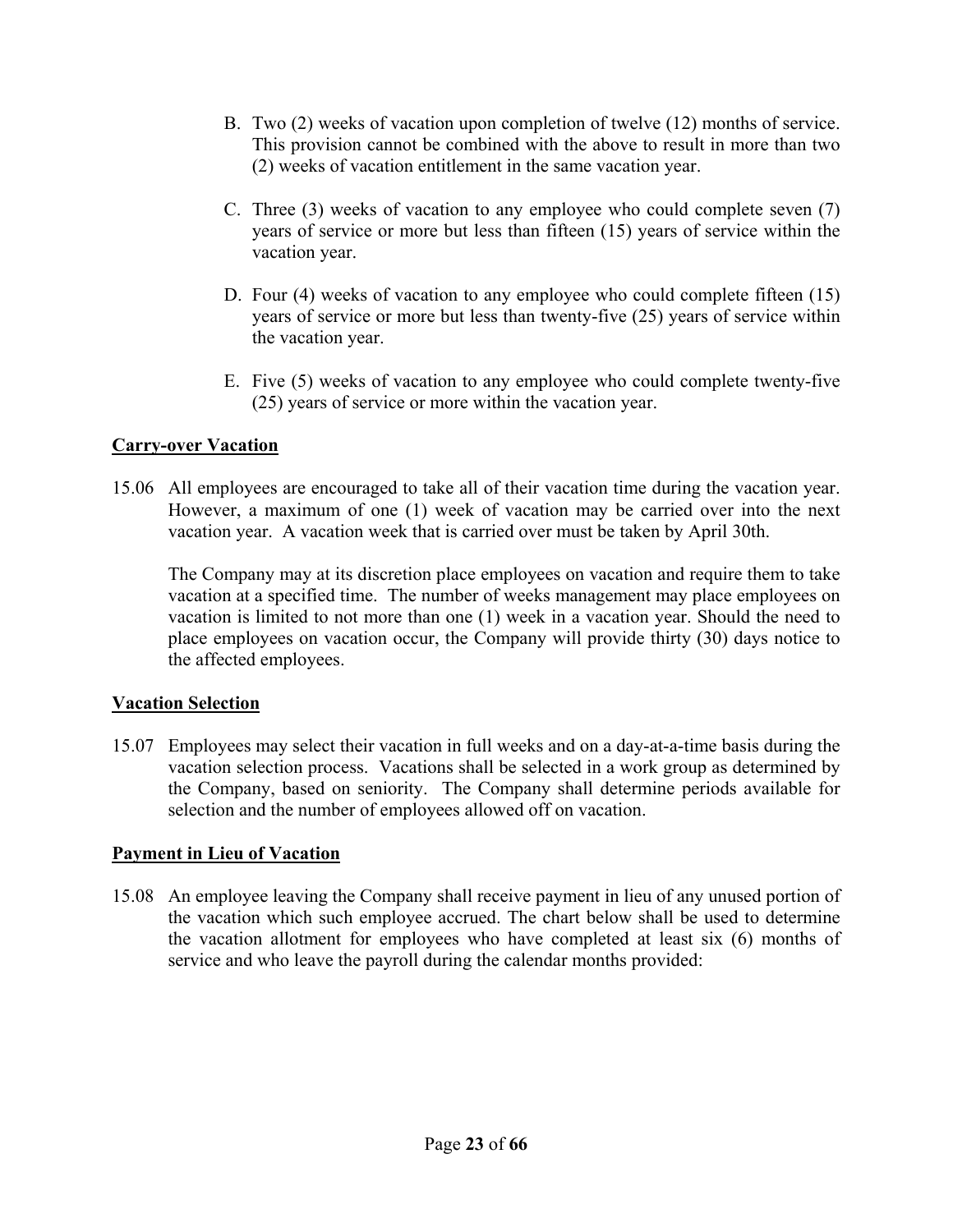| Month           |                                                               |              | <b>Annual Eligible Vacation Hours</b>                 |             |               |  |  |  |  |
|-----------------|---------------------------------------------------------------|--------------|-------------------------------------------------------|-------------|---------------|--|--|--|--|
| <b>Employee</b> | (For eligibility refer to Article 25 or Appendix C Section 4) |              |                                                       |             |               |  |  |  |  |
| Leaves          | 5 Days or                                                     | 10 Days or   | 15 Days or                                            | 20 Days or  | 25 Days or    |  |  |  |  |
| Company         | 1 Week                                                        | 2 Weeks      | 3 Weeks                                               | 4 Weeks     | 5 Weeks       |  |  |  |  |
| 0r              | (40 Hours)                                                    | $(80$ Hours) | (120 Hours)                                           | (160 Hours) | $(200$ Hours) |  |  |  |  |
| (Credited       |                                                               |              |                                                       |             |               |  |  |  |  |
| <b>Months</b> ) |                                                               |              | <b>Number of "Earned" Current Year Vacation Hours</b> |             |               |  |  |  |  |
| <b>Jan.</b> (1) | 3                                                             |              | 10                                                    | 13          | 17            |  |  |  |  |
| Feb. (2)        | 7                                                             | 13           | 20                                                    | 27          | 33            |  |  |  |  |
| Mar. $(3)$      | 10                                                            | 20           | 30                                                    | 40          | 50            |  |  |  |  |
| Apr. (4)        | 13                                                            | 27           | 40                                                    | 53          | 67            |  |  |  |  |
| May(5)          | 17                                                            | 33           | 50                                                    | 67          | 83            |  |  |  |  |
| <b>Jun.</b> (6) | 20                                                            | 40           | 60                                                    | 80          | 100           |  |  |  |  |
| Jul. (7)        | 23                                                            | 47           | 70                                                    | 93          | 117           |  |  |  |  |
| Aug. (8)        | 27                                                            | 53           | 80                                                    | 107         | 133           |  |  |  |  |
| Sep. (9)        | 30                                                            | 60           | 90                                                    | 120         | 150           |  |  |  |  |
| Oct. (10)       | 33                                                            | 67           | 100                                                   | 133         | 167           |  |  |  |  |
| Nov. $(11)$     | 37                                                            | 73           | 110                                                   | 147         | 183           |  |  |  |  |
| Dec. (12)       | 40                                                            | 80           | 120                                                   | 160         | 200           |  |  |  |  |

#### **Personal Days Off**

15.09 Employees are allowed flexibility through the use of Personal Days Off to be off work with pay, subject to approval by management.

Each employee who has completed six (6) months of service will be eligible for four (4) paid Personal Days Off each vacation year.

The Company may at its discretion place employees on Personal Days Off and require them to take Personal Days Off at a specified time. The number of Personal Days Off that management may place employees on, is limited to not more than one (1) in each vacation year. Should the need to place employees on a Personal Day Off occur, the Company will provide thirty (30) days notice to the affected employee.

#### **Selection Of Personal Days Off**

15.10 All Personal Days Off shall be selected based on seniority within a workgroup as determined by the Company. Employees may be permitted to take all of their Personal Days Off in two (2) hour increments, except for the one (1) day in the vacation year that the Company may assign. The Company shall determine periods available for selection and the number of employees allowed off on Personal Days Off.

#### **Civic Duty**

15.11Employees must give their supervisor advance notice when they are requested to appear for jury duty. Time off to comply with a summons for obligatory jury duty will be paid subject to court verification. The Company will grant unpaid time off for other court ordered processes. Employees are expected to notify their supervisors as soon as possible of the need for time off to comply with any court order.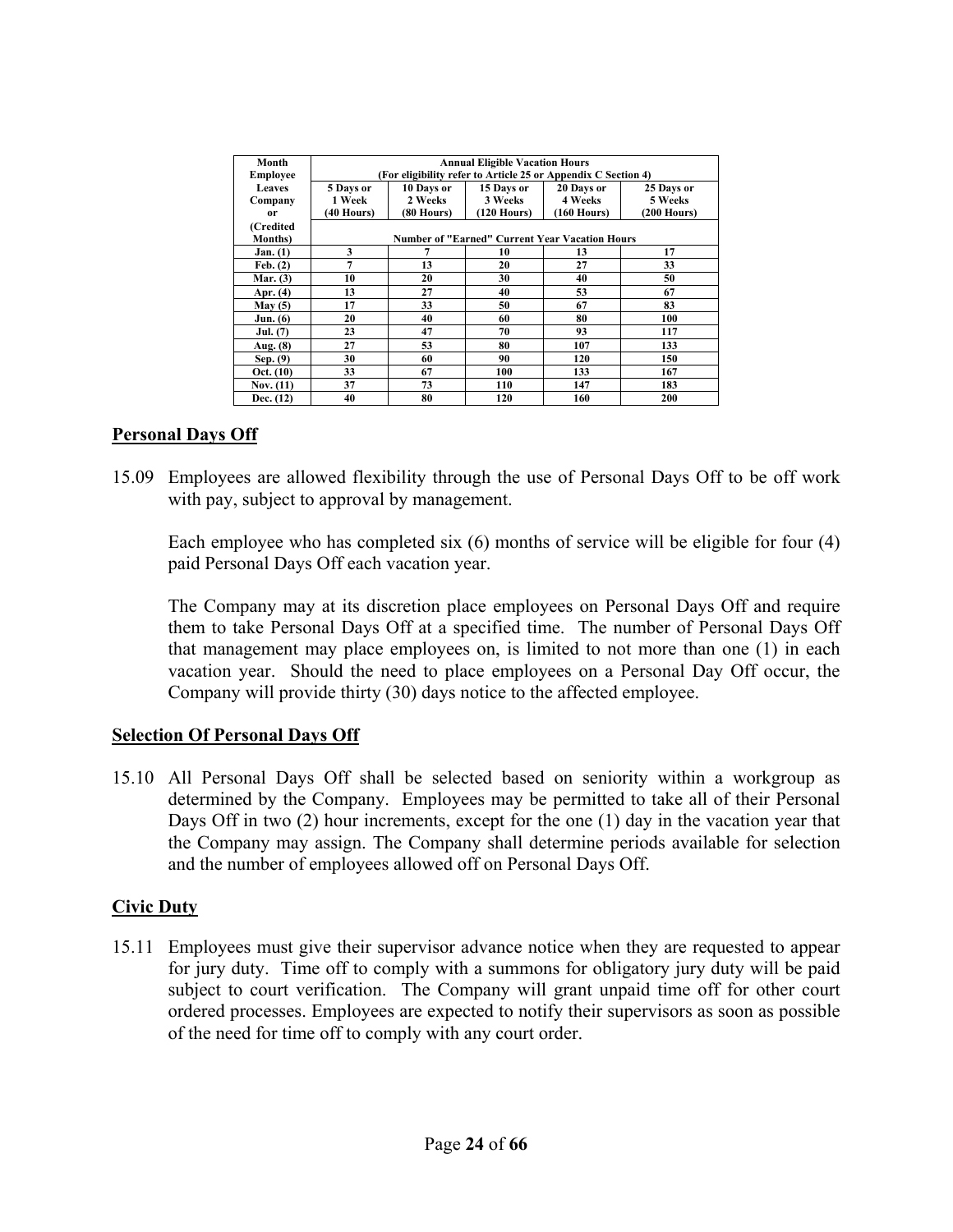#### **Death In An Employee's Immediate Family/Household**

15.12 Employees may elect up to three (3) paid days of excused time off due to a death in the employee's immediate family. Immediate family includes the employee's parents, stepparents, adoptive parents, children, stepchildren, adoptive children, brothers, stepbrothers, sisters, stepsisters, husband or wife (including Legally Recognized Partner), grandparents, grandchildren, mother-in-law or, father-in-law. If more time off is needed, an employee may request vacation time or unpaid time off, all of which is dependent on the needs of the business. In all cases, supervisory approval is required.

#### **Personal Illness**

15.13 Employees having one (1) or more years of NCS shall be paid at the basic wage rate for absences due to personal illness on scheduled workdays, up to five (5) paid days not to exceed forty (40) hours per calendar year. Employees must notify their supervisor before their scheduled start time that they will be absent from work. Absences due to an employee's personal illness of longer than seven (7) consecutive days will be governed by the AT&T Disability Income Program.

#### **Excused Time Required By Law**

15.14 Employees will be granted other excused time off (paid or unpaid) as required by applicable State and/or Federal laws.

#### **ARTICLE 16 WORKING CONDITIONS**

#### **Job Duties**

16.01 Titles set forth in Article 1.03 – Recognition may be required to perform any and all work associated with offered products and services.

#### **Work Apparel**

16.02 The Company may, at its discretion, implement appearance standards and/or a dress code consistent with State and Federal laws. The Company may change the standards and code at its discretion.

Participation in the designated Company Branded Apparel Program (BAP) is mandatory.

The Company can modify or discontinue the BAP program or the appearance standards at its discretion. If a BAP is discontinued, the Company will give employees a minimum notice of thirty (30) days prior to such discontinuance.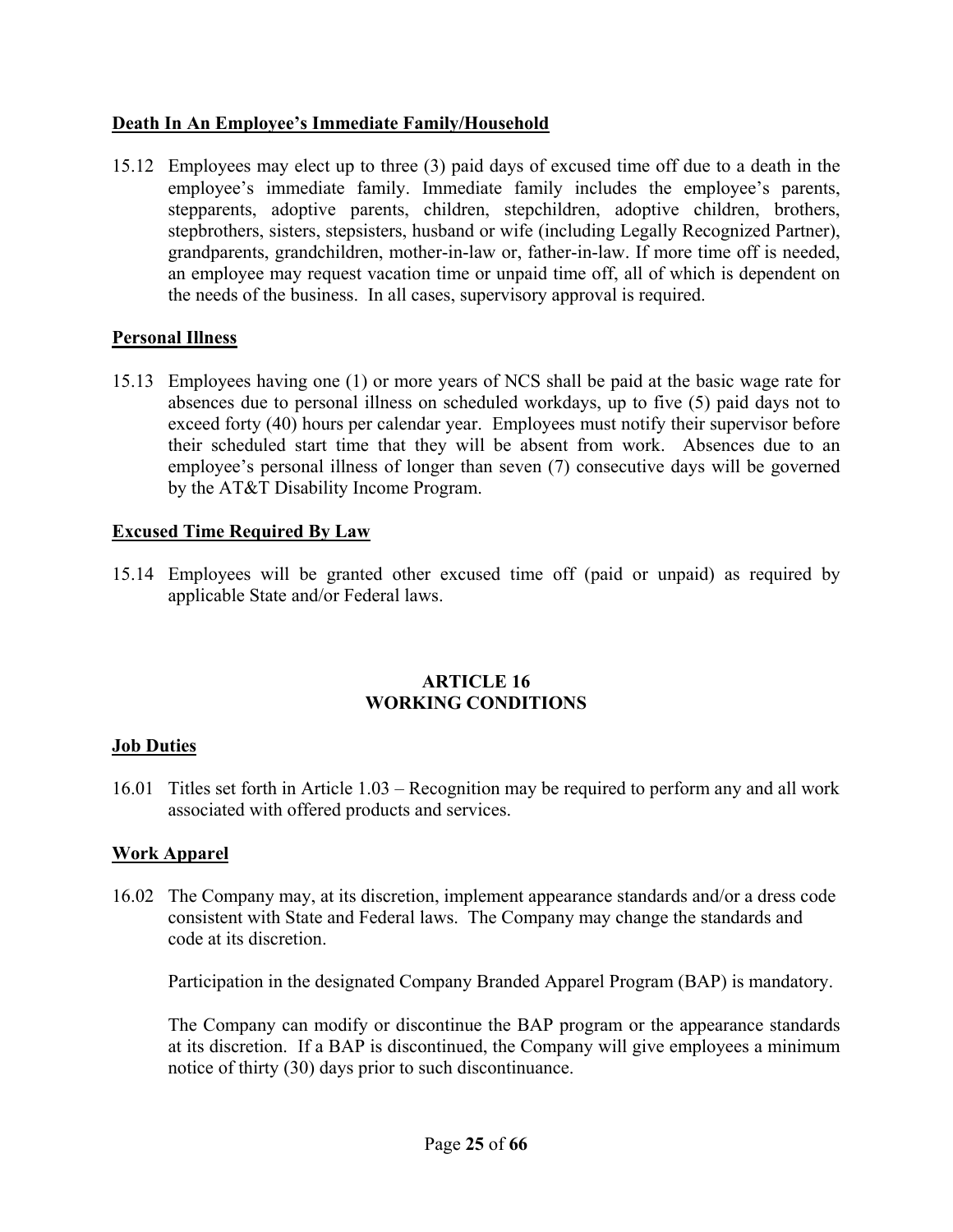#### **Work Schedules**

16.03 Insofar as service requirements and the conditions of the business permit, selection of work schedules shall be, when practical, by seniority. The responsibility for determining the requirements and conditions rests solely with the Company. Employees' scheduled work hours may start at any time of the day, on any day of the week and may be spread over any six (6) days of the week. Work schedules will be posted for a minimum period of one (1) week and are subject to change, with forty-eight (48) hours' notice to the employee. If an employee is notified less than twelve (12) hours before the originally scheduled start time of a change in work hours, the affected employee will receive two (2) hours of pay at the straight time rate.

#### **Four-Ten Work Schedules**

16.04 The Company will determine if, when and in which groups it would establish a four-ten work schedule. The Company can terminate an established four-ten work schedule at any time for any reason.

Overtime will be paid according to Article 1.07 below. Overtime is time worked in excess of forty (40) hours in a workweek.

A vacation week will always equal forty (40) hours of time off. The employee's scheduled vacation week will be changed to a five-day (5), Monday through Friday, eight (8) hour schedule. Vacation weeks taken a day-at-a-time should be converted to hours for administrative purposes. A vacation day will be ten (10) hours unless the remaining balance of vacation hours is less than ten (10) hours.

Personal days off specified in Article 15 [Time Off] of the Agreement will be eight (8) hours.

An employee's work schedule during a holiday week shall normally be the same as though it were not a holiday week. If the holiday falls on a scheduled day, and the employee is scheduled off, the Company will pay eight (8) hours of holiday pay at straight time. If the employee wishes to be paid the remaining two (2) hours, the employee may use available vacation, personal days off or absence time. If the employee does not wish to be paid, the time will be unpaid excused.

An employee who works the holiday will be paid as follows:

- $\bullet$  Eight (8) hours straight time for the holiday;
- Time and one-half for each hour worked up to eight (8) hours;
- Straight time for time worked in excess of eight (8) hours;
- Overtime rules apply for time worked in accordance with Article 16.07 [Working Conditions] below.

If a holiday falls during the employee's scheduled vacation week; and if the holiday falls on a scheduled vacation day, the employee will be entitled to an additional eight (8) hours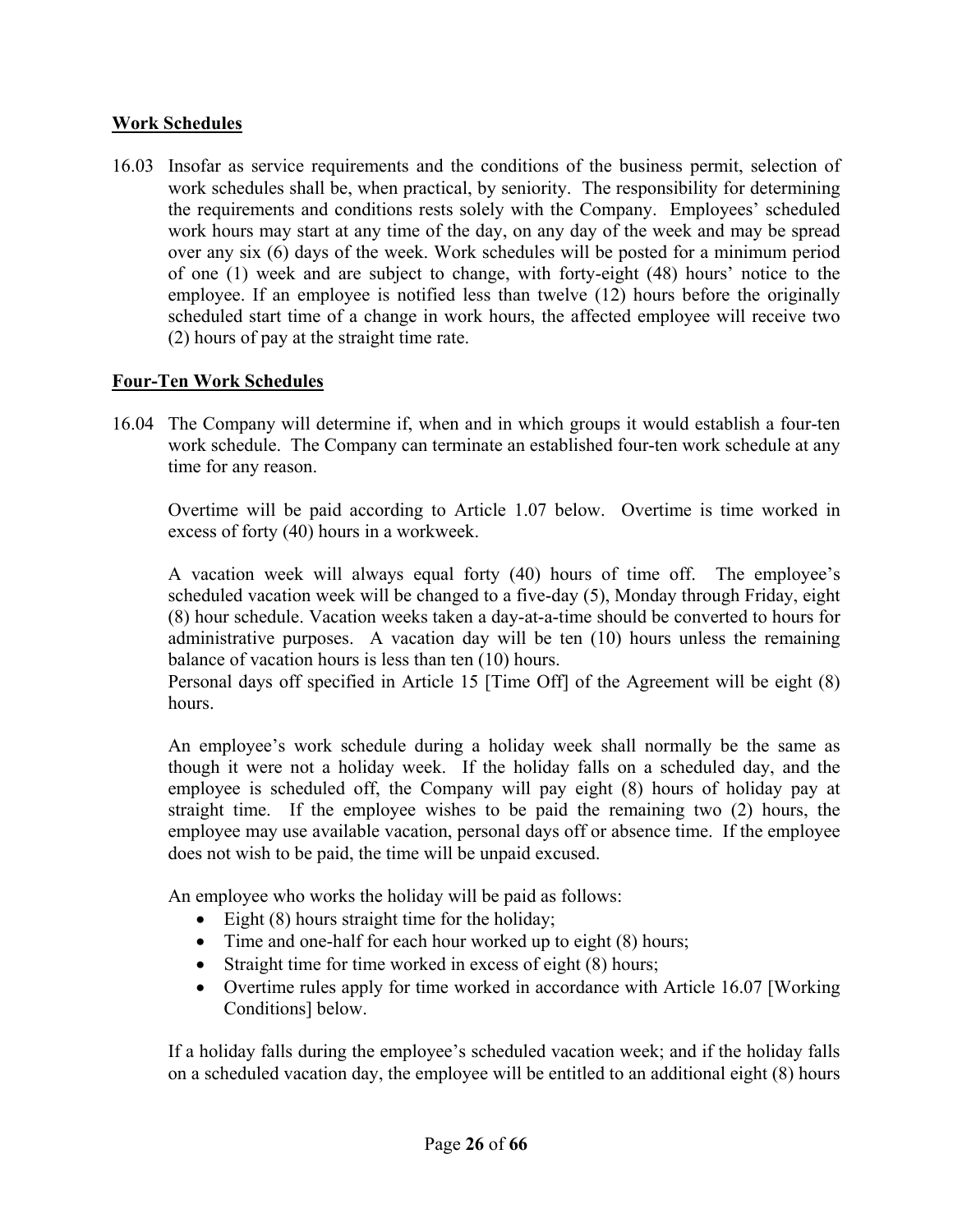of vacation time. If the holiday falls on a non-scheduled day, the employee will receive eight (8) hours of holiday pay at straight time.

Paid absence due to personal illness will be granted in accordance with Article 15 [Time Off] of this Agreement. An employee who is eligible for such absence payments will receive ten (10) hours of pay if the employee is sick on a scheduled ten (10) hour day, unless the remaining balance of paid absence time is less than ten (10) hours.

#### **Split Work Days**

16.05 The Company may schedule employees to work a split workday. A split workday is a divided workday, with hours off in between.

#### **Cancellation Of Hours**

16.06

- A. If an employee is notified less than twelve (12) hours before the originally scheduled start time that the scheduled hours are canceled, the affected employee will receive two (2) hours of pay at the straight time rate.
- B. If an employee begins the scheduled workday, management cannot cancel the employee's hours for the remainder of that workday.

#### **Overtime**

16.07 Employees may be required to work up to seventeen (17) hours of overtime per week subject to the needs of the business, except that this limitation will not apply in cases of emergency. Overtime hours worked in excess of forty (40) in a calendar week will be paid at the rate of one and one-half  $(1\frac{1}{2})$  times the basic hourly wage rate and in accordance with applicable Federal and/or State Laws.

For the purpose of crediting time not worked towards an employee's eligibility for overtime payments, only the following absences during a scheduled shift shall be considered:

- Joint Meeting with the Company including Joint Union-Company Committee Meeting and Dismissal Review Board Meetings
- Absence for Union Business (Unpaid)
- Collective Bargaining with the Company

#### **Shift Differentials**

16.08 Employees who are scheduled to work an evening or night assignment in which more than fifty (50) percent of the time falls between the hours of 6:00 p.m. and 6:00 a.m., shall receive a daily premium payment of ten (10) percent of their base wages for each day worked. Shift differentials will be included in the employee's rate of pay for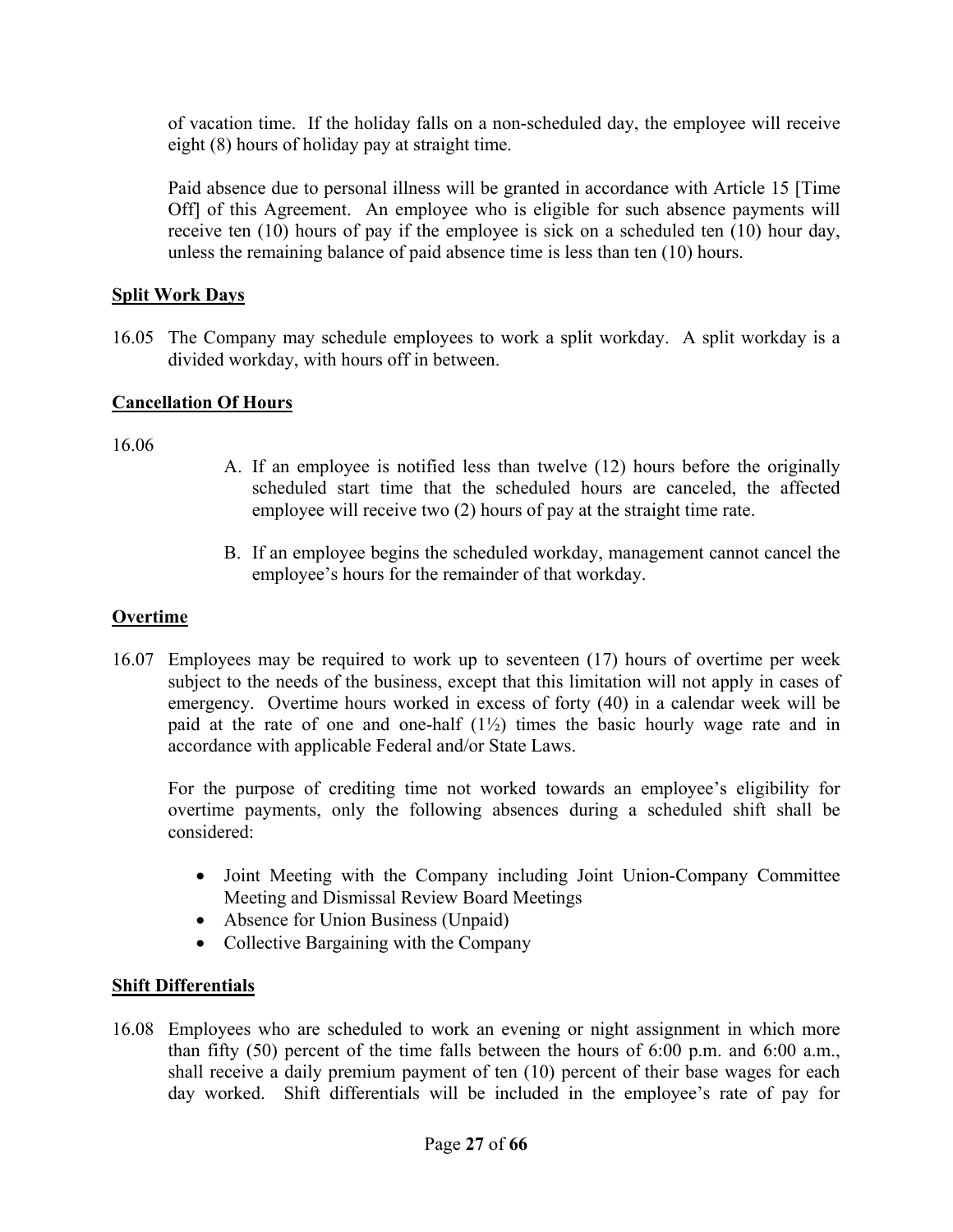purposes of computing payments during periods of vacation and holidays, if the following conditions are met:

An employee works one (1) full work week of evening or night assignments before his/her vacation or holiday and is scheduled to work one (1) full work week of evening or night assignments, following his/her vacation or holiday.

#### **Sunday Premium Payments**

16.09 Employees who work on a Sunday shall receive the rate of one and one-half (1 ½) times the employee's base wages, up to a maximum of eight (8) hours per day. Employees who are excused from work with pay during scheduled hours on Sunday shall be paid at straight time for the excused absence. Such hours worked at the premium rate shall be used in the calculation of the forty (40) hour overtime threshold.

#### **Relief Differential**

16.10 Employees will be paid a differential of eight dollars (\$8.00) when in addition to their normal duties they relieve or assist a manager for four (4) hours or more. Relief Differential assignments specifically exclude administering discipline to other employees.

#### **Working In A Different Title**

16.11 The assignment of a particular title to an employee does not mean that the employee shall perform only the kind of work coming under his/her title classification, or that certain kinds of work shall be performed exclusively by certain classifications of employees in this Agreement.

#### **Home Garaging**

16.12 The Company may, at its discretion, implement a mandatory Home Garaging Program. The Company may change the program at its discretion. Once implemented, the Company can cancel the program with thirty (30) days' notice.

#### **Travel and Temporary Work Locations**

- 16.13 The Company will assign each employee a regular work location. Employees may also be assigned a temporary work location.
	- A. The Company will either furnish all means of transportation or specify what transportation shall be used for travel on Company business.
	- B. Employees who are authorized and agree to use their personal vehicles for Company business will be reimbursed at the then current IRS reimbursement rate for mileage.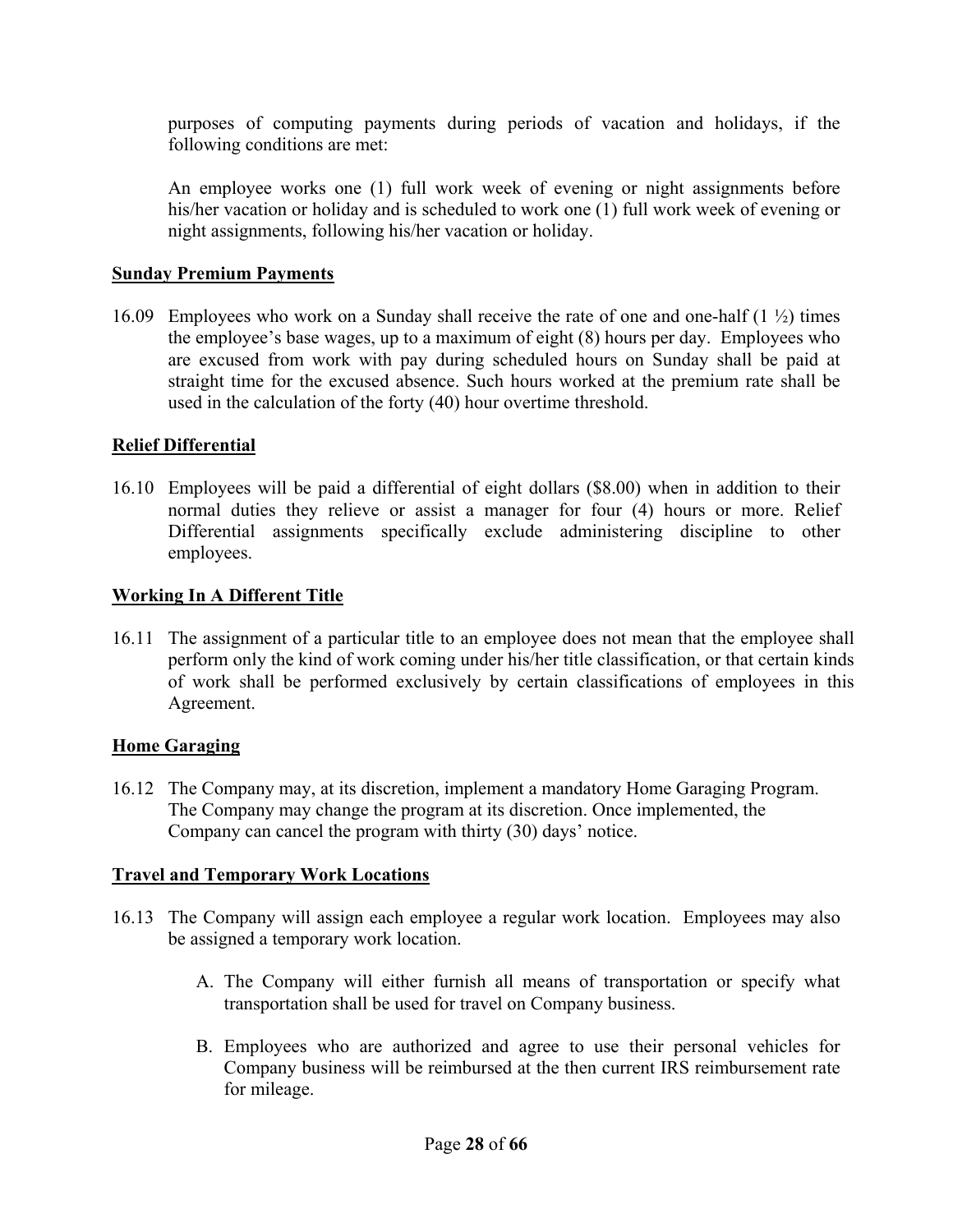- C. Transportation expenses include, but are not limited to, mileage, bridge toll, parking, airfare, and bus fare.
- D. When employees are assigned to work at a temporary work location, the employee will be reimbursed for travel time and transportation expenses to and from the temporary work location in excess of that required for the employee's normal commute.

#### **Contracting Out**

16.14 It is the Company's objective to consider carefully the interests of both the customer and employee along with all other considerations essential to the management of the business in a highly competitive and dynamic environment. While the Company believes it is in its best interests to utilize its own employees, the Company may use contractors as it deems necessary in order to respond to a highly unpredictable marketplace. For various reasons where the needs of the business require the Company may subcontract bargaining unit work, provided that it will not currently and directly cause layoffs of Regular Employees covered by this Agreement.

#### **Overnight Trips**

- 16.15 If the Company determines that overnight travel is required, the employee will be reimbursed for expenses which are supported by receipts as follows:
	- A. Transportation expenses as described in Article 1.13(C) above
	- B. Lodging, approved in advance by the Company
	- C. Meals, not to exceed thirty-five dollars (\$35) per day, unless management approves a higher amount in advance

#### **Monitoring/GPS**

16.16 The Company, at its discretion, may monitor and/or record calls of those employees covered by this Agreement in accordance with State and Federal laws.

The Company, at its discretion, may use GPS technology with those employees covered by this Agreement in accordance with State and Federal laws.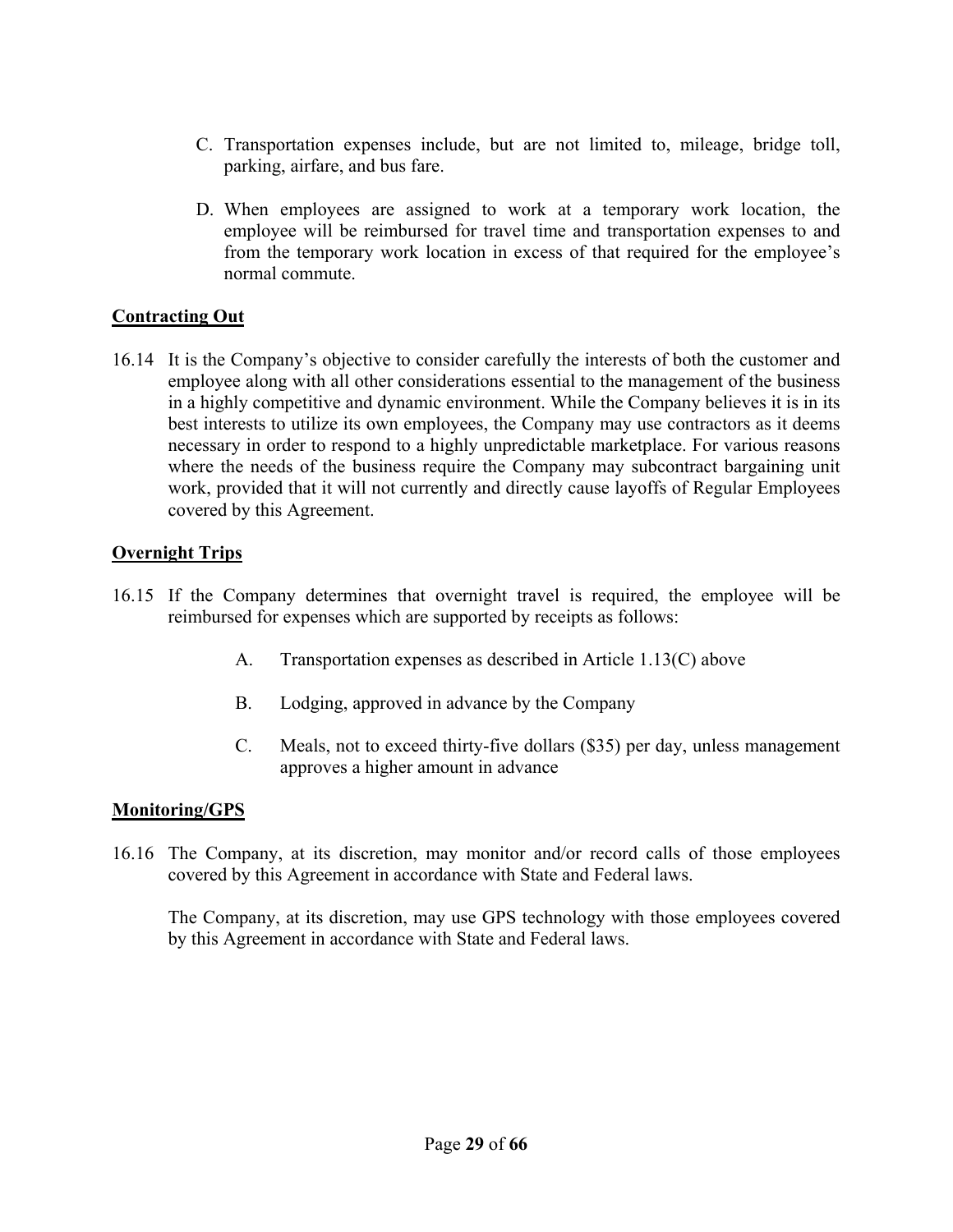#### **ARTICLE 17 COMPENSATION**

#### **Wage Schedules**

- 17.01 The Wage schedules set forth in Attachment 1 to the Memorandum of Agreement Transition of Newly Organized DIRECTV LLC Employees shall be effective on the date provided in that Memorandum. The wage zones referenced in Attachment 1 of that Memorandum are set forth in Appendix A of this Agreement. Thereafter, these wage schedules shall be modified as follows:
	- A. Effective on the first anniversary date of contract ratification, basic weekly wage rates will be increased by 3.00% at the maximum rate, exponentialized with no change in the start rate.
	- B. Effective on the second anniversary date of contract ratification, basic weekly wage rates will be increased by 2.25% at the maximum rate, exponentialized with no change in the start rate.
	- C. Wage schedules are contained in Appendix B.
	- D. Employees will be paid on a bi-weekly basis. Payment of wages for each two-week period will be made no later than the Friday following the end of the pay-period.

#### **Ratification Bonus**

Each active regular full-time employee on the payroll as of the date of ratification and on the payout date will receive a single two-hundred and fifty dollar (\$250) lump sum contract ratification bonus. Each active part-time employee on the payroll as of the date of ratification and on the payout date will receive a prorated ratification bonus based on their part-time classification (or "part-time equivalent work week") on the ratification date. These ratification bonuses are contingent on the Agreement being ratified by August 26, 2016. All ratification bonus payments will have appropriate deductions withheld. Such payment shall be made as soon as practicable following ratification.

#### **Eligibility**

17.02 All employees who are active on the payroll (not on disability or a leave of absence) on the

effective date of a wage increase will be eligible for a wage increase, except as provided herein. Employees whose wages are above the maximum weekly rate of the appropriate wage schedule at the time of ratification of this Agreement will remain at their current rate of pay until their base pay is at or below the maximum weekly rate of the appropriate wage schedule or they move to another job title or location. Until such time, these employees are not eligible for a wage increase.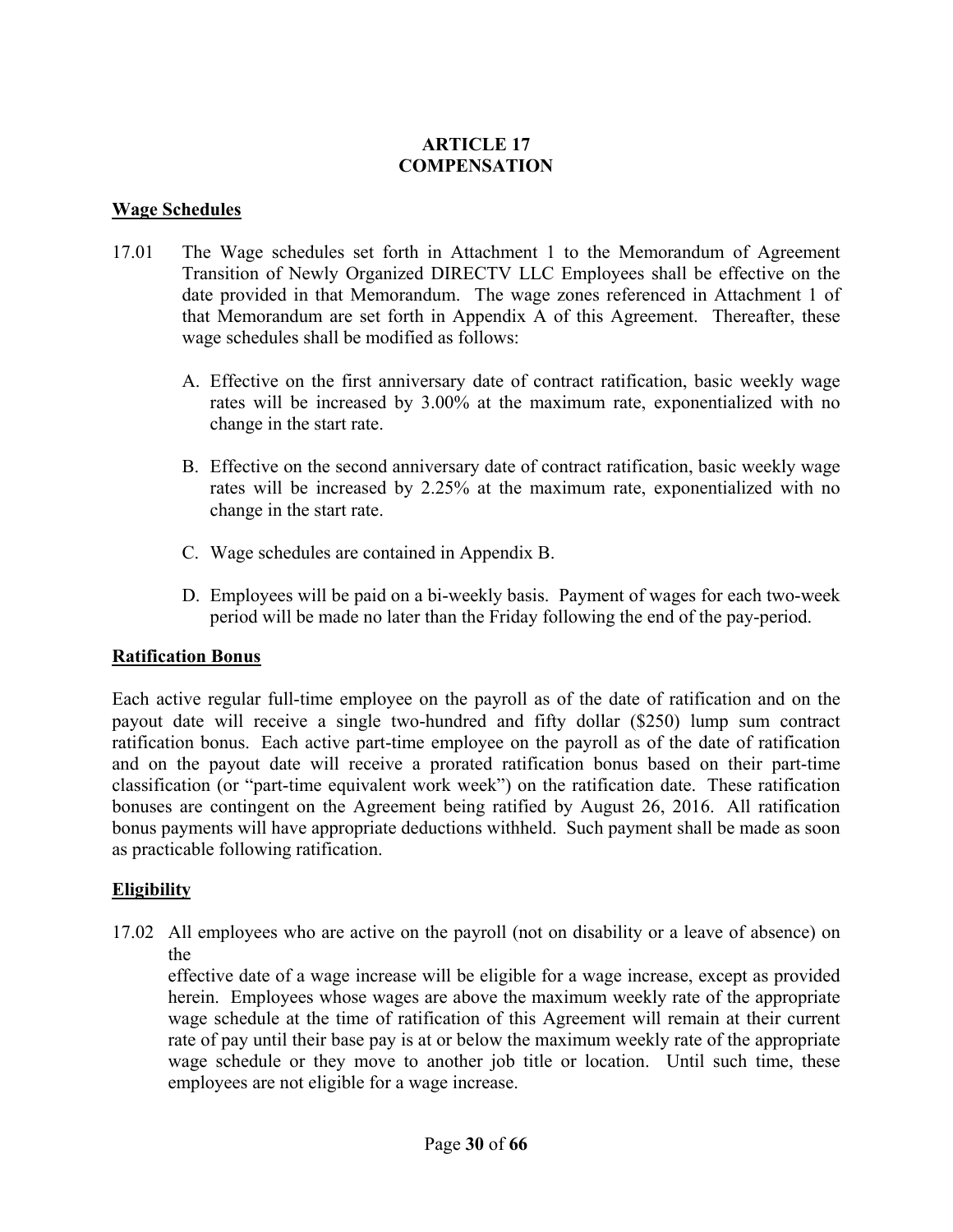Employees, who on the effective date of the wage increase and/or lump sum payment, are on disability or a leave of absence, if otherwise eligible, will receive a wage increase and/or lump sum payment effective on their return to work date. Lump sum payments will be prorated for disability and leave of absence.

#### **Wage Credit/Changes In Start Rate**

17.03 Applicants for employment who possess skill or knowledge over and above that normally expected of a new employee may be given wage schedule service credit equivalent to this knowledge or experience and receive as a starting rate the rate corresponding to this wage schedule service credit. Subsequent increases will be in accordance with the progression schedule.

#### **Discretionary Lump Sum Payments**

17.04 A lump sum payment of up to five (5) percent of an employee's annualized (52 weeks) weekly wage rate may be granted to individual employees at the Company's discretion.

#### **Additional Cash Awards**

17.05 The Company may provide employees with additional cash awards. The selection of employees and the amounts of the cash awards will be made at the discretion of management.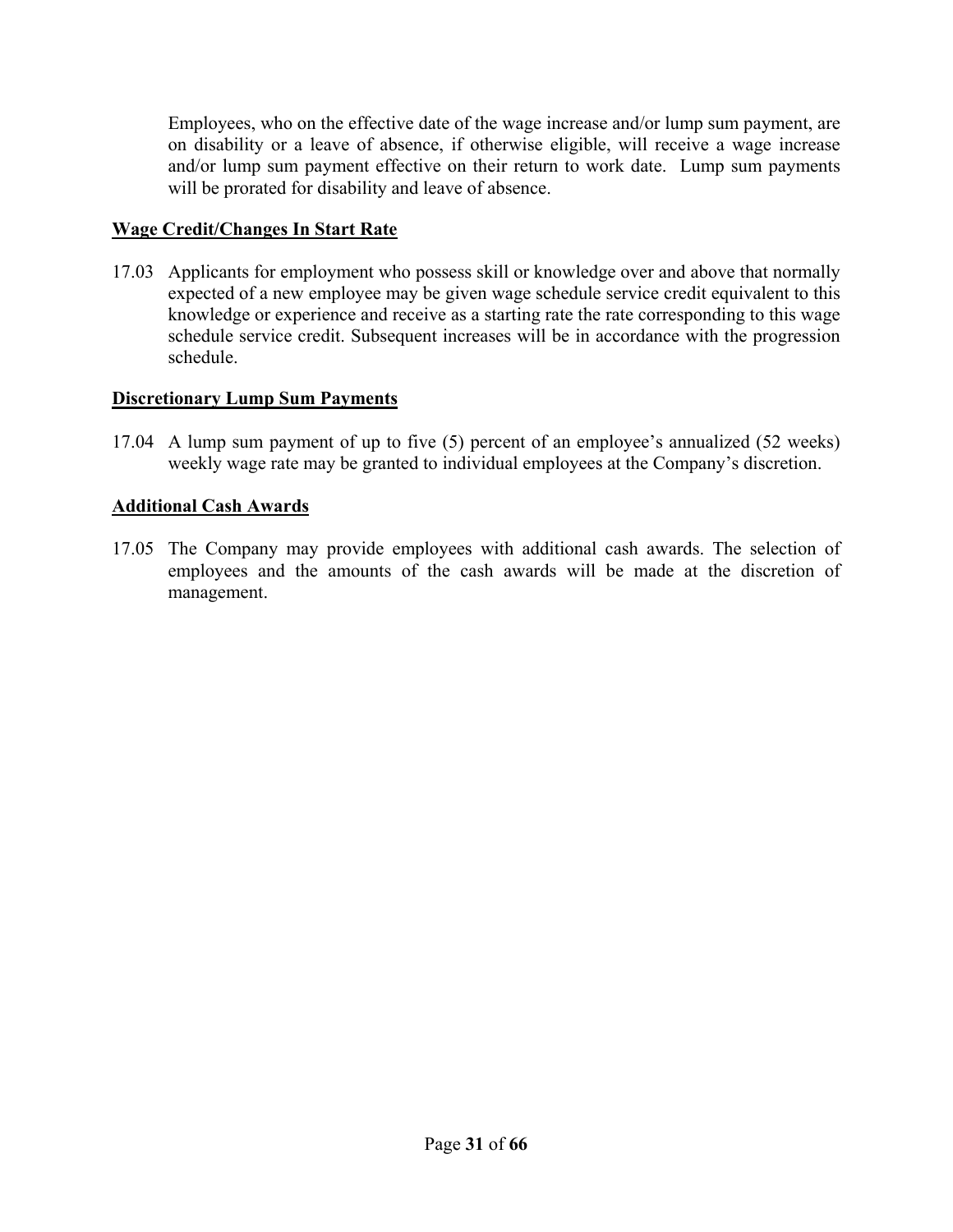|                |                      | <b>APPENDIX A</b>     |
|----------------|----------------------|-----------------------|
|                | <b>WAGE ZONES</b>    |                       |
|                |                      |                       |
| A              | B                    | $\mathbf C$           |
| Denver, CO     | Flagstaff, AZ        | Yuma, AZ              |
| Gypsum, CO     | Peoria, AZ           | Le Mars, IA           |
| Littleton, CO  | Tempe, AZ            | Little Rock, IA       |
| New Castle, CO | Tucson, AZ           | Sioux City, IA        |
| Kapolei, HI    | Colorado Springs, CO | Walnut, IA            |
| Waipahu, HI    | Delta, CO            | Cottonwood, ID        |
| Kennewick, WA  | Englewood, CO        | Franklin, ID          |
| Lacey, WA      | Johnstown, CO        | Nampa, ID             |
| Lynnwood, WA   | Pueblo West, CO      | Lismore, MN           |
| Vancouver, WA  | Pueblo, CO           | Thief River Falls, MN |
|                | Cedar Rapids, IA     | Bozeman, MT           |
|                | Urbandale, IA        | Butte, MT             |
|                | Idaho Falls, ID      | Helena, MT            |
|                | Twin Falls, ID       | Missoula, MT          |
|                | Billings, MT         | Gering, NE            |
|                | Kearney, NE          | Fargo, ND             |
|                | Omaha, NE            | Alamogordo, NM        |
|                | Bismarck, ND         | Clovis, NM            |
|                | Lincoln, ND          | Portales, NM          |
|                | Minot, ND            | Rapid City, SD        |
|                | Albuquerque, NM      | Sioux Falls, SD       |
|                | Erie, PA             | Tea, SD               |
|                | Langhorne, PA        | Hurricane, UT         |
|                | Union City, PA       | St. George, UT        |
|                | Salt Lake City, UT   | Alpine, WY            |
|                | Bear River, WY       | Casper, WY            |
|                | Cody, WY             | Cheyenne, WY          |
|                | Evanston, WY         | Douglas, WY           |
|                | Gillette, WY         | Evansville, WY        |
|                | Green River, WY      | Newcastle, WY         |
|                | Laramie, WY          | Opal, WY              |
|                | Pinedale, WY         | Rawlins, WY           |
|                | Rock Springs, WY     | Riverton, WY          |
|                | Spokane Valley, WA   | Sheridan, WY          |
|                | Yakima, WA           |                       |
|                |                      |                       |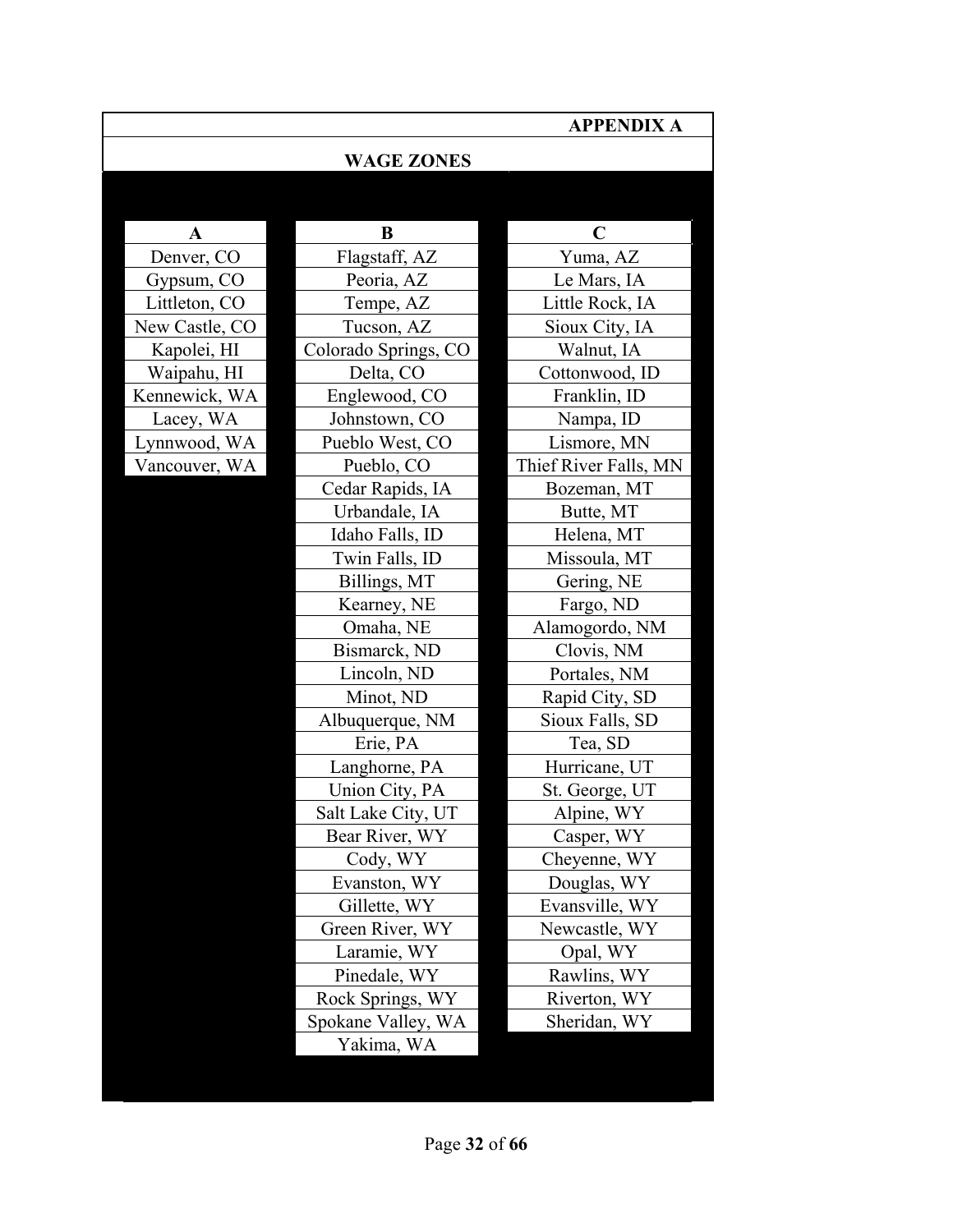*Appendix B*

#### **PREMISES TECHNICIAN**

|           |                  | ZONE A           |                  |           |                  | ZONE B           |                  |           |                  | ZONE C           |                 |
|-----------|------------------|------------------|------------------|-----------|------------------|------------------|------------------|-----------|------------------|------------------|-----------------|
|           | <b>EFFECTIVE</b> | <b>EFFECTIVE</b> | <b>EFFECTIVE</b> |           | <b>EFFECTIVE</b> | <b>EFFECTIVE</b> | <b>EFFECTIVE</b> |           | <b>EFFECTIVE</b> | <b>EFFECTIVE</b> | <b>EFFECTIV</b> |
|           | 09/03/16         | 09/03/17         | 09/02/18         |           | 09/03/16         | 09/03/17         | 09/02/18         |           | 09/03/16         | 09/03/17         | 09/02/18        |
| START 0-6 | \$563.50         | \$563.50         | \$563.50         | START 0-6 | \$512.00         | \$512.00         | \$512.00         | START 0-6 | \$445.50         | \$445.50         | \$445.50        |
| $07 - 12$ | \$591.00         | \$592.00         | \$593.50         | $07 - 12$ | \$544.00         | \$545.50         | \$546.50         | $07 - 12$ | \$478.50         | \$480.00         | \$481.00        |
| $13 - 18$ | \$619.50         | \$622.50         | \$624.50         | $13 - 18$ | \$577.50         | \$581.00         | \$583.50         | $13 - 18$ | \$514.00         | \$517.00         | \$519.50        |
| $19 - 24$ | \$649.50         | \$654.00         | \$657.50         | $19 - 24$ | \$613.50         | \$619.00         | \$623.00         | $19 - 24$ | \$552.00         | \$557.00         | \$561.00        |
| $25 - 30$ | \$681.50         | \$687.50         | \$692.50         | $25 - 30$ | \$651.50         | \$659.50         | \$665.00         | $25 - 30$ | \$593.00         | \$600.50         | \$605.50        |
| $31 - 36$ | \$714.50         | \$722.50         | \$729.00         | $31 - 36$ | \$692.00         | \$702.50         | \$710.00         | $31 - 36$ | \$637.00         | \$646.50         | \$654.00        |
| $37 - 42$ | \$749.00         | \$759.50         | \$767.50         | $37 - 42$ | \$735.00         | \$748.00         | \$758.50         | $37 - 42$ | \$684.50         | \$697.00         | \$706.00        |
| $43 - 48$ | \$785.50         | \$798.00         | \$808.00         | $43 - 48$ | \$780.50         | \$797.00         | \$809.50         | $43 - 48$ | \$735.50         | \$750.50         | \$762.50        |
| $49 - 54$ | \$824.00         | \$839.00         | \$850.50         | $49 - 54$ | \$829.50         | \$849.00         | \$864.50         | $49 - 54$ | \$790.00         | \$809.00         | \$823.50        |
| $55 - 60$ | \$864.00         | \$881.50         | \$895.50         | $55 - 60$ | \$881.00         | \$904.50         | \$923.00         | $55 - 60$ | \$848.50         | \$871.50         | \$889.00        |
| $61 - 66$ | \$906.00         | \$926.50         | \$942.50         | $61+$     | \$935.50         | \$963.50         | \$985.00         | $61+$     | \$911.50         | \$939.00         | \$960.00        |
| $67 - 72$ | \$950.00         | \$974.00         | \$992.50         |           |                  |                  |                  |           |                  |                  |                 |
| 73-78     | \$996.00         | \$1,023.50       | \$1,045.00       |           |                  |                  |                  |           |                  |                  |                 |
| $79+$     | \$1,044.50       | \$1,076,00       | \$1,100.00       |           |                  |                  |                  |           |                  |                  |                 |

|                  | ZONE A           |                  |           |                  | ZONE B           |                  |           |                  | ZONE C           |                  |
|------------------|------------------|------------------|-----------|------------------|------------------|------------------|-----------|------------------|------------------|------------------|
| <b>EFFECTIVE</b> | <b>EFFECTIVE</b> | <b>EFFECTIVE</b> |           | <b>EFFECTIVE</b> | <b>EFFECTIVE</b> | <b>EFFECTIVE</b> |           | <b>EFFECTIVE</b> | <b>EFFECTIVE</b> | <b>EFFECTIVE</b> |
| 09/03/16         | 09/03/17         | 09/02/18         |           | 09/03/16         | 09/03/17         | 09/02/18         |           | 09/03/16         | 09/03/17         | 09/02/18         |
| \$563.50         | \$563.50         | \$563.50         | START 0-6 | \$512.00         | \$512.00         | \$512.00         | START 0-6 | \$445.50         | \$445.50         | \$445.50         |
| \$591.00         | \$592.00         | \$593.50         | $07 - 12$ | \$544.00         | \$545.50         | \$546.50         | $07 - 12$ | \$478.50         | \$480.00         | \$481.00         |
| \$619.50         | \$622.50         | \$624.50         | $13 - 18$ | \$577.50         | \$581.00         | \$583.50         | $13 - 18$ | \$514.00         | \$517.00         | \$519.50         |
| \$649.50         | \$654.00         | \$657.50         | $19 - 24$ | \$613.50         | \$619.00         | \$623.00         | $19 - 24$ | \$552.00         | \$557.00         | \$561.00         |
| \$681.50         | \$687.50         | \$692.50         | $25 - 30$ | \$651.50         | \$659.50         | \$665.00         | $25 - 30$ | \$593.00         | \$600.50         | \$605.50         |
| \$714.50         | \$722.50         | \$729.00         | $31 - 36$ | \$692.00         | \$702.50         | \$710.00         | $31 - 36$ | \$637.00         | \$646.50         | \$654.00         |
| \$749.00         | \$759.50         | \$767.50         | $37 - 42$ | \$735.00         | \$748.00         | \$758.50         | $37 - 42$ | \$684.50         | \$697.00         | \$706.00         |
| \$785.50         | \$798.00         | \$808.00         | $43 - 48$ | \$780.50         | \$797.00         | \$809.50         | $43 - 48$ | \$735.50         | \$750.50         | \$762.50         |
| \$824.00         | \$839.00         | \$850.50         | $49 - 54$ | \$829.50         | \$849.00         | \$864.50         | $49 - 54$ | \$790.00         | \$809.00         | \$823.50         |
| \$864.00         | \$881.50         | \$895.50         | $55 - 60$ | \$881.00         | \$904.50         | \$923.00         | $55 - 60$ | \$848.50         | \$871.50         | \$889.00         |
| \$906.00         | \$926.50         | \$942.50         | $61 +$    | \$935.50         | \$963.50         | \$985.00         | $61+$     | \$911.50         | \$939.00         | \$960.00         |
|                  |                  |                  |           |                  |                  |                  |           |                  |                  |                  |

|           |                  | ZUNE G           |                  |
|-----------|------------------|------------------|------------------|
|           | <b>EFFECTIVE</b> | <b>EFFECTIVE</b> | <b>EFFECTIVE</b> |
|           | 09/03/16         | 09/03/17         | 09/02/18         |
| START 0-6 | \$445.50         | \$445.50         | \$445.50         |
| $07 - 12$ | \$478.50         | \$480.00         | \$481.00         |
| $13 - 18$ | \$514.00         | \$517.00         | \$519.50         |
| $19 - 24$ | \$552.00         | \$557.00         | \$561.00         |
| $25 - 30$ | \$593.00         | \$600.50         | \$605.50         |
| $31 - 36$ | \$637.00         | \$646.50         | \$654.00         |
| $37 - 42$ | \$684.50         | \$697.00         | \$706.00         |
| $43 - 48$ | \$735.50         | \$750.50         | \$762.50         |
| $49 - 54$ | \$790.00         | \$809.00         | \$823.50         |
| $55 - 60$ | \$848.50         | \$871.50         | \$889.00         |
| $61+$     | \$911.50         | \$939.00         | \$960.00         |

#### **WAREHOUSE ASSISTANT**

|           |                  | ZONE A           |                  |           |                  | ZONE B           |                  |           |                  | ZONE C           |                  |
|-----------|------------------|------------------|------------------|-----------|------------------|------------------|------------------|-----------|------------------|------------------|------------------|
|           | <b>EFFECTIVE</b> | <b>EFFECTIVE</b> | <b>EFFECTIVE</b> |           | <b>EFFECTIVE</b> | <b>EFFECTIVE</b> | <b>EFFECTIVE</b> |           | <b>EFFECTIVE</b> | <b>EFFECTIVE</b> | <b>EFFECTIVE</b> |
|           | 09/03/16         | 09/03/17         | 09/02/18         |           | 09/03/16         | 09/03/17         | 09/02/18         |           | 09/03/16         | 09/03/17         | 09/02/18         |
| START 0-6 | \$538.50         | \$538.50         | \$538.50         | START 0-6 | \$490.50         | \$490.50         | \$490.50         | START 0-6 | \$420.00         | \$420.00         | \$420.00         |
| $07 - 12$ | \$553.00         | \$554.00         | \$555.00         | $07 - 12$ | \$507.50         | \$509.00         | \$510.50         | $07 - 12$ | \$439.00         | \$440.50         | \$441.50         |
| $13 - 18$ | \$568.00         | \$570.50         | \$572.50         | $13 - 18$ | \$525.50         | \$528.50         | \$531.00         | $13 - 18$ | \$459.00         | \$461.50         | \$463.50         |
| $19 - 24$ | \$583.00         | \$587.00         | \$590.00         | $19 - 24$ | \$544.00         | \$549.00         | \$552.50         | $19 - 24$ | \$479.50         | \$484.00         | \$487.00         |
| $25 - 30$ | \$598.50         | \$604.00         | \$608.00         | $25 - 30$ | \$563.00         | \$570.00         | \$575.00         | $25 - 30$ | \$501.50         | \$507.50         | \$512.00         |
| $31 - 36$ | \$614.50         | \$621.50         | \$627.00         | $31 - 36$ | \$583.00         | \$591.50         | \$598.00         | $31 - 36$ | \$524.00         | \$532.00         | \$538.00         |
| $37 - 42$ | \$631.00         | \$640.00         | \$646.50         | $37 - 42$ | \$603.50         | \$614.00         | \$622.50         | $37 - 42$ | \$548.00         | \$557.50         | \$565.00         |
| $43 - 48$ | \$648.00         | \$658.50         | \$666.50         | $43 - 48$ | \$624.50         | \$637.50         | \$647.50         | $43 - 48$ | \$572.50         | \$584.50         | \$594.00         |
| 49 - 54   | \$665.50         | \$677.50         | \$687.00         | $49 - 54$ | \$646.50         | \$662.00         | \$673.50         | $49 - 54$ | \$598.50         | \$613.00         | \$624.00         |
| 55 - 60   | \$683.00         | \$697.50         | \$708.00         | $55 - 60$ | \$669.00         | \$687.00         | \$701.00         | $55 - 60$ | \$625.50         | \$642.50         | \$655.50         |
| 61-66     | \$701.50         | \$717.50         | \$730.00         | $61+$     | \$692.50         | \$713.50         | \$729.50         | $61+$     | \$654.00         | \$673.50         | \$689.00         |
| 67-72     | \$720.50         | \$738.50         | \$752.50         |           |                  |                  |                  |           |                  |                  |                  |
| 73-78     | \$739.50         | \$760.00         | \$776.00         |           |                  |                  |                  |           |                  |                  |                  |

|           | <b>EFFECTIVE</b> | <b>EFFECTIVE</b> | <b>EFFECTIVE</b> |
|-----------|------------------|------------------|------------------|
|           | 09/03/16         | 09/03/17         | 09/02/18         |
| START 0-6 | \$538.50         | \$538.50         | \$538.50         |
| $07 - 12$ | \$553.00         | \$554.00         | \$555.00         |
| $13 - 18$ | \$568.00         | \$570.50         | \$572.50         |
| $19 - 24$ | \$583.00         | \$587.00         | \$590.00         |
| $25 - 30$ | \$598.50         | \$604.00         | \$608.00         |
| $31 - 36$ | \$614.50         | \$621.50         | \$627.00         |
| $37 - 42$ | \$631.00         | \$640.00         | \$646.50         |
| $43 - 48$ | \$648.00         | \$658.50         | \$666.50         |
| $49 - 54$ | \$665.50         | \$677.50         | \$687.00         |
| $55 - 60$ | \$683.00         | \$697.50         | \$708.00         |
| 61-66     | \$701.50         | \$717.50         | \$730.00         |
| 67-72     | \$720.50         | \$738.50         | \$752.50         |
| 73-78     | \$739.50         | \$760.00         | \$776.00         |
| $79+$     | \$759.50         | \$782.50         | \$800.00         |

|           | <b>EFFECTIVE</b> | <b>EFFECTIVE</b> | <b>EFFECTIVE</b> |
|-----------|------------------|------------------|------------------|
|           | 09/03/16         | 09/03/17         | 09/02/18         |
| START 0-6 | \$420.00         | \$420.00         | \$420.00         |
| $07 - 12$ | \$439.00         | \$440.50         | \$441.50         |
| $13 - 18$ | \$459.00         | \$461.50         | \$463.50         |
| $19 - 24$ | \$479.50         | \$484.00         | \$487.00         |
| $25 - 30$ | \$501.50         | \$507.50         | \$512.00         |
| $31 - 36$ | \$524.00         | \$532.00         | \$538.00         |
| $37 - 42$ | \$548.00         | \$557.50         | \$565.00         |
| $43 - 48$ | \$572.50         | \$584.50         | \$594.00         |
| $49 - 54$ | \$598.50         | \$613.00         | \$624.00         |
| $55 - 60$ | \$625.50         | \$642.50         | \$655.50         |
| $61+$     | \$654.00         | \$673.50         | \$689.00         |

#### **ADMINISTRATIVE SUPPORT ASSISTANT**

|           |                  | ZONE A           |                  |           |                  | ZONE B           |                  |           |                  | ZONE C           |                 |
|-----------|------------------|------------------|------------------|-----------|------------------|------------------|------------------|-----------|------------------|------------------|-----------------|
|           | <b>EFFECTIVE</b> | <b>EFFECTIVE</b> | <b>EFFECTIVE</b> |           | <b>EFFECTIVE</b> | <b>EFFECTIVE</b> | <b>EFFECTIVE</b> |           | <b>EFFECTIVE</b> | <b>EFFECTIVE</b> | <b>EFFECTIV</b> |
|           | 09/03/16         | 09/03/17         | 09/02/18         |           | 09/03/16         | 09/03/17         | 09/02/18         |           | 09/03/16         | 09/03/17         | 09/02/18        |
| START 0-6 | \$490.50         | \$490.50         | \$490.50         | START 0-6 | \$449.50         | \$449.50         | \$449.50         | START 0-6 | \$420.00         | \$420.00         | \$420.00        |
| $07 - 12$ | \$501.00         | \$502.00         | \$503.00         | $07 - 12$ | \$461.50         | \$463.00         | \$464.00         | $07 - 12$ | \$431.50         | \$432.50         | \$433.50        |
| $13 - 18$ | \$511.50         | \$514.00         | \$515.50         | $13 - 18$ | \$474.00         | \$477.00         | \$479.00         | $13 - 18$ | \$443.00         | \$445.50         | \$447.50        |
| $19 - 24$ | \$522.50         | \$526.00         | \$528.50         | $19 - 24$ | \$487.00         | \$491.00         | \$494.50         | $19 - 24$ | \$455.00         | \$459.00         | \$462.00        |
| $25 - 30$ | \$533.50         | \$538.00         | \$542.00         | $25 - 30$ | \$500.00         | \$506.00         | \$510.50         | $25 - 30$ | \$467.00         | \$472.50         | \$477.00        |
| $31 - 36$ | \$544.50         | \$551.00         | \$555.50         | $31 - 36$ | \$513.50         | \$521.00         | \$527.00         | $31 - 36$ | \$479.50         | \$487.00         | \$492.50        |
| $37 - 42$ | \$556.00         | \$564.00         | \$569.50         | $37 - 42$ | \$527.50         | \$536.50         | \$544.00         | $37 - 42$ | \$492.50         | \$501.50         | \$508.00        |
| $43 - 48$ | \$568.00         | \$577.00         | \$584.00         | $43 - 48$ | \$541.50         | \$553.00         | \$561.50         | $43 - 48$ | \$506.00         | \$516.50         | \$524.50        |
| $49 - 54$ | \$580.00         | \$590.50         | \$599.00         | $49 - 54$ | \$556.00         | \$569.50         | \$579.50         | $49 - 54$ | \$519.50         | \$532.00         | \$541.50        |
| $55 - 60$ | \$592.00         | \$604.50         | \$614.00         | $55 - 60$ | \$571.00         | \$586.50         | \$598.50         | $55 - 60$ | \$533.50         | \$548.00         | \$559.00        |
| $61 - 66$ | \$605.00         | \$618.50         | \$629.50         | $61+$     | \$586.50         | \$604.00         | \$617.50         | $61+$     | \$548.00         | \$564.50         | \$577.00        |
| $67 - 72$ | \$617.50         | \$633.00         | \$645.50         |           |                  |                  |                  |           |                  |                  |                 |
| 73-78     | \$630.50         | \$648.00         | \$661.50         |           |                  |                  |                  |           |                  |                  |                 |
| $79+$     | \$644.00         | \$663.50         | \$678.00         |           |                  |                  |                  |           |                  |                  |                 |

|                  | ZONE A           |                  |           |                  | ZONE B           |                  |           |                  | ZONE C           |                  |
|------------------|------------------|------------------|-----------|------------------|------------------|------------------|-----------|------------------|------------------|------------------|
| <b>EFFECTIVE</b> | <b>EFFECTIVE</b> | <b>EFFECTIVE</b> |           | <b>EFFECTIVE</b> | <b>EFFECTIVE</b> | <b>EFFECTIVE</b> |           | <b>EFFECTIVE</b> | <b>EFFECTIVE</b> | <b>EFFECTIVE</b> |
| 09/03/16         | 09/03/17         | 09/02/18         |           | 09/03/16         | 09/03/17         | 09/02/18         |           | 09/03/16         | 09/03/17         | 09/02/18         |
| \$490.50         | \$490.50         | \$490.50         | START 0-6 | \$449.50         | \$449.50         | \$449.50         | START 0-6 | \$420.00         | \$420.00         | \$420.00         |
| \$501.00         | \$502.00         | \$503.00         | $07 - 12$ | \$461.50         | \$463.00         | \$464.00         | $07 - 12$ | \$431.50         | \$432.50         | \$433.50         |
| \$511.50         | \$514.00         | \$515.50         | $13 - 18$ | \$474.00         | \$477.00         | \$479.00         | $13 - 18$ | \$443.00         | \$445.50         | \$447.50         |
| \$522.50         | \$526.00         | \$528.50         | $19 - 24$ | \$487.00         | \$491.00         | \$494.50         | $19 - 24$ | \$455.00         | \$459.00         | \$462.00         |
| \$533.50         | \$538.00         | \$542.00         | $25 - 30$ | \$500.00         | \$506.00         | \$510.50         | $25 - 30$ | \$467.00         | \$472.50         | \$477.00         |
| \$544.50         | \$551.00         | \$555.50         | $31 - 36$ | \$513.50         | \$521.00         | \$527.00         | $31 - 36$ | \$479.50         | \$487.00         | \$492.50         |
| \$556.00         | \$564.00         | \$569.50         | $37 - 42$ | \$527.50         | \$536.50         | \$544.00         | $37 - 42$ | \$492.50         | \$501.50         | \$508.00         |
| \$568.00         | \$577.00         | \$584.00         | $43 - 48$ | \$541.50         | \$553.00         | \$561.50         | $43 - 48$ | \$506.00         | \$516.50         | \$524.50         |
| \$580.00         | \$590.50         | \$599.00         | $49 - 54$ | \$556.00         | \$569.50         | \$579.50         | $49 - 54$ | \$519.50         | \$532.00         | \$541.50         |
| \$592.00         | \$604.50         | \$614.00         | $55 - 60$ | \$571.00         | \$586.50         | \$598.50         | $55 - 60$ | \$533.50         | \$548.00         | \$559.00         |
| \$605.00         | \$618.50         | \$629.50         | $61 +$    | \$586.50         | \$604.00         | \$617.50         | $61+$     | \$548.00         | \$564.50         | \$577.00         |

|           |                  | ZONE C           |                  |
|-----------|------------------|------------------|------------------|
|           | <b>EFFECTIVE</b> | <b>EFFECTIVE</b> | <b>EFFECTIVE</b> |
|           | 09/03/16         | 09/03/17         | 09/02/18         |
| START 0-6 | \$420.00         | \$420.00         | \$420.00         |
| $07 - 12$ | \$431.50         | \$432.50         | \$433.50         |
| $13 - 18$ | \$443.00         | \$445.50         | \$447.50         |
| $19 - 24$ | \$455.00         | \$459.00         | \$462.00         |
| $25 - 30$ | \$467.00         | \$472.50         | \$477.00         |
| $31 - 36$ | \$479.50         | \$487.00         | \$492.50         |
| $37 - 42$ | \$492.50         | \$501.50         | \$508.00         |
| $43 - 48$ | \$506.00         | \$516.50         | \$524.50         |
| $49 - 54$ | \$519.50         | \$532.00         | \$541.50         |
| $55 - 60$ | \$533.50         | \$548.00         | \$559.00         |
| $61+$     | \$548.00         | \$564.50         | \$577.00         |

#### **OFFICE COORDINATOR**

|           |                  | ZUNE A           |                  |           |                  | ZUNE B           |                  |           |                  | ZUNE U           |                  |
|-----------|------------------|------------------|------------------|-----------|------------------|------------------|------------------|-----------|------------------|------------------|------------------|
|           | <b>EFFECTIVE</b> | <b>EFFECTIVE</b> | <b>EFFECTIVE</b> |           | <b>EFFECTIVE</b> | <b>EFFECTIVE</b> | <b>EFFECTIVE</b> |           | <b>EFFECTIVE</b> | <b>EFFECTIVE</b> | <b>EFFECTIVE</b> |
|           | 09/03/16         | 09/03/17         | 09/02/18         |           | 09/03/16         | 09/03/17         | 09/02/18         |           | 09/03/16         | 09/03/17         | 09/02/18         |
| START 0-6 | \$538.50         | \$538.50         | \$538.50         | START 0-6 | \$500.00         | \$500.00         | \$500.00         | START 0-6 | \$420.00         | \$420.00         | \$420.00         |
| $07 - 12$ | \$553.50         | \$554.50         | \$555.50         | $07 - 12$ | \$516.50         | \$518.00         | \$519.00         | $07 - 12$ | \$439.00         | \$440.50         | \$441.50         |
| $13 - 18$ | \$569.00         | \$571.50         | \$573.50         | $13 - 18$ | \$533.50         | \$537.00         | \$539.00         | $13 - 18$ | \$459.00         | \$461.50         | \$463.50         |
| $19 - 24$ | \$584.50         | \$588.50         | \$591.50         | $19 - 24$ | \$551.50         | \$556.00         | \$560.00         | $19 - 24$ | \$479.50         | \$484.00         | \$487.00         |
| $25 - 30$ | \$601.00         | \$606.50         | \$610.50         | $25 - 30$ | \$569.50         | \$576.50         | \$581.50         | $25 - 30$ | \$501.50         | \$507.50         | \$512.00         |
| $31 - 36$ | \$617.50         | \$624.50         | \$630.00         | $31 - 36$ | \$588.50         | \$597.00         | \$604.00         | $31 - 36$ | \$524.00         | \$532.00         | \$538.00         |
| $37 - 42$ | \$635.00         | \$643.50         | \$650.00         | $37 - 42$ | \$608.00         | \$619.00         | \$627.00         | $37 - 42$ | \$548.00         | \$557.50         | \$565.00         |
| $43 - 48$ | \$652.50         | \$663.00         | \$671.00         | $43 - 48$ | \$628.00         | \$641.00         | \$651.00         | $43 - 48$ | \$572.50         | \$584.50         | \$594.00         |
| $49 - 54$ | \$670.50         | \$683.00         | \$692.00         | $49 - 54$ | \$649.00         | \$664.50         | \$676.50         | $49 - 54$ | \$598.50         | \$613.00         | \$624.00         |
| $55 - 60$ | \$689.00         | \$703.50         | \$714.50         | $55 - 60$ | \$670.50         | \$688.50         | \$702.50         | $55 - 60$ | \$625.50         | \$642.50         | \$655.50         |
| $61 - 66$ | \$708.50         | \$724.50         | \$737.00         | $61+$     | \$692.50         | \$713.50         | \$729.50         | $61 +$    | \$654.00         | \$673.50         | \$689.00         |
| $67 - 72$ | \$728.00         | \$746.50         | \$760.50         |           |                  |                  |                  |           |                  |                  |                  |
| 73-78     | \$748.00         | \$769.00         | \$785.00         |           |                  |                  |                  |           |                  |                  |                  |
| $79+$     | \$769.00         | \$792.00         | \$810.00         |           |                  |                  |                  |           |                  |                  |                  |
|           |                  |                  |                  |           |                  |                  |                  |           |                  |                  |                  |

|                 | ZONE A           |                  |           |                  | ZONE B           |                  |           |                  | ZONE C           |                 |
|-----------------|------------------|------------------|-----------|------------------|------------------|------------------|-----------|------------------|------------------|-----------------|
| <b>FFECTIVE</b> | <b>EFFECTIVE</b> | <b>EFFECTIVE</b> |           | <b>EFFECTIVE</b> | <b>EFFECTIVE</b> | <b>EFFECTIVE</b> |           | <b>EFFECTIVE</b> | <b>EFFECTIVE</b> | <b>EFFECTIV</b> |
| 09/03/16        | 09/03/17         | 09/02/18         |           | 09/03/16         | 09/03/17         | 09/02/18         |           | 09/03/16         | 09/03/17         | 09/02/18        |
| \$538.50        | \$538.50         | \$538.50         | START 0-6 | \$500.00         | \$500.00         | \$500.00         | START 0-6 | \$420.00         | \$420.00         | \$420.00        |
| \$553.50        | \$554.50         | \$555.50         | $07 - 12$ | \$516.50         | \$518.00         | \$519.00         | $07 - 12$ | \$439.00         | \$440.50         | \$441.50        |
| \$569.00        | \$571.50         | \$573.50         | $13 - 18$ | \$533.50         | \$537.00         | \$539.00         | $13 - 18$ | \$459.00         | \$461.50         | \$463.50        |
| \$584.50        | \$588.50         | \$591.50         | $19 - 24$ | \$551.50         | \$556.00         | \$560.00         | $19 - 24$ | \$479.50         | \$484.00         | \$487.00        |
| \$601.00        | \$606.50         | \$610.50         | $25 - 30$ | \$569.50         | \$576.50         | \$581.50         | $25 - 30$ | \$501.50         | \$507.50         | \$512.00        |
| \$617.50        | \$624.50         | \$630.00         | $31 - 36$ | \$588.50         | \$597.00         | \$604.00         | $31 - 36$ | \$524.00         | \$532.00         | \$538.00        |
| \$635.00        | \$643.50         | \$650.00         | $37 - 42$ | \$608.00         | \$619.00         | \$627.00         | $37 - 42$ | \$548.00         | \$557.50         | \$565.00        |
| \$652.50        | \$663.00         | \$671.00         | $43 - 48$ | \$628.00         | \$641.00         | \$651.00         | $43 - 48$ | \$572.50         | \$584.50         | \$594.00        |
| \$670.50        | \$683.00         | \$692.00         | $49 - 54$ | \$649.00         | \$664.50         | \$676.50         | $49 - 54$ | \$598.50         | \$613.00         | \$624.00        |
| \$689.00        | \$703.50         | \$714.50         | $55 - 60$ | \$670.50         | \$688.50         | \$702.50         | $55 - 60$ | \$625.50         | \$642.50         | \$655.50        |
| \$708.50        | \$724.50         | \$737.00         | $61+$     | \$692.50         | \$713.50         | \$729.50         | $61+$     | \$654.00         | \$673.50         | \$689.00        |
|                 |                  |                  |           |                  |                  |                  |           |                  |                  |                 |

|           |                  | -----            |                  |
|-----------|------------------|------------------|------------------|
|           | <b>EFFECTIVE</b> | <b>EFFECTIVE</b> | <b>EFFECTIVE</b> |
|           | 09/03/16         | 09/03/17         | 09/02/18         |
| START 0-6 | \$420.00         | \$420.00         | \$420.00         |
| $07 - 12$ | \$439.00         | \$440.50         | \$441.50         |
| $13 - 18$ | \$459.00         | \$461.50         | \$463.50         |
| $19 - 24$ | \$479.50         | \$484.00         | \$487.00         |
| $25 - 30$ | \$501.50         | \$507.50         | \$512.00         |
| $31 - 36$ | \$524.00         | \$532.00         | \$538.00         |
| $37 - 42$ | \$548.00         | \$557.50         | \$565.00         |
| $43 - 48$ | \$572.50         | \$584.50         | \$594.00         |
| $49 - 54$ | \$598.50         | \$613.00         | \$624.00         |
| $55 - 60$ | \$625.50         | \$642.50         | \$655.50         |
| $61+$     | \$654.00         | \$673.50         | \$689.00         |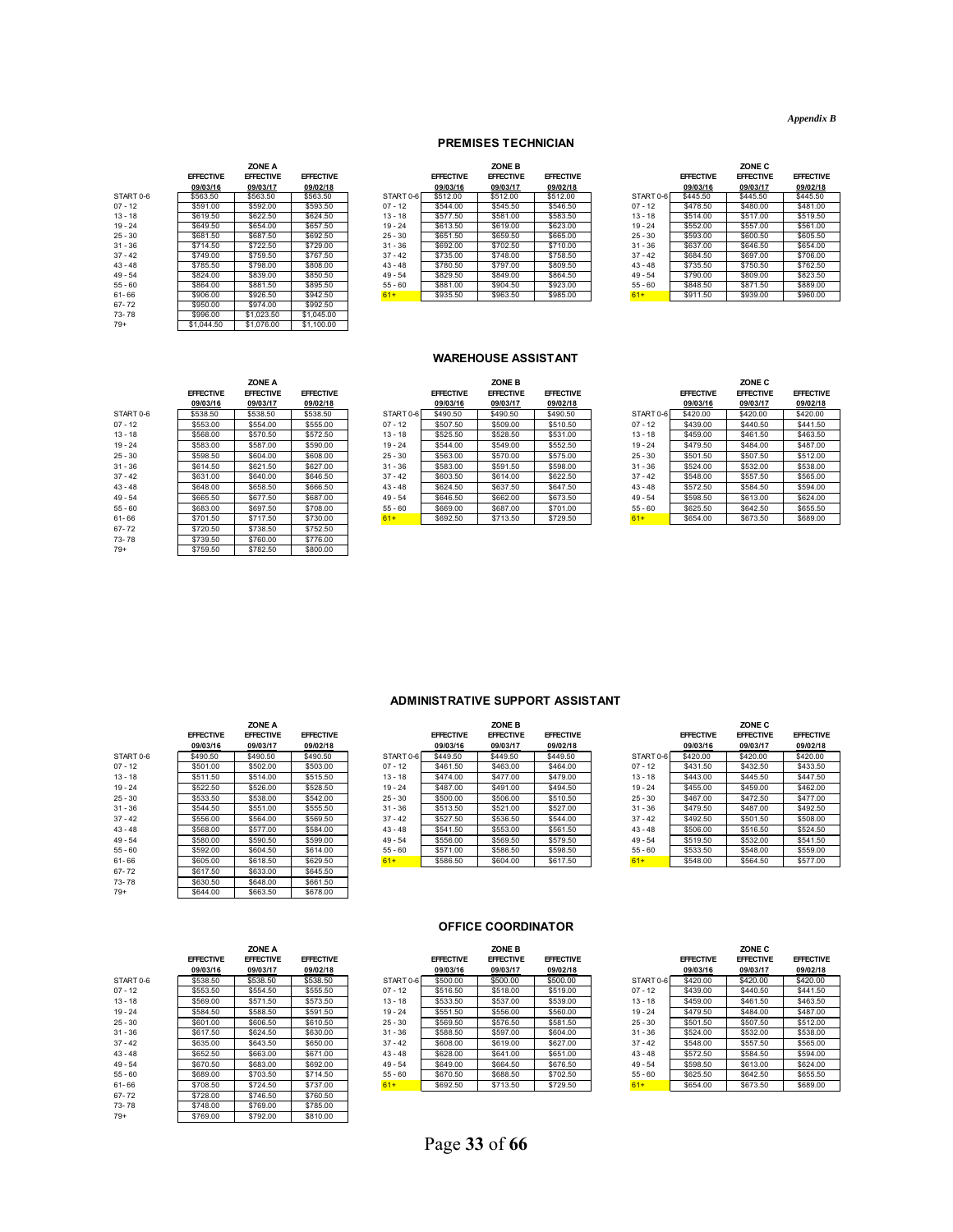#### **ARTICLE 18 BENEFITS**

#### 18.01

Subject to the Company receiving written notice by August 26, 2016 from an authorized representative of the Union that this Agreement has been duly ratified by the employees represented by the Union and/or approved by the IBEW International President, the Parties mutually agree as follows:

The means for fulfilling the terms of this Article may be the Company's adoption of its own plans and associated plan documents or participation in equivalent plans having plan documents that include, for bargained-for employees, the benefits agreed to be provided pursuant to this Article and substantially the terms, provisions and conditions under which such benefits are to be provided. The sole remedy for issues with respect to the validity or amount of any claim for benefits is the claim and appeal process as defined in the individual benefits plans and programs.

The Parties agree to the plans and programs described below. Copies of the plan documents, Summary Plan Descriptions ("SPDs") and Summary of Material Modifications ("SMMs") of these plans, policies and programs have been and/or will be provided within a reasonable period of time to the Union upon reasonable request**.** If there is any difference between these SPDs and the ERISA plans or programs (including amendments thereto), the plan texts shall govern. No change shall be made in the terms of these plans, programs and policies, which would reduce or diminish the benefits or privileges provided thereunder as they apply to employees represented by the Union without the consent of the Union.

Unless the Parties mutually agree, there shall be no negotiations concerning changes in the Plans during the period of this Agreement. Neither the Benefit Plans, nor their administration shall be subject to the grievance or arbitration procedures of this Agreement.

For purposes of this Agreement only, the following definitions apply:

- Bargained employees hired, rehired or transferred before the date this Agreement is ratified ("Ratification Date") shall be referred to as "Current Employees";
- Bargained employees hired, rehired or transferred on or after the Ratification Date shall be referred to as "New Hires";
- Current Employees and New Hires shall be referred to collectively as "Employees";
- The term "Eligible Retired Employees" include Employees who terminate employment during the term of this Agreement and who meet the applicable requirements to be eligible for postretirement benefits.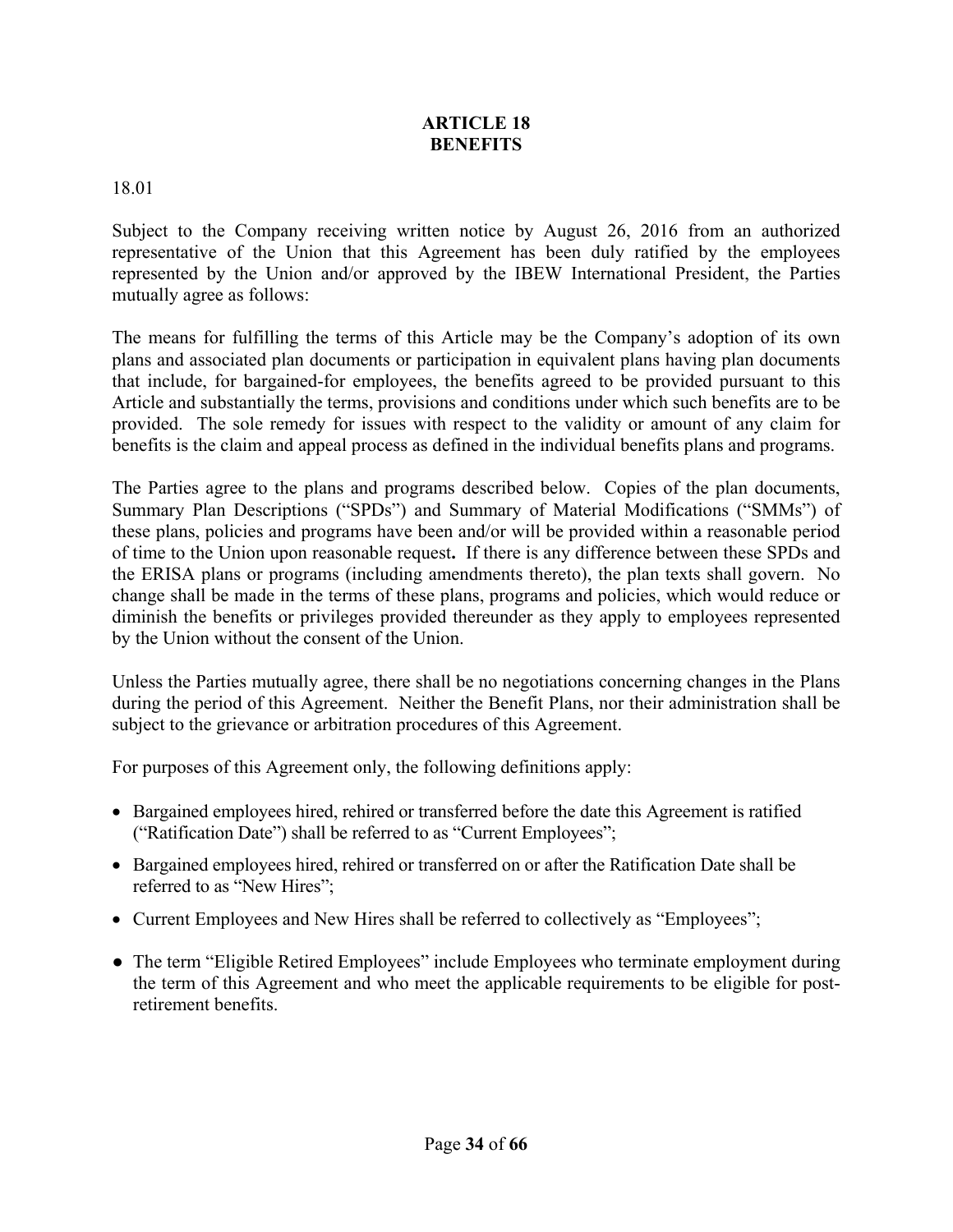#### **1**. **HEALTH AND WELFARE BENEFIT PLANS**

(A) Effective January 1, 2017, Employees shall be eligible to participate in the benefit plans, programs and policies identified in the chart below, with the plan terms, conditions and provisions which were in effect on December 31, 2016, as described in the applicable SPDs and SMMs, except as noted in this Agreement and Exhibit 1.

| <b>Type</b>      | <b>Plan/Program/Policy</b>                             |
|------------------|--------------------------------------------------------|
| Medical          | AT&T Midwest Medical Program                           |
| Dental           | AT&T Dental Program (Bargained)                        |
| Vision           | AT&T Vision Program (Bargained)                        |
| Supplemental     | AT&T CarePlus - A Supplemental Benefit Program         |
| Medical          |                                                        |
| Life Insurance   | AT&T Group Life Insurance Program for Active Employees |
| <b>FSA</b>       | AT&T Flexible Spending Account Plan                    |
| Disability       | AT&T Disability Income Program                         |
| Leave of Absence | Midwest Leaves of Absence Policy                       |
| Commuter         | AT&T Commuter Benefit Policy                           |
| Adoption         | AT&T Adoption Reimbursement Policy                     |
| EAP              | AT&T Employee Assistance Program                       |
| Voluntary        | AT&T Voluntary Benefits Platform*                      |

\* The Voluntary Benefits Platform is available to all Active and Eligible Retired Employees. The Company may unilaterally modify the AT&T Voluntary Benefits Platform from time-to-time or discontinue without further discussions with the Union.

- (B) Employees, including newly eligible Employees, and Eligible Retired Employees shall continue to participate in the same benefit plans, programs and policies on the same terms and conditions which were in effect on December 31, 2016 until the benefits identified in the table above become effective, subject to changes to benefits resulting from the operation of existing plan provisions and amendments necessary to comply with changes in the law.
- (C) Employees who terminate employment with the Company during the term of this Agreement and are eligible for post-retirement medical coverage under the terms of the medical program the Employee was eligible for as an active Employee as of the date of termination, will be eligible, during the term of this Agreement, for medical, dental, vision, supplemental medical, and life insurance coverage subject to any exceptions identified in Exhibit 1 and any changes to benefits resulting from the operation of existing plan provisions and amendments necessary to comply with changes in the law.

 Nothing in this Section 18.01 1.(C) shall be construed to provide benefits for any period subsequent to the term of this Agreement. Nor shall anything in this Section 18.01 1.(C) be construed to provide benefits for any former employee other than an Eligible Retired Employee.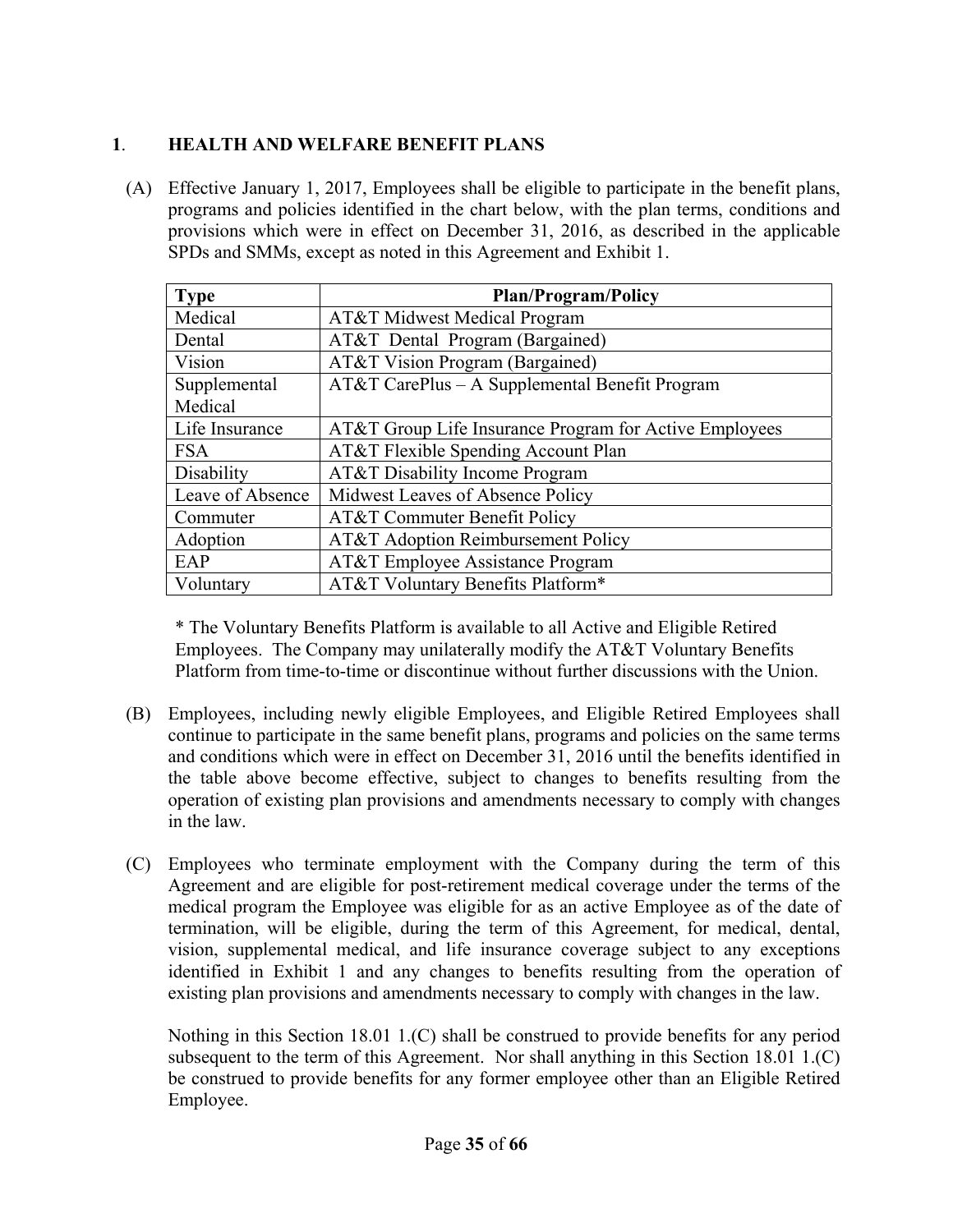- (D) Exhibit 1 provides a summary of certain plan, program and/or policy terms, conditions and provisions, including any that are exceptions to terms, conditions and provisions described in the applicable SPDs and SMMs as well as any which differ among groups of employees eligible to participate in a particular plan, program or policy, such as the applicable deductible or copayment amount. If there are discrepancies between the specific information provided in Exhibit 1 and the plan documents, SPDs or SMMs, the information provided in Exhibit 1 will govern. However, the Parties agree that the Company may unilaterally modify the provisions of any plan providing medical benefits (i.e., annual deductibles, co-pays, out-of-pocket maximums and co-insurance) from timeto-time as reasonably determined by the Company, at its sole discretion, to be minimally necessary to forestall incurring the Excise Tax on High-cost Coverage (Cadillac Tax) pursuant to the Patient Protection and Affordable Care Act (PPACA) for full or partial plan years during the term of this 2016 Collective Bargaining Agreement. If the Company modifies any of the benefits listed in Exhibit 1, it shall list them in a modified Exhibit 1 which shall be provided to the Union and the modified Exhibit 1 will govern.
- (E) It is understood that certain benefits described in Exhibit 1 are subject to change to comply with implementation of the PPACA and associated regulations and agency guidance. The Company will notify the Union of the changes the Company makes to conform the benefits under this Agreement with final regulations and guidance under PPACA and any amendment determined to be necessary due to changes in the law including changes and any plan amendments determined by the Company to be minimally necessary as described in the Paragraph above to forestall incurring the Cadillac Tax as it is defined in the final regulations and guidance. Should any of these changes require bargaining, all other terms and provisions of the 2016 Collective Bargaining Agreement will remain in effect through expiration.

#### **2. PENSION AND SAVINGS BENEFIT PLANS**

 Employees shall be eligible to participate in the benefit plans, programs and policies identified below with the plan terms, conditions and provisions which were in effect on December 31, 2016, as described in the applicable SPDs and SMMs, except as noted herein.

• AT&T Retirement Savings Plan

Effective January 1, 2017, Employees will no longer be eligible to participate in the DIRECTV 401(k) Savings Plan, and Employees shall be eligible for the AT&T Retirement Savings Plan (ARSP) under the terms and conditions in effect as of December 31, 2016.

 Employees shall receive a Company Match equal to 80 percent of their Basic Contributions. Basic Contributions can equal up to 6 percent of Compensation as defined in the plan.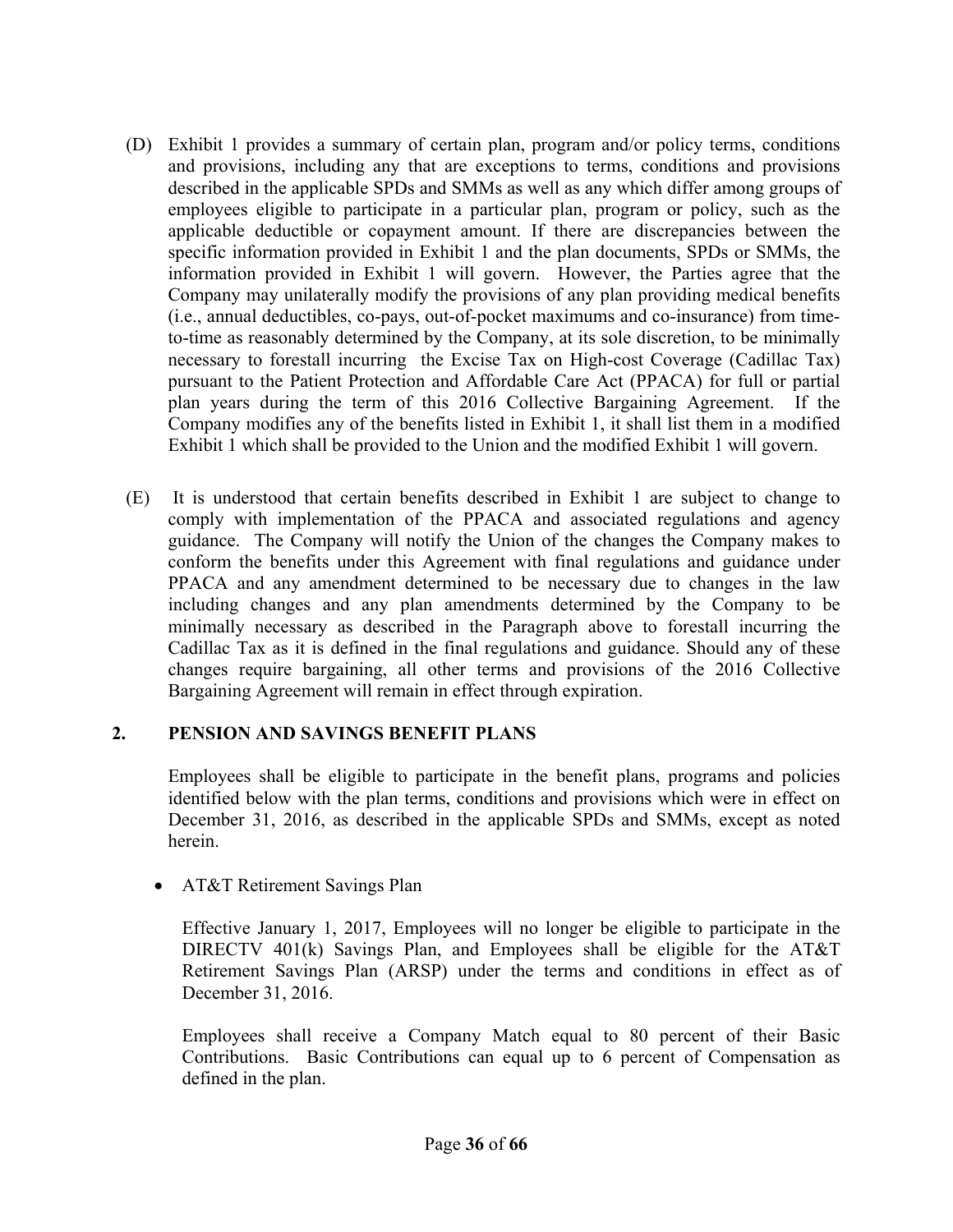The Company Match under ARSP will be made in AT&T Shares.

 Employee balances in the DIRECTV 401(k) Savings Plan will be transferred to an account for the Employee in the ARSP as soon as administratively feasible after the plan merger.

• Bargained Cash Balance Program #2 ("BCB#2 Program")

Effective January 1, 2017, Employees will not be credited with additional compensation or service under the DIRECTV Pension Plan and its applicable benefit formulas. Interest credits, where applicable, will continue to accrue.

Effective January 1, 2017, Employees shall be eligible to participate in the BCB#2 Program. Employees will receive Basic Benefit Credits as determined by the following:

| Age          | <b>Age Credit Factor</b> |
|--------------|--------------------------|
| Less than 30 | 1.77%                    |
| $30 - 36$    | 2.27%                    |
| $37 - 43$    | 2.78%                    |
| 44-49        | 3.28%                    |
| 50 and older | $4.04\%$                 |

Employees shall also receive Interest Credits at an annual rate of 4.5%, and Supplemental Pay Credits, 2% of Pension Compensation, in excess of the Social Security Wage Base, if applicable.

Effective January 1, 2017, Employees' Term of Employment (also known as Net Credited Service) shall be established as the Workday Continuous Service Date, and future adjustments shall be determined under the terms of the AT&T Pension Benefit Plan.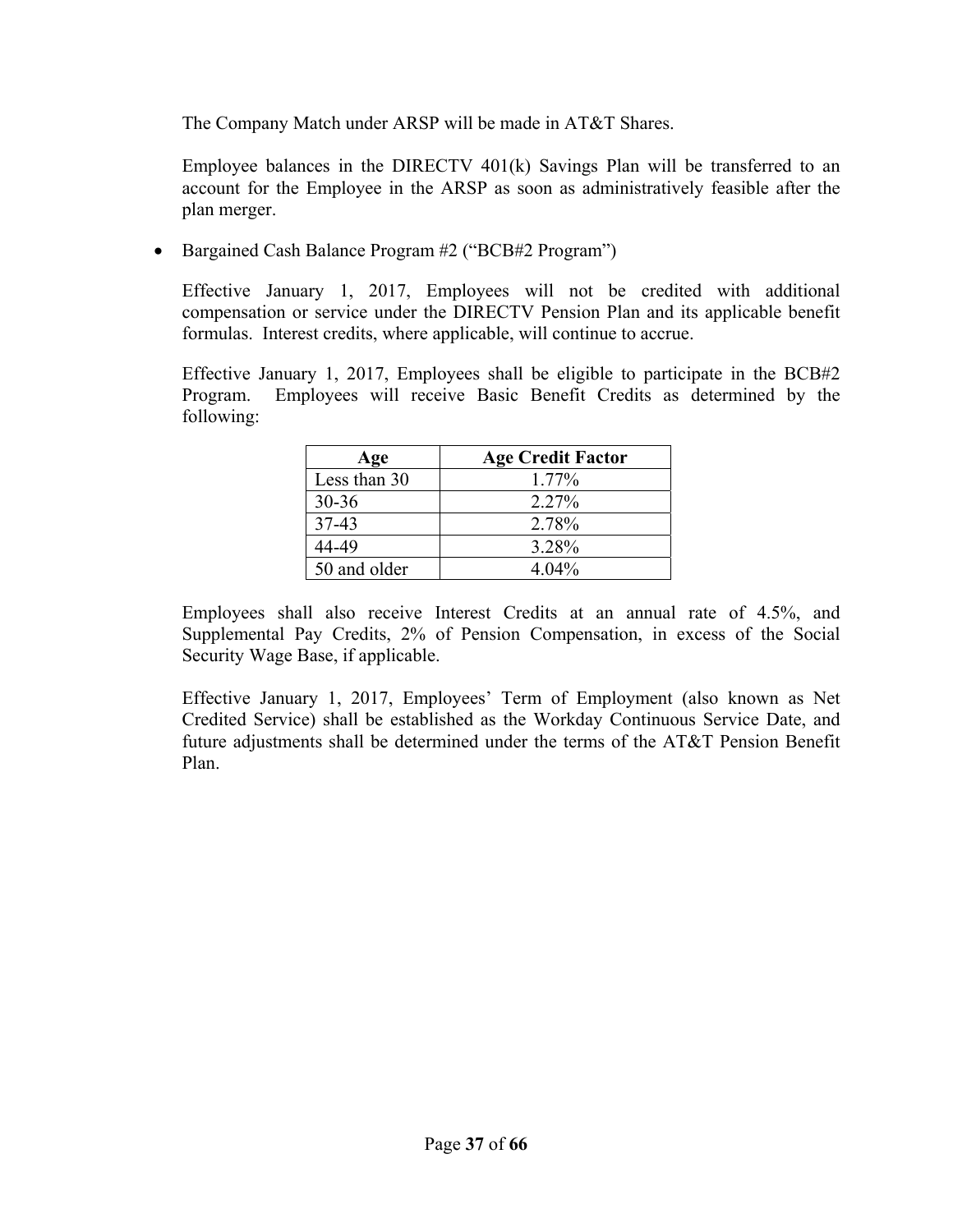| <b>Active Employees</b>                                                                                                                                                                                                                                                                                                                                                                                                                                                                                                                                                                                                                                                                                                                                                                                                                                                                                                                                                                                                                                                                                                                                                                                                                                                                                                                                                                                          |  |  |  |  |  |  |  |
|------------------------------------------------------------------------------------------------------------------------------------------------------------------------------------------------------------------------------------------------------------------------------------------------------------------------------------------------------------------------------------------------------------------------------------------------------------------------------------------------------------------------------------------------------------------------------------------------------------------------------------------------------------------------------------------------------------------------------------------------------------------------------------------------------------------------------------------------------------------------------------------------------------------------------------------------------------------------------------------------------------------------------------------------------------------------------------------------------------------------------------------------------------------------------------------------------------------------------------------------------------------------------------------------------------------------------------------------------------------------------------------------------------------|--|--|--|--|--|--|--|
|                                                                                                                                                                                                                                                                                                                                                                                                                                                                                                                                                                                                                                                                                                                                                                                                                                                                                                                                                                                                                                                                                                                                                                                                                                                                                                                                                                                                                  |  |  |  |  |  |  |  |
| Health & Welfare Plans, Programs and Policies: 1/1/2017                                                                                                                                                                                                                                                                                                                                                                                                                                                                                                                                                                                                                                                                                                                                                                                                                                                                                                                                                                                                                                                                                                                                                                                                                                                                                                                                                          |  |  |  |  |  |  |  |
|                                                                                                                                                                                                                                                                                                                                                                                                                                                                                                                                                                                                                                                                                                                                                                                                                                                                                                                                                                                                                                                                                                                                                                                                                                                                                                                                                                                                                  |  |  |  |  |  |  |  |
| Applicable programs:                                                                                                                                                                                                                                                                                                                                                                                                                                                                                                                                                                                                                                                                                                                                                                                                                                                                                                                                                                                                                                                                                                                                                                                                                                                                                                                                                                                             |  |  |  |  |  |  |  |
| Medical – AT&T Midwest Medical Program, with current provisions except as provided below.<br>CarePlus - AT&T CarePlus - A Supplemental Benefit Program.<br>Dental – AT&T Dental Program (Bargained); with current provisions except as provided below.<br>Vision - AT&T Vision Program Bargained); with current provisions except as provided below.<br>Disability $-AT\&T$ Disability Income Program; management provisions as they change from time to time except as<br>provided below.<br>Life Insurance - AT&T Group Life Insurance Program for Active Employees.                                                                                                                                                                                                                                                                                                                                                                                                                                                                                                                                                                                                                                                                                                                                                                                                                                           |  |  |  |  |  |  |  |
|                                                                                                                                                                                                                                                                                                                                                                                                                                                                                                                                                                                                                                                                                                                                                                                                                                                                                                                                                                                                                                                                                                                                                                                                                                                                                                                                                                                                                  |  |  |  |  |  |  |  |
| AT&T Midwest Medical Program<br>Available network options:<br>• Health Care Network (HCN),<br>• Health Care Network Outside Network Area (ONA),<br>• Preferred Provider Organization (PPO), and<br>• Fully-insured coverage options such as HMOs available at the discretion of the Company.                                                                                                                                                                                                                                                                                                                                                                                                                                                                                                                                                                                                                                                                                                                                                                                                                                                                                                                                                                                                                                                                                                                     |  |  |  |  |  |  |  |
| Active regular full-time and part-time Employees and Term Employees are eligible for coverage. Temporary<br><b>Eligibility for Coverage</b><br>Employees are not eligible. Eligibility for coverage begins on the Employee's date of hire, provided the Employee<br>enrolls within the 31-day enrollment period. Employees pay the full cost of coverage* until eligible for Company<br>Subsidy.                                                                                                                                                                                                                                                                                                                                                                                                                                                                                                                                                                                                                                                                                                                                                                                                                                                                                                                                                                                                                 |  |  |  |  |  |  |  |
| <b>Individual Coverage:</b><br>Company subsidy for Employees enrolled in Company-sponsored Individual medical coverage (including fully insured<br>coverage options, if available) will begin on the first day of the month in which 90 days of net credited service (NCS) is<br>attained (also referred to as term of employment (TOE)). Employees with less than 90 days of NCS will be eligible to<br>enroll in Company-sponsored medical coverage (including fully insured coverage options, if available) but are required to<br>pay 100% of the cost of coverage.<br><b>All Other Coverage Levels:</b><br>Company subsidy for Employees enrolled in Company-sponsored medical coverage other than Individual coverage will<br>begin on the first day of the month in which 6 months of net credited service (NCS) is attained (also referred to as term of<br>employment (TOE)). Employees with less than 91 days of NCS may enroll in Company-sponsored medical coverage<br>(including fully insured coverage options, if available) but are required to pay 100% of the cost of coverage. Employees<br>with more than 90 days of NCS and less than 6 months of NCS may enroll in Company-sponsored medical coverage<br>(including fully-insured coverage options, if available) but are required to pay 100% of the cost of coverage reduced by<br>the company subsidy for the Individual coverage tier. |  |  |  |  |  |  |  |
| Current Employees:<br>Option 1:<br>2017<br>2018<br>2019<br>Individual<br>\$<br>155<br>\$<br>169<br>177<br>S<br>335<br>\$<br>365<br>\$<br>382<br>\$<br>Family<br>Option <sub>2</sub> :<br>2017<br>2018<br>2019<br>Individual<br>58<br>\$<br>79<br>84<br>\$<br>S<br>\$<br>138<br>\$<br>186<br>\$<br>196<br>Family                                                                                                                                                                                                                                                                                                                                                                                                                                                                                                                                                                                                                                                                                                                                                                                                                                                                                                                                                                                                                                                                                                  |  |  |  |  |  |  |  |
|                                                                                                                                                                                                                                                                                                                                                                                                                                                                                                                                                                                                                                                                                                                                                                                                                                                                                                                                                                                                                                                                                                                                                                                                                                                                                                                                                                                                                  |  |  |  |  |  |  |  |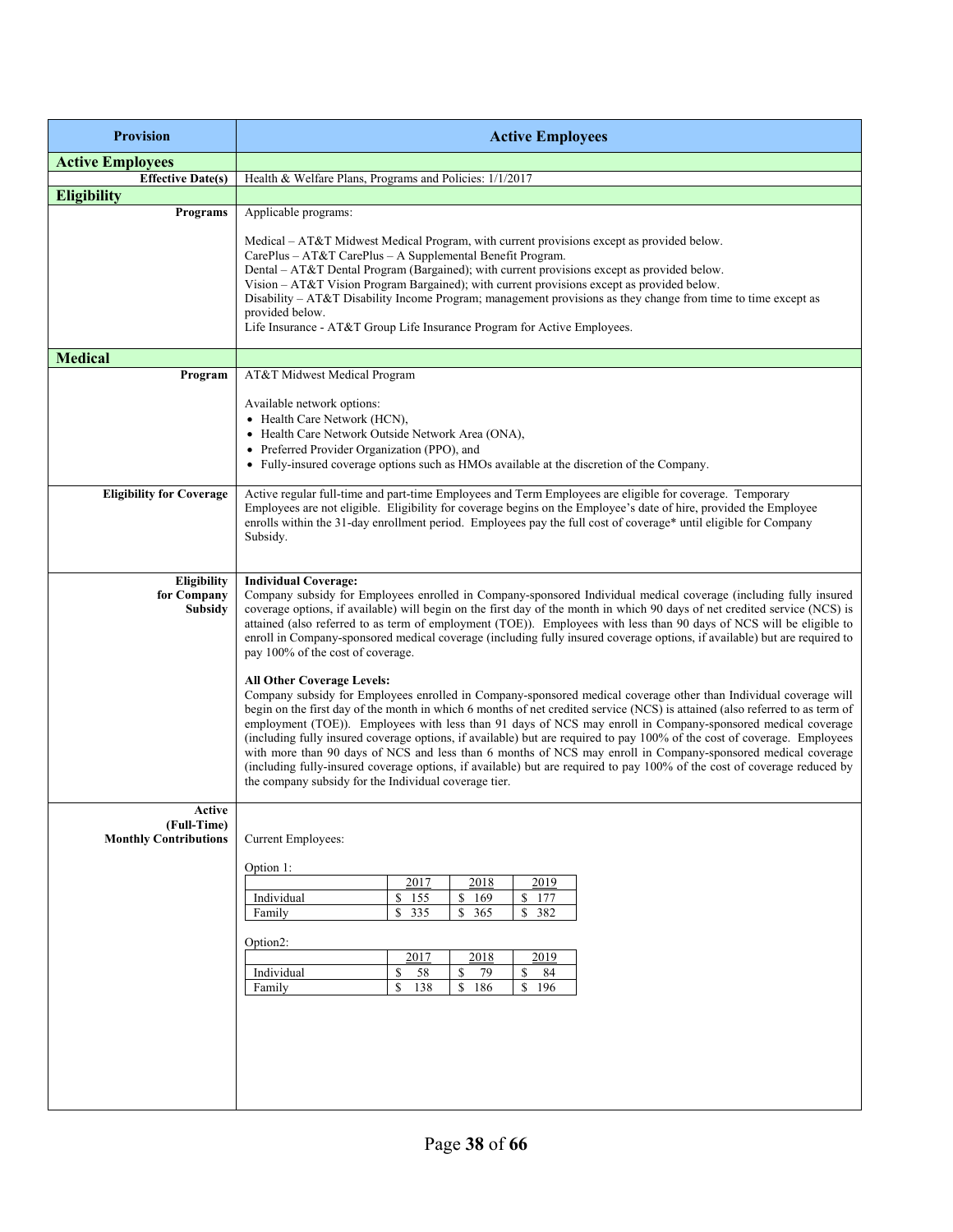| <b>Provision</b>             |                                                                    |                    |                                                                             |                     | <b>Active Employees</b> |                                                                                        |                 |                                                                                                                     |
|------------------------------|--------------------------------------------------------------------|--------------------|-----------------------------------------------------------------------------|---------------------|-------------------------|----------------------------------------------------------------------------------------|-----------------|---------------------------------------------------------------------------------------------------------------------|
|                              | <b>New Hires:</b>                                                  |                    |                                                                             |                     |                         |                                                                                        |                 |                                                                                                                     |
|                              |                                                                    |                    |                                                                             |                     |                         |                                                                                        |                 |                                                                                                                     |
|                              | Option 1:                                                          |                    | 2017                                                                        | 2018                | 2019                    |                                                                                        |                 |                                                                                                                     |
|                              | Individual                                                         |                    | 172<br>\$                                                                   | \$174               | \$<br>177               |                                                                                        |                 |                                                                                                                     |
|                              | Family                                                             |                    | 372<br>\$                                                                   | $\mathbb{S}$<br>375 | \$<br>382               |                                                                                        |                 |                                                                                                                     |
|                              |                                                                    |                    |                                                                             |                     |                         |                                                                                        |                 |                                                                                                                     |
|                              | Option2:                                                           |                    |                                                                             |                     |                         |                                                                                        |                 |                                                                                                                     |
|                              |                                                                    |                    | 2017                                                                        | 2018                | 2019                    |                                                                                        |                 |                                                                                                                     |
|                              | Individual                                                         |                    | \$<br>75                                                                    | \$<br>83            | \$<br>84                |                                                                                        |                 |                                                                                                                     |
|                              | Family                                                             |                    | \$<br>176                                                                   | \$<br>196           | <sup>\$</sup><br>196    |                                                                                        |                 |                                                                                                                     |
|                              |                                                                    |                    |                                                                             |                     |                         |                                                                                        |                 |                                                                                                                     |
| Active                       | Based on scheduled hours per week:                                 |                    |                                                                             |                     |                         |                                                                                        |                 |                                                                                                                     |
| (Part-Time)                  |                                                                    |                    |                                                                             |                     |                         |                                                                                        |                 |                                                                                                                     |
| <b>Monthly Contributions</b> | Monthly Contributions:                                             |                    |                                                                             |                     |                         |                                                                                        |                 |                                                                                                                     |
|                              |                                                                    |                    | If greater than or equal to 25 hours, same as Full-Time.                    |                     |                         |                                                                                        |                 |                                                                                                                     |
|                              |                                                                    |                    | If at least 17 but less than 25 hours, 50% of the Premium Equivalent Rate*. |                     |                         |                                                                                        |                 |                                                                                                                     |
|                              |                                                                    |                    | If less than 17 hours, 100% of the Premium Equivalent Rate*.                |                     |                         |                                                                                        |                 |                                                                                                                     |
|                              |                                                                    |                    | * Premium Equivalent Rates are subject to annual adjustment.                |                     |                         |                                                                                        |                 |                                                                                                                     |
|                              |                                                                    |                    |                                                                             |                     |                         |                                                                                        |                 |                                                                                                                     |
| Annual                       | The Annual Deductibles are included in the Out-Of-Pocket Maximums. |                    |                                                                             |                     |                         |                                                                                        |                 |                                                                                                                     |
| <b>Deductibles</b>           |                                                                    |                    |                                                                             |                     |                         |                                                                                        |                 |                                                                                                                     |
|                              | Option 1:                                                          |                    |                                                                             |                     |                         |                                                                                        |                 |                                                                                                                     |
|                              | $\bullet$                                                          |                    |                                                                             |                     |                         |                                                                                        |                 | Separate Annual Deductible amounts apply to the Network/ONA/PPO and Non-Network/Non-PPO options.                    |
|                              |                                                                    |                    | Amounts incurred under each option do not apply to the other option.        |                     |                         |                                                                                        |                 |                                                                                                                     |
|                              | $\bullet$                                                          |                    |                                                                             |                     |                         |                                                                                        |                 | With Family coverage, a covered person is eligible to receive benefits once their eligible/allowable expenses       |
|                              |                                                                    |                    |                                                                             |                     |                         |                                                                                        |                 | satisfy the Individual Deductible amount. The Family Deductible, as applicable, is met once any combination of      |
|                              |                                                                    |                    |                                                                             |                     |                         |                                                                                        |                 | covered persons' eligible/allowable expenses meet the Family Deductible amount. It is not necessary that any        |
|                              |                                                                    |                    |                                                                             |                     |                         |                                                                                        |                 | one individual reach the Individual Deductible but no one individual may contribute more than the Individual        |
|                              |                                                                    | Deductible amount. |                                                                             |                     |                         |                                                                                        |                 |                                                                                                                     |
|                              |                                                                    |                    |                                                                             |                     |                         |                                                                                        |                 |                                                                                                                     |
|                              |                                                                    |                    | 2017                                                                        |                     | 2018                    | 2019                                                                                   |                 |                                                                                                                     |
|                              |                                                                    | Network            | Non-                                                                        | Network             | Non-                    | Network/                                                                               | Non-            |                                                                                                                     |
|                              |                                                                    | /ONA &             | Network                                                                     | /ONA $\&$           | Network                 | ONA &                                                                                  | Network         |                                                                                                                     |
|                              |                                                                    | <b>PPO</b>         | $&$ Non-                                                                    | <b>PPO</b>          | & Non-                  | <b>PPO</b>                                                                             | & Non-          |                                                                                                                     |
|                              |                                                                    |                    | <b>PPO</b>                                                                  |                     | <b>PPO</b>              |                                                                                        | <b>PPO</b>      |                                                                                                                     |
|                              | Individual                                                         | \$500              | $\overline{$1,300}$                                                         | $\overline{\$}$ 600 | $\overline{\$2,100}$    | \$<br>700                                                                              | $\sqrt{$2,450}$ |                                                                                                                     |
|                              | Family                                                             | \$1,000            | \$2,600                                                                     | \$1,200             | \$4,200                 | \$1,400                                                                                | \$4,900         |                                                                                                                     |
|                              | Option 2:                                                          |                    |                                                                             |                     |                         |                                                                                        |                 |                                                                                                                     |
|                              |                                                                    |                    |                                                                             |                     |                         |                                                                                        |                 |                                                                                                                     |
|                              |                                                                    |                    |                                                                             |                     |                         |                                                                                        |                 | • Separate Annual Deductible amounts apply to the Network/ONA/PPO and Non-Network/Non-PPO options.                  |
|                              |                                                                    |                    | Amounts incurred under each option do not apply to the other option.        |                     |                         |                                                                                        |                 |                                                                                                                     |
|                              |                                                                    |                    |                                                                             |                     |                         |                                                                                        |                 | • If the coverage tier is Family, no individual can receive benefits until the Family Annual Deductible is met. The |
|                              |                                                                    |                    |                                                                             |                     |                         | Family Annual Deductible can be met by one or a combination of covered family members. |                 |                                                                                                                     |
|                              |                                                                    |                    | 2017                                                                        |                     | 2018                    | 2019                                                                                   |                 |                                                                                                                     |
|                              |                                                                    | Network            | Non-                                                                        | Network             | Non-                    | Network/                                                                               | Non-            |                                                                                                                     |
|                              |                                                                    | /ONA &             | Network                                                                     | /ONA &              | Network                 | ONA &                                                                                  | Network         |                                                                                                                     |
|                              |                                                                    | <b>PPO</b>         | & Non-                                                                      | <b>PPO</b>          | & Non-                  | <b>PPO</b>                                                                             | & Non-          |                                                                                                                     |
|                              |                                                                    |                    | <b>PPO</b>                                                                  |                     | <b>PPO</b>              |                                                                                        | <b>PPO</b>      |                                                                                                                     |
|                              | Individual                                                         | \$1,300            | \$3,900                                                                     | \$1,300             | \$3,900                 | \$1,500                                                                                | \$6,000         |                                                                                                                     |
|                              | Family                                                             | \$2,600            | \$7,800                                                                     | \$2,600             | \$7,800                 | \$3,000                                                                                | \$12,000        |                                                                                                                     |
|                              |                                                                    |                    |                                                                             |                     |                         |                                                                                        |                 |                                                                                                                     |
|                              |                                                                    |                    |                                                                             |                     |                         |                                                                                        |                 |                                                                                                                     |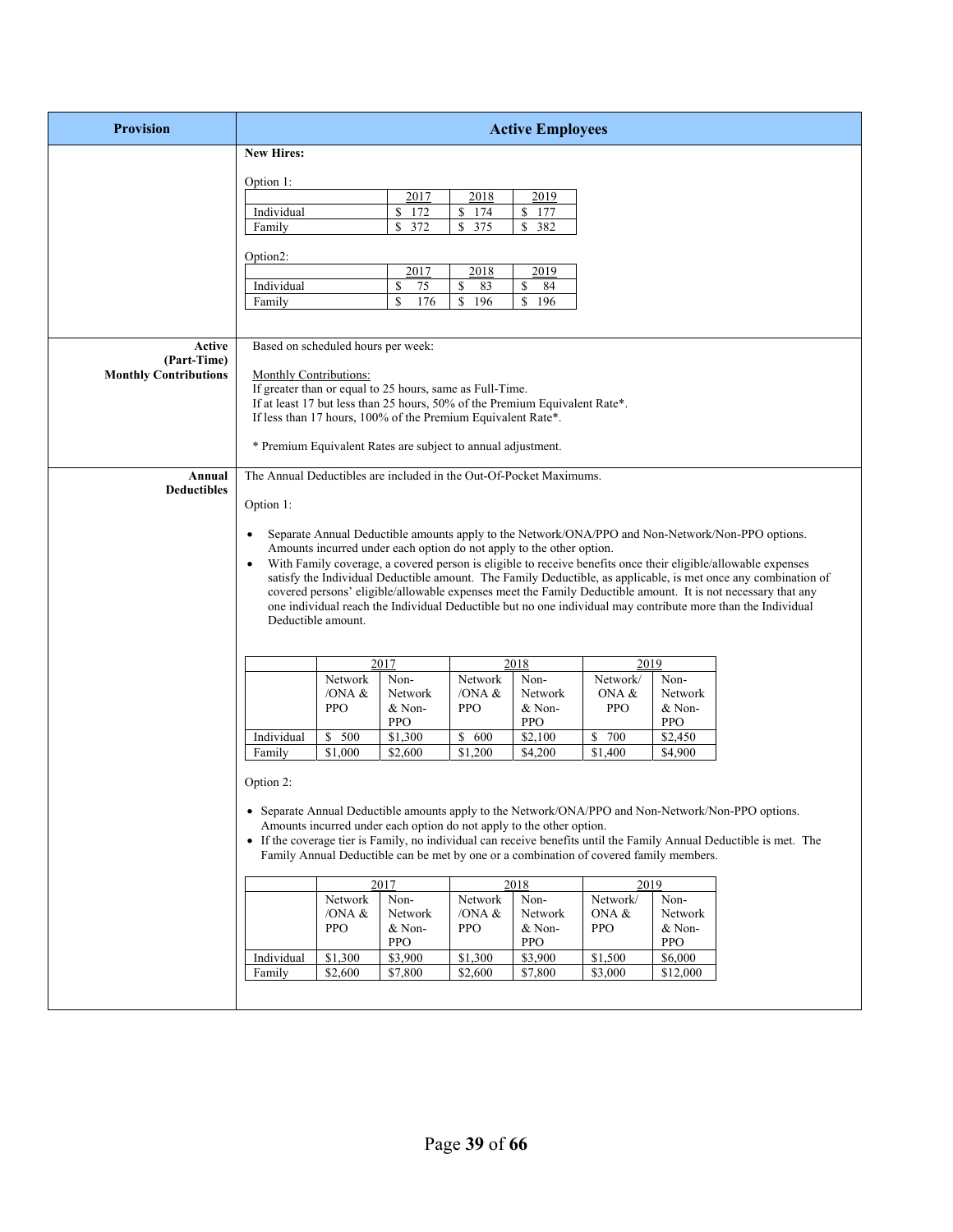| <b>Provision</b>  |                                                                    |                                 | <b>Active Employees</b>  |                        |                          |  |  |  |  |
|-------------------|--------------------------------------------------------------------|---------------------------------|--------------------------|------------------------|--------------------------|--|--|--|--|
| Copay/Coinsurance | Option 1:                                                          |                                 |                          |                        |                          |  |  |  |  |
|                   |                                                                    |                                 | 2018-2019                |                        |                          |  |  |  |  |
|                   |                                                                    | Network/ONA<br>$&$ PPO          | Non-Network<br>& Non-PPO | Network/ONA<br>$&$ PPO | Non-Network<br>& Non-PPO |  |  |  |  |
|                   | Preventive                                                         | $$0/0\%$<br>Ded waived          | No Benefit               | $$0/0\%$<br>Ded waived | No Benefit               |  |  |  |  |
|                   | Sickness/Illness                                                   | $$0/10\%$<br>After Ded          | $$0/40\%$<br>After Ded   | $$0/10\%$<br>After Ded | $$0/50\%$<br>After Ded   |  |  |  |  |
|                   | Emergency Room Facility/<br>Professional Services<br>(Emergencies) | $$0/10\%$<br>After Ded          | $$0/10\%$<br>After Ded   | $$0/10\%$<br>After Ded | $$0/10\%$<br>After Ded   |  |  |  |  |
|                   |                                                                    |                                 |                          |                        |                          |  |  |  |  |
|                   | Option 2:                                                          |                                 |                          |                        |                          |  |  |  |  |
|                   |                                                                    | Network/ONA                     | 2017-2019<br>Non-Network |                        |                          |  |  |  |  |
|                   | Preventive                                                         | & PPO<br>$$0/0\%$<br>Ded waived | & Non-PPO<br>No Benefit  |                        |                          |  |  |  |  |
|                   | Sickness/Illness                                                   | $$0/20\%$<br>After Ded          | $$0/60\%$<br>After Ded   |                        |                          |  |  |  |  |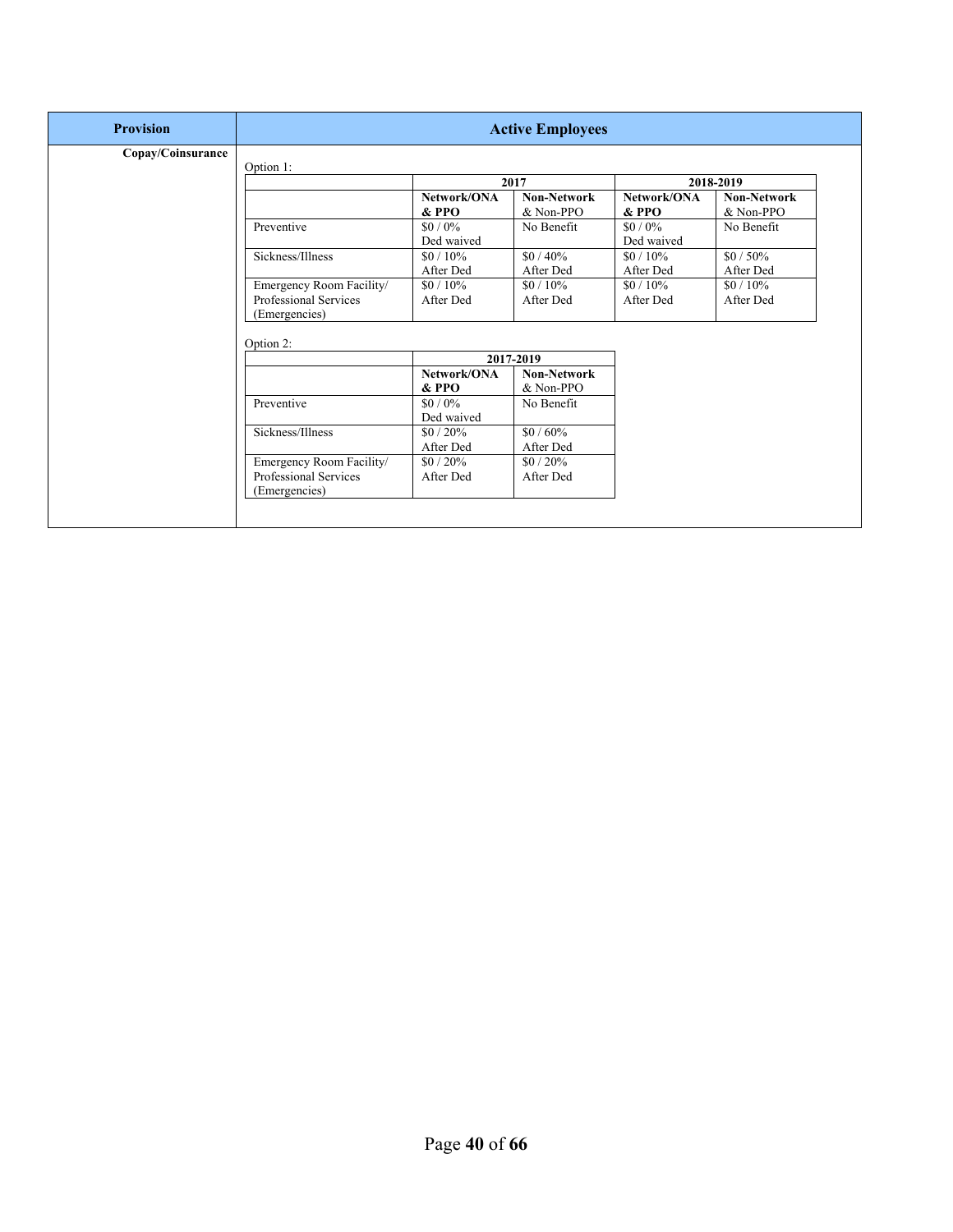| <b>Provision</b>                                 |                                                                     |                                           |                                                |                                        |                                                |                                 |                                                | <b>Active Employees</b>                                                                                                                                                                                                                                                                                                                                                                                                                                                                                                                                                                                                                                                                          |  |  |  |  |  |  |
|--------------------------------------------------|---------------------------------------------------------------------|-------------------------------------------|------------------------------------------------|----------------------------------------|------------------------------------------------|---------------------------------|------------------------------------------------|--------------------------------------------------------------------------------------------------------------------------------------------------------------------------------------------------------------------------------------------------------------------------------------------------------------------------------------------------------------------------------------------------------------------------------------------------------------------------------------------------------------------------------------------------------------------------------------------------------------------------------------------------------------------------------------------------|--|--|--|--|--|--|
| Annual<br><b>Out-of-Pocket Maximums</b><br>(OOP) | The Annual Deductibles are included in the Out-Of-Pocket Maximums.  |                                           |                                                |                                        |                                                |                                 |                                                |                                                                                                                                                                                                                                                                                                                                                                                                                                                                                                                                                                                                                                                                                                  |  |  |  |  |  |  |
|                                                  | Option 1:                                                           |                                           | 2017                                           |                                        | 2018                                           |                                 | 2019                                           |                                                                                                                                                                                                                                                                                                                                                                                                                                                                                                                                                                                                                                                                                                  |  |  |  |  |  |  |
|                                                  |                                                                     | <b>Network</b>                            | Non-                                           | <b>Network</b>                         | Non-                                           | Network/                        | Non-                                           |                                                                                                                                                                                                                                                                                                                                                                                                                                                                                                                                                                                                                                                                                                  |  |  |  |  |  |  |
|                                                  |                                                                     | /ONA $\&$<br><b>PPO</b>                   | <b>Network</b><br>& Non-<br><b>PPO</b>         | /ONA $\&$<br><b>PPO</b>                | Network<br>& Non-<br>PPO                       | ONA &<br><b>PPO</b>             | <b>Network</b><br>& Non-<br><b>PPO</b>         |                                                                                                                                                                                                                                                                                                                                                                                                                                                                                                                                                                                                                                                                                                  |  |  |  |  |  |  |
|                                                  | Individual                                                          | \$2,500                                   | \$7,300                                        | \$3,000                                | \$9,000                                        | \$3,500                         | \$10,500                                       |                                                                                                                                                                                                                                                                                                                                                                                                                                                                                                                                                                                                                                                                                                  |  |  |  |  |  |  |
|                                                  | Family                                                              | \$5,000                                   | \$14,600                                       | \$6,000                                | \$18,000                                       | \$7,000                         | \$21,000                                       |                                                                                                                                                                                                                                                                                                                                                                                                                                                                                                                                                                                                                                                                                                  |  |  |  |  |  |  |
|                                                  | Out-of-Pocket Maximum provisions:<br>Network Providers.<br>Option2: |                                           |                                                |                                        |                                                |                                 |                                                | Once an individual reaches the individual Network Annual Out-of-Pocket Maximums, the Program will begin paying<br>100% of any Allowable Charges for Network Eligible Expenses that person incurs. Once payments for all family<br>members reach the family Network Annual Out-of-Pocket Maximum, the individual Network Annual Out-of-Pocket<br>Maximum for all family members will be considered met for the rest of the year, and the Program will begin paying<br>100% of Allowable Charges for Network Eligible Expenses that any family member incurs, unless you change your<br>Program option. The Non-Network Annual Out-of-Pocket Maximum operates in the same manner when you use Non- |  |  |  |  |  |  |
|                                                  |                                                                     |                                           | 2017                                           |                                        | 2018                                           |                                 | 2019                                           |                                                                                                                                                                                                                                                                                                                                                                                                                                                                                                                                                                                                                                                                                                  |  |  |  |  |  |  |
|                                                  |                                                                     | <b>Network</b><br>/ONA $\&$<br><b>PPO</b> | Non-<br><b>Network</b><br>& Non-<br><b>PPO</b> | <b>Network</b><br>/ONA &<br><b>PPO</b> | Non-<br><b>Network</b><br>& Non-<br><b>PPO</b> | Network/<br>ONA &<br><b>PPO</b> | Non-<br><b>Network</b><br>& Non-<br><b>PPO</b> |                                                                                                                                                                                                                                                                                                                                                                                                                                                                                                                                                                                                                                                                                                  |  |  |  |  |  |  |
|                                                  | Individual                                                          | \$6,450                                   | \$19,350                                       | \$6,450                                | \$19,350                                       | \$6,550                         | \$19,650                                       |                                                                                                                                                                                                                                                                                                                                                                                                                                                                                                                                                                                                                                                                                                  |  |  |  |  |  |  |
|                                                  | Family                                                              | \$12,900                                  | \$38,700                                       | \$12,900                               | \$38,700                                       | \$13,100                        | \$39,300                                       |                                                                                                                                                                                                                                                                                                                                                                                                                                                                                                                                                                                                                                                                                                  |  |  |  |  |  |  |
|                                                  | Out-of-Pocket Maximum provisions:<br>Network Providers.             |                                           |                                                |                                        |                                                |                                 |                                                | Once an individual reaches the individual Network Annual Out-of-Pocket Maximums, the Program will begin paying<br>100% of any Allowable Charges for Network Eligible Expenses that person incurs. Once payments for all family<br>members reach the family Network Annual Out-of-Pocket Maximum, the individual Network Annual Out-of-Pocket<br>Maximum for all family members will be considered met for the rest of the year, and the Program will begin paying<br>100% of Allowable Charges for Network Eligible Expenses that any family member incurs, unless you change your<br>Program option. The Non-Network Annual Out-of-Pocket Maximum operates in the same manner when you use Non- |  |  |  |  |  |  |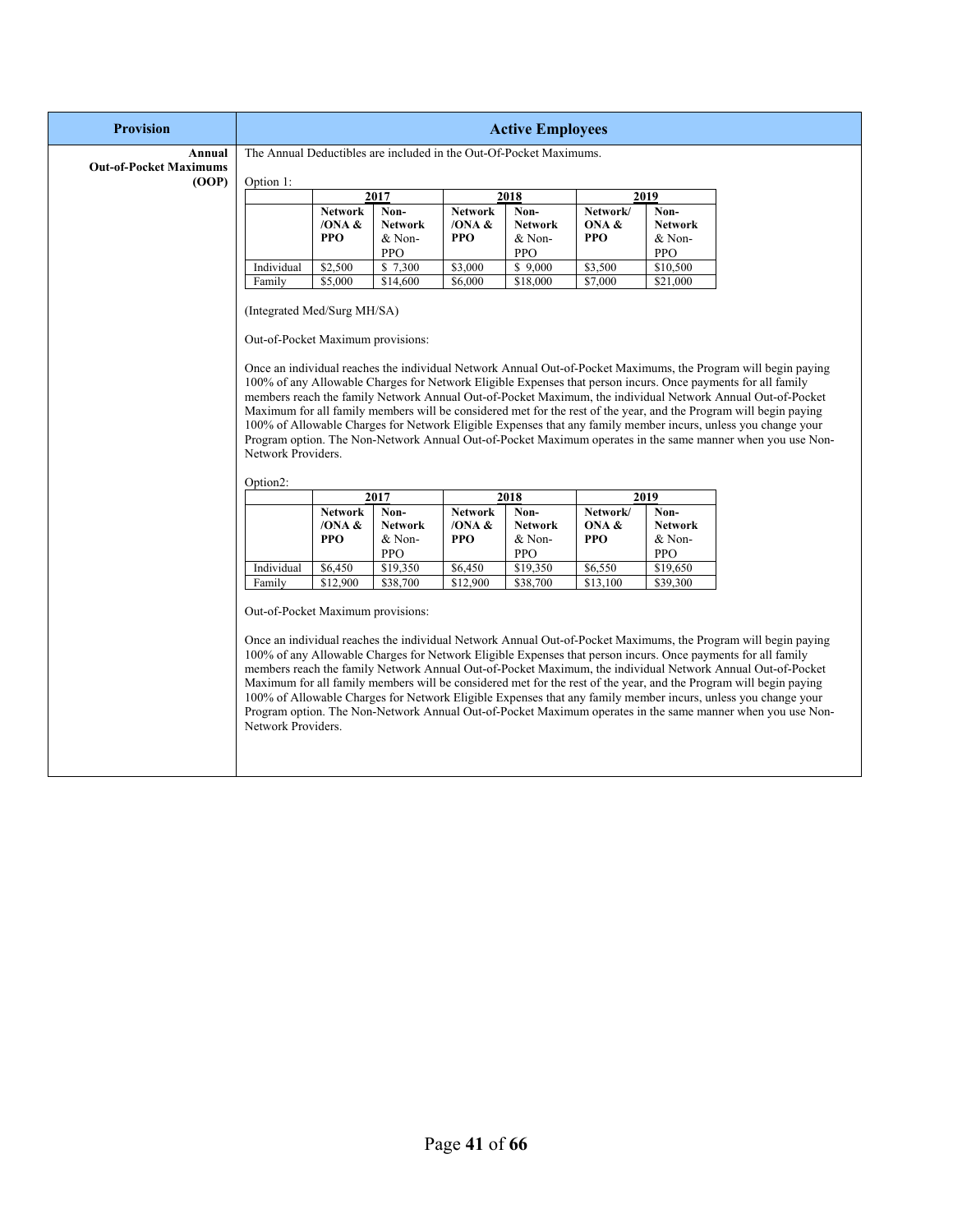| <b>Provision</b>                         |                                                                                                                                                                                                                                                                                                              |                                      |                                        | <b>Active Employees</b>                                                                                              |  |  |  |
|------------------------------------------|--------------------------------------------------------------------------------------------------------------------------------------------------------------------------------------------------------------------------------------------------------------------------------------------------------------|--------------------------------------|----------------------------------------|----------------------------------------------------------------------------------------------------------------------|--|--|--|
| <b>Prescription Drug</b><br>Program (Rx) | The following provisions will apply:<br>Specialty pharmacy program<br>٠<br>• Personal Choice $-100\%$ participant-paid<br>Mandatory Generic<br>٠<br>Compound Medication Limitation<br>٠<br>• Advanced Control Specialty Formulary<br>New Standard Prescription Drug Formulary<br>٠<br>• Generic Step Therapy |                                      |                                        | • Mandatory mail order for maintenance $Rx - Applies$ after second fill at retail.                                   |  |  |  |
|                                          | Option 1:                                                                                                                                                                                                                                                                                                    |                                      |                                        |                                                                                                                      |  |  |  |
|                                          | Deductible: None.                                                                                                                                                                                                                                                                                            |                                      |                                        |                                                                                                                      |  |  |  |
|                                          | Out-of-Pocket Maximum:                                                                                                                                                                                                                                                                                       |                                      |                                        |                                                                                                                      |  |  |  |
|                                          | Individual<br>Family                                                                                                                                                                                                                                                                                         | 2017<br>\$1,200<br>\$2,400           | <u>2018</u><br>\$1,200<br>\$2,400      | 2019<br>\$1,200<br>\$2,400                                                                                           |  |  |  |
|                                          | Retail - Network Copays:                                                                                                                                                                                                                                                                                     |                                      |                                        | (Up to 30-day supply, limited to 2 fills for maintenance subject to Advanced Control Specialty Formulary provisions) |  |  |  |
|                                          | Generic<br>Preferred<br>Non-Preferred                                                                                                                                                                                                                                                                        | <u>2017</u><br>\$10<br>\$35<br>\$60  | <u> 2018 </u><br>\$10<br>\$35<br>\$60  | <u> 2019</u><br>\$10<br>\$35<br>\$70                                                                                 |  |  |  |
|                                          | Retail - Non-Network Copays:<br>network retail cost.                                                                                                                                                                                                                                                         |                                      |                                        | Participant pays the greater of the applicable Network copay or balance remaining after the program pays 75% of      |  |  |  |
|                                          | Mail Order Copays:                                                                                                                                                                                                                                                                                           |                                      |                                        | (Up to 90-day supply subject to Advanced Control Specialty Formulary provisions)                                     |  |  |  |
|                                          | Generic<br>Preferred<br>Non-Preferred                                                                                                                                                                                                                                                                        | <u>2017</u><br>\$20<br>\$70<br>\$120 | <u> 2018 </u><br>\$20<br>\$70<br>\$120 | <u> 2019</u><br>\$20<br>\$70<br>\$140                                                                                |  |  |  |
|                                          | Option 2:<br>Deductible: Integrated with medical/surgical, mental health/substance abuse and CarePlus.                                                                                                                                                                                                       |                                      |                                        |                                                                                                                      |  |  |  |
|                                          |                                                                                                                                                                                                                                                                                                              |                                      |                                        | Out-of-Pocket Maximum: Integrated with medical/surgical, mental health/substance abuse and CarePlus.                 |  |  |  |
|                                          | Retail - Network Copays:                                                                                                                                                                                                                                                                                     |                                      |                                        | (Up to 30-day supply, limited to 2 fills for maintenance subject to Advanced Control Specialty Formulary provisions) |  |  |  |
|                                          | Generic<br>Preferred<br>Non-Preferred                                                                                                                                                                                                                                                                        | 2017<br>\$9<br>\$35<br>\$70          | 2018<br>\$9<br>\$35<br>\$70            | 2019<br>\$9<br>\$35<br>\$70                                                                                          |  |  |  |
|                                          | Retail - Non-Network Copays:<br>network retail cost.                                                                                                                                                                                                                                                         |                                      |                                        | Participant pays the greater of the applicable Network copay or balance remaining after the program pays 75% of      |  |  |  |
|                                          | Mail Order Copays:                                                                                                                                                                                                                                                                                           |                                      |                                        | (Up to 90-day supply subject to Advanced Control Specialty Formulary provisions)                                     |  |  |  |
|                                          | Generic<br>Preferred<br>Non-Preferred                                                                                                                                                                                                                                                                        | <u>2017</u><br>\$18<br>\$70<br>\$140 | 2018<br>\$18<br>\$70<br>\$140          | 2019<br>\$18<br>\$70<br>\$140                                                                                        |  |  |  |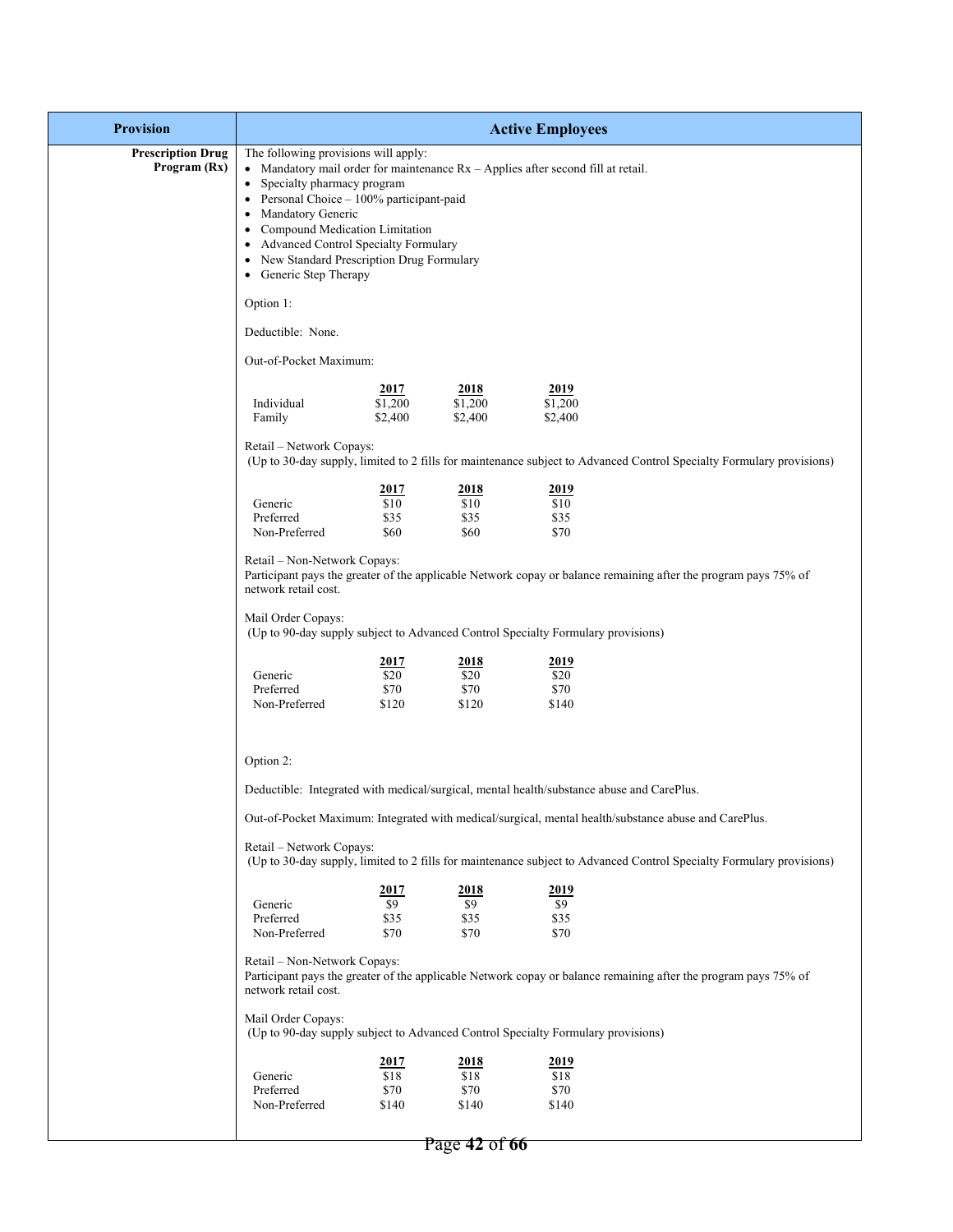| <b>Provision</b>                            | <b>Active Employees</b>                                                                                                                                                                                                                                                                                       |  |  |  |
|---------------------------------------------|---------------------------------------------------------------------------------------------------------------------------------------------------------------------------------------------------------------------------------------------------------------------------------------------------------------|--|--|--|
| <b>CarePlus</b>                             |                                                                                                                                                                                                                                                                                                               |  |  |  |
| Program                                     | AT&T CarePlus - A Supplemental Benefit Program                                                                                                                                                                                                                                                                |  |  |  |
| <b>Monthly Contributions</b>                |                                                                                                                                                                                                                                                                                                               |  |  |  |
|                                             | <u> 2016*</u>                                                                                                                                                                                                                                                                                                 |  |  |  |
|                                             | Individual<br>\$1                                                                                                                                                                                                                                                                                             |  |  |  |
|                                             | \$2<br>Family                                                                                                                                                                                                                                                                                                 |  |  |  |
|                                             | Contribution amounts are subject to change from time to time at the sole discretion of the Company.                                                                                                                                                                                                           |  |  |  |
|                                             | * The 2016 contribution amounts shown above are for illustrative purposes only.                                                                                                                                                                                                                               |  |  |  |
| <b>General Benefits</b>                     | The Company retains the unilateral right to change, modify, amend and discontinue the benefits offered under the<br>Program including for the purpose complying with healthcare reform legislation (PPACA).                                                                                                   |  |  |  |
| <b>Dental</b>                               |                                                                                                                                                                                                                                                                                                               |  |  |  |
| Program                                     | AT&T Dental Program (Bargained) with provisions as described in the Summary Plan Description except as provided<br>below.                                                                                                                                                                                     |  |  |  |
|                                             | Available network options:                                                                                                                                                                                                                                                                                    |  |  |  |
|                                             | • Dental PPO                                                                                                                                                                                                                                                                                                  |  |  |  |
|                                             | • Fully-insured coverage options such as Dental HMOs available at the discretion of the Company.                                                                                                                                                                                                              |  |  |  |
| <b>Eligibility for Coverage</b>             | Active regular full-time and part-time Employees and Term Employees are eligible for coverage. Temporary Employees                                                                                                                                                                                            |  |  |  |
|                                             | are not eligible. Eligibility for coverage begins on first day of the month in which 6 months net credited service (NCS) is                                                                                                                                                                                   |  |  |  |
|                                             | attained (also referred to as term of employment (TOE)).                                                                                                                                                                                                                                                      |  |  |  |
|                                             |                                                                                                                                                                                                                                                                                                               |  |  |  |
| <b>Eligibility for Company Subsidy</b>      | Company subsidy continues to begin on first day of the month in which 6 months net credited service (NCS) is attained<br>(also referred to as term of employment (TOE)).                                                                                                                                      |  |  |  |
| Active                                      | Dental PPO or DHMO (if available):                                                                                                                                                                                                                                                                            |  |  |  |
| (Full-Time)<br><b>Monthly Contributions</b> |                                                                                                                                                                                                                                                                                                               |  |  |  |
|                                             | Monthly Contribution Amounts                                                                                                                                                                                                                                                                                  |  |  |  |
|                                             | <u>2017-2019</u><br>Individual<br>\$7                                                                                                                                                                                                                                                                         |  |  |  |
|                                             | Individual $+1$<br>\$14                                                                                                                                                                                                                                                                                       |  |  |  |
|                                             | \$23<br>Family                                                                                                                                                                                                                                                                                                |  |  |  |
|                                             |                                                                                                                                                                                                                                                                                                               |  |  |  |
|                                             |                                                                                                                                                                                                                                                                                                               |  |  |  |
| Active                                      | Based on Scheduled hours/week:                                                                                                                                                                                                                                                                                |  |  |  |
| (Part-Time)                                 | • Greater than or equal to 20 hours = 50% of the full cost of coverage.*                                                                                                                                                                                                                                      |  |  |  |
| <b>Monthly Contributions</b>                | • Less than 20 hours = $100\%$ of the full cost of coverage* with no Company subsidy.                                                                                                                                                                                                                         |  |  |  |
|                                             | * Calculation of the full cost of coverage is subject to adjustment from time to time at the Company's discretion.                                                                                                                                                                                            |  |  |  |
| <b>Vision</b>                               |                                                                                                                                                                                                                                                                                                               |  |  |  |
| Program                                     | AT&T Vision Program (Bargained) with provisions as described in the Summary Plan Description except as provided<br>below:                                                                                                                                                                                     |  |  |  |
| <b>Eligibility for Coverage</b>             | Active regular full-time and part-time Employees and Term Employees are eligible for coverage. Temporary Employees<br>are not eligible. Eligibility for coverage begins on first day of the month in which 6 months net credited service (NCS) is<br>attained (also referred to as term of employment (TOE)). |  |  |  |
| <b>Eligibility for Company Subsidy</b>      | Company subsidy begins on first day of the month in which 6 months net credited service (NCS) is attained (also<br>referred to as term of employment (TOE)).                                                                                                                                                  |  |  |  |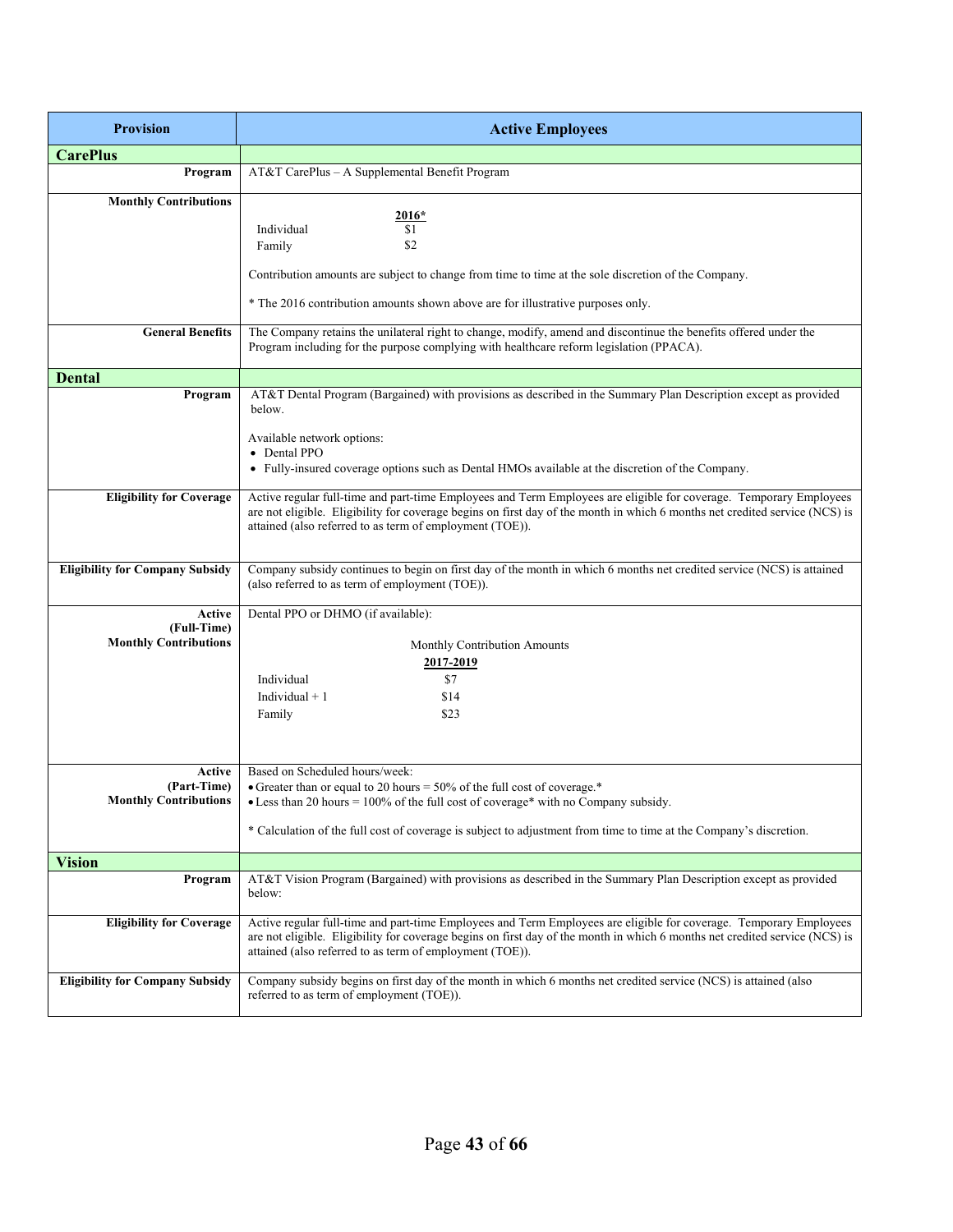| <b>Provision</b>                                      | <b>Active Employees</b>                                                                                                                                                                                                                                                                                                      |  |  |
|-------------------------------------------------------|------------------------------------------------------------------------------------------------------------------------------------------------------------------------------------------------------------------------------------------------------------------------------------------------------------------------------|--|--|
| Active<br>(Full-Time)<br><b>Monthly Contributions</b> | Monthly Contribution Amounts<br>2017-2019<br>Individual<br>\$2.00<br>Individual $+1$<br>\$5.00<br>\$8.00<br>Family                                                                                                                                                                                                           |  |  |
| Active<br>(Part-Time)<br><b>Monthly Contributions</b> | Based on Scheduled hours/week:<br>• Greater than or equal to 20 hours = $50\%$ of the full cost of coverage.*<br>• Less than 20 hours = $100\%$ of the full cost of coverage* with no Company subsidy.<br>* Calculation of the full cost of coverage is subject to adjustment from time to time at the Company's discretion. |  |  |
| <b>Disability</b>                                     |                                                                                                                                                                                                                                                                                                                              |  |  |
| Program                                               | AT&T Disability Income Program                                                                                                                                                                                                                                                                                               |  |  |
| <b>Eligibility for Coverage</b>                       | The AT&T Disability Income Program as described in the Summary Plan Description except as provided below.<br>Active regular full-time and part-time Employees and Term Employees are eligible for coverage. Temporary Employees<br>are not eligible.                                                                         |  |  |
| <b>Short Term Disability (STD)</b>                    | Short-term disability benefits and the other sources of income received are designed to replace 60 percent or 100 percent<br>of Pay, based on the Employee's service as shown below:                                                                                                                                         |  |  |
|                                                       | <b>Percent of Pay</b>                                                                                                                                                                                                                                                                                                        |  |  |
|                                                       | 100%<br>60%<br><b>Term of Employment</b>                                                                                                                                                                                                                                                                                     |  |  |
|                                                       | $>6$ months, $< 2$ years<br>26 weeks<br>0 weeks<br>22 weeks<br>2 years $<$ 5 years<br>4 weeks                                                                                                                                                                                                                                |  |  |
|                                                       | 13 weeks<br>5 years $<$ 15 years<br>13 weeks                                                                                                                                                                                                                                                                                 |  |  |
|                                                       | 26 weeks<br>15 or more years<br>0 weeks                                                                                                                                                                                                                                                                                      |  |  |
| Long-Term Disability (LTD)                            | Term employees are not eligible for LTD benefits.                                                                                                                                                                                                                                                                            |  |  |
| <b>Life Insurance</b>                                 |                                                                                                                                                                                                                                                                                                                              |  |  |
| Program                                               | AT&T Group Life Insurance Program for Active Employees                                                                                                                                                                                                                                                                       |  |  |
| <b>Eligibility for Coverage</b>                       | Active regular full-time and part-time Employees and Term Employees are eligible for coverage. Temporary Employees<br>are not eligible.                                                                                                                                                                                      |  |  |
| <b>Monthly Contributions</b>                          | Contribution amounts are subject to annual adjustment.                                                                                                                                                                                                                                                                       |  |  |
| <b>General Benefits</b>                               | Coverage Levels are the same as for management employees.                                                                                                                                                                                                                                                                    |  |  |
|                                                       | Basic Life and Basic Accidental Death and Dismemberment (AD&D) is 100% Company-paid.                                                                                                                                                                                                                                         |  |  |
|                                                       | Supplemental Life and Dependent Life is 100% Employee-paid.                                                                                                                                                                                                                                                                  |  |  |
| <b>Flexible Spending Account (FSA)</b>                |                                                                                                                                                                                                                                                                                                                              |  |  |
| Plan                                                  | AT&T Flexible Spending Account Plan                                                                                                                                                                                                                                                                                          |  |  |
| Contribution<br>Minimum/Maximums                      | Subject to change as mandated by healthcare reform legislation (PPACA) and to annually adjust the maximum<br>contribution amount to that permitted by law for Health Care Flexible Spending Accounts for each calendar year for<br>which the IRS issues timely guidance such that the Company can implement the change.      |  |  |
| <b>Employee Assistance Program (EAP)</b>              |                                                                                                                                                                                                                                                                                                                              |  |  |
| Program                                               | AT&T Employee Assistance Program                                                                                                                                                                                                                                                                                             |  |  |
| <b>Visit Limit</b>                                    | Up to 5 EAP visits per person per issue.                                                                                                                                                                                                                                                                                     |  |  |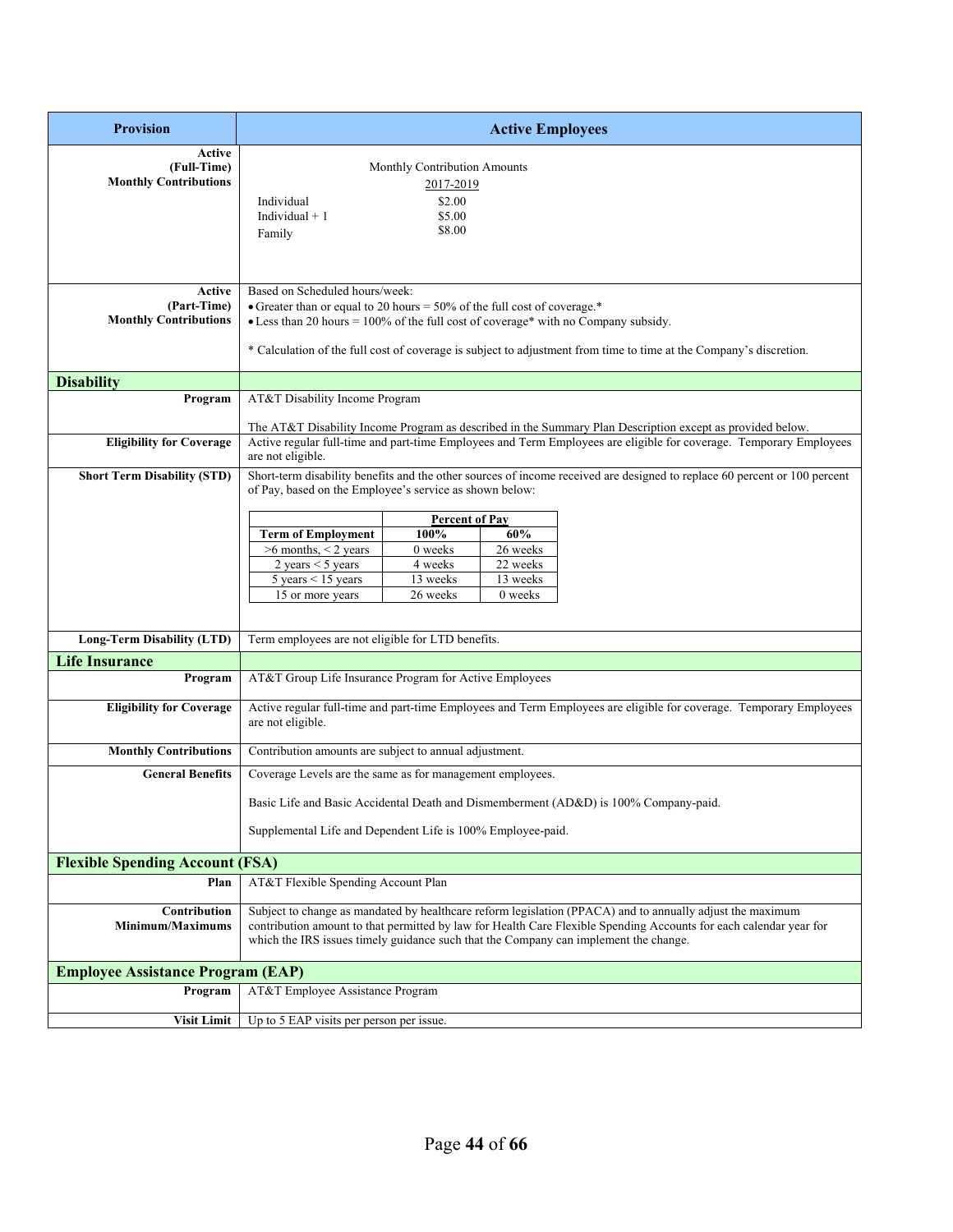| <b>Provision</b>                                                                             | <b>Eligible Retired Employees</b>                                                                                                                                                                                                                                                         |  |  |  |
|----------------------------------------------------------------------------------------------|-------------------------------------------------------------------------------------------------------------------------------------------------------------------------------------------------------------------------------------------------------------------------------------------|--|--|--|
|                                                                                              | <b>Effective 1/1/2017:</b>                                                                                                                                                                                                                                                                |  |  |  |
| <b>Retiree Provisions</b>                                                                    | Applicable for the term of the Agreement to Eligible Retired Employees who terminate during the term of the Agreement.                                                                                                                                                                    |  |  |  |
| <b>Medical</b>                                                                               |                                                                                                                                                                                                                                                                                           |  |  |  |
| Program                                                                                      | Eligible Retired Employees shall be eligible to participate in the same choice of program, options and provisions as<br>similarly situated active Employees except as noted in the sections below.                                                                                        |  |  |  |
| <b>Eligible Retired Employees</b><br>(Full-Time & Part-time)<br><b>Monthly Contributions</b> | Eligible Retired Employees who are Non-Medicare-eligible will pay 100% of full cost of coverage* with no Company<br>subsidy.                                                                                                                                                              |  |  |  |
|                                                                                              | Eligible Retired Employees who are Medicare-eligible are ineligible for coverage.                                                                                                                                                                                                         |  |  |  |
|                                                                                              | * Calculation of the full cost of coverage is subject to adjustment from time to time at the Company's discretion.                                                                                                                                                                        |  |  |  |
| <b>Eligible Retired Employees</b><br>(Part-Time)<br><b>Monthly Contributions</b>             | Eligible Retired Employees who are Non-Medicare-eligible will pay 100% of full cost of coverage* with no Company<br>subsidy.                                                                                                                                                              |  |  |  |
|                                                                                              | Eligible Retired Employees who are Medicare-eligible are ineligible for coverage.                                                                                                                                                                                                         |  |  |  |
|                                                                                              | * Calculation of the full cost of coverage is subject to adjustment from time to time at the Company's discretion.                                                                                                                                                                        |  |  |  |
| <b>Medicare Part-B Premium</b><br><b>Reimbursement</b>                                       | Not Eligible.                                                                                                                                                                                                                                                                             |  |  |  |
| <b>CarePlus</b>                                                                              |                                                                                                                                                                                                                                                                                           |  |  |  |
| Program                                                                                      | Eligible Retired Employees shall be eligible to participate in the same choice of program, options and provisions as<br>similarly situated active Employees.                                                                                                                              |  |  |  |
| <b>Monthly Contributions</b>                                                                 | Contribution amounts are subject to change from time to time at the sole discretion of the Company.                                                                                                                                                                                       |  |  |  |
| <b>General Benefits</b>                                                                      | The Company retains the unilateral right to change, modify, amend and discontinue the benefits offered under the<br>Program including for the purpose complying with healthcare reform legislation (PPACA).                                                                               |  |  |  |
| <b>Dental</b>                                                                                |                                                                                                                                                                                                                                                                                           |  |  |  |
| Program                                                                                      | Eligible Retired Employees shall be eligible to participate in the same choice of program, options and provisions as<br>similarly situated active Employees.                                                                                                                              |  |  |  |
| <b>Eligible Retired Employee</b><br>(Full-Time)<br><b>Monthly Contributions</b>              | Eligible Retired Employees who are Non-Medicare-eligible will pay 100% of full cost of coverage* with no Company<br>subsidy.                                                                                                                                                              |  |  |  |
|                                                                                              | Eligible Retired Employees who are Medicare-eligible are ineligible for coverage.                                                                                                                                                                                                         |  |  |  |
|                                                                                              | * Calculation of the full cost of coverage is subject to adjustment from time to time at the Company's discretion.                                                                                                                                                                        |  |  |  |
| <b>Eligible Retired Employees</b><br>(Part-Time)<br><b>Monthly Contributions</b>             | Eligible Retired Employees who are Non-Medicare-eligible will pay 100% of full cost of coverage* with no Company<br>subsidy.                                                                                                                                                              |  |  |  |
|                                                                                              | Eligible Retired Employees who are Medicare-eligible are ineligible for coverage.                                                                                                                                                                                                         |  |  |  |
|                                                                                              | * Calculation of the full cost of coverage is subject to adjustment from time to time at the Company's discretion.                                                                                                                                                                        |  |  |  |
| <b>Life Insurance</b>                                                                        |                                                                                                                                                                                                                                                                                           |  |  |  |
| <b>Eligible Retired Employees</b><br><b>Basic Life</b>                                       | \$15,000 Retiree Basic Life.                                                                                                                                                                                                                                                              |  |  |  |
| (Company Paid)                                                                               |                                                                                                                                                                                                                                                                                           |  |  |  |
| <b>Eligible Retired Employees</b><br><b>Supplemental Life</b><br>(Retiree Paid)              | Eligible Retired Employees eligible for Supplemental Life coverage may add 1x Annual Pay in effect at termination of<br>employment to Supplemental Life coverage in effect at termination of employment, to replace the Basic Life no longer<br>available upon termination of employment. |  |  |  |
|                                                                                              |                                                                                                                                                                                                                                                                                           |  |  |  |
| <b>Vision</b>                                                                                |                                                                                                                                                                                                                                                                                           |  |  |  |
| <b>Eligible Retired Employees</b><br><b>Vision Program</b>                                   | Eligible Retired Employees shall be eligible to participate in the AT&T Eligible Former Employee Vision Program.                                                                                                                                                                          |  |  |  |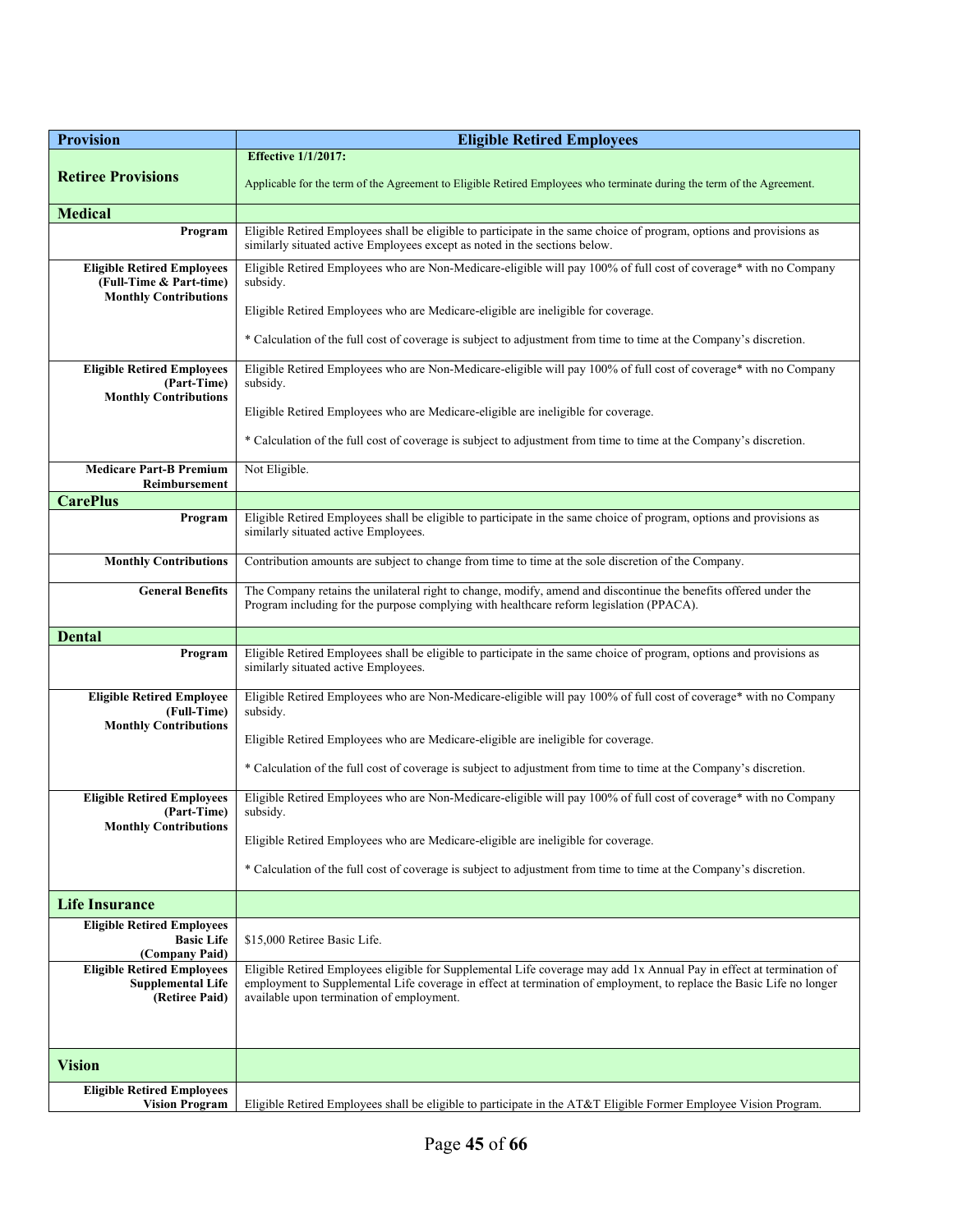| <b>Provision</b>                     | <b>Eligible Retired Employees</b>                                                                                      |
|--------------------------------------|------------------------------------------------------------------------------------------------------------------------|
|                                      | <b>Effective 1/1/2017:</b>                                                                                             |
| <b>Retiree Provisions</b>            | Applicable for the term of the Agreement to Eligible Retired Employees who terminate during the term of the Agreement. |
| <b>Eligible Retired Employees</b>    | Eligible Retired Employees who are Non-Medicare-eligible will pay 100% of full cost of coverage* with no Company       |
| <b>Monthly Retiree Contributions</b> | subsidy.                                                                                                               |
|                                      | Eligible Retired Employees who are Medicare-eligible are ineligible for coverage.                                      |
|                                      | * Calculation of the full cost of coverage is subject to adjustment from time to time at the Company's discretion.     |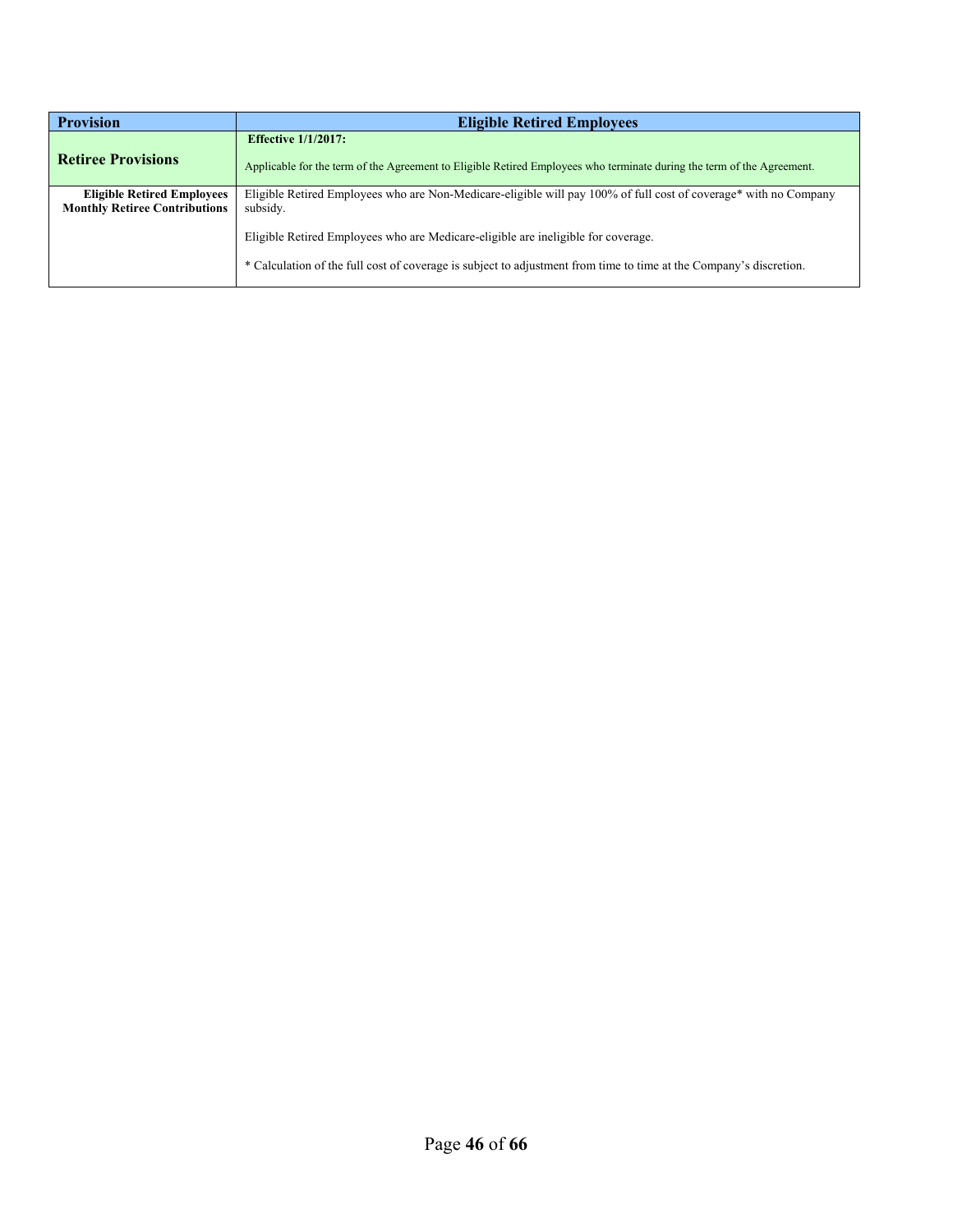#### **ARTICLE 19 FORCE ADJUSTMENT**

#### **Transfers**

19.01 The Company may in its discretion hire employees off the street or from outside of the bargaining unit to fill vacancies in positions under this Agreement. However, if the Company determines that a vacancy is to be filled from within, it will post a notice of the vacancy. Regular full-time employees with at least thirty (30) months of time in title, unless waived by the Company, who have satisfactory attendance and work performance may apply for the vacancy.

Regular full-time employees covered under this Agreement who have at least thirty (30) months' time in title, unless waived by the Company, who have satisfactory attendance and work performance will have the opportunity to be considered for transfers to available positions, covered by this Agreement for which they are qualified.

In deciding who will be selected for a vacancy, the Company will determine which employee is most qualified to fill the position. The Company will consider an employee's qualifications and where, in the judgment of the Company, such qualifications are equal, it will use seniority. The Company may elect to retreat an employee within the first nine (9) months from the date the employee accepted the position.

When an employee transfers to a higher or a lower wage schedule the employee will move to the same wage schedule step on the new wage schedule that the employee was at on the old wage schedule. In addition, the employee's time spent, months and days, at the step on the old wage schedule will count towards the time required for the employee to progress to the next higher step on the new wage schedule.

#### **Relocation of Work**

19.02 When work is to be relocated, the Company may, if it deems appropriate, offer the affected employees the opportunity to follow their work to the new location. Employees who elect to follow their work to the new location will be considered as employee initiated transfers.

#### **Force Adjustment**

19.03 Whenever force conditions as determined by the Company are considered to warrant a surplus and the possible layoff of employees, the Company shall notify the Union in writing, prior to notifying the affected employees. Employees will be laid off in a process to be determined by the Company based on the needs of the business and all business needs being equal, such adjustments shall occur in inverse order of seniority. The surplus employees designated for layoff will be notified a minimum of two (2) weeks prior to the layoff date, unless otherwise provided by law.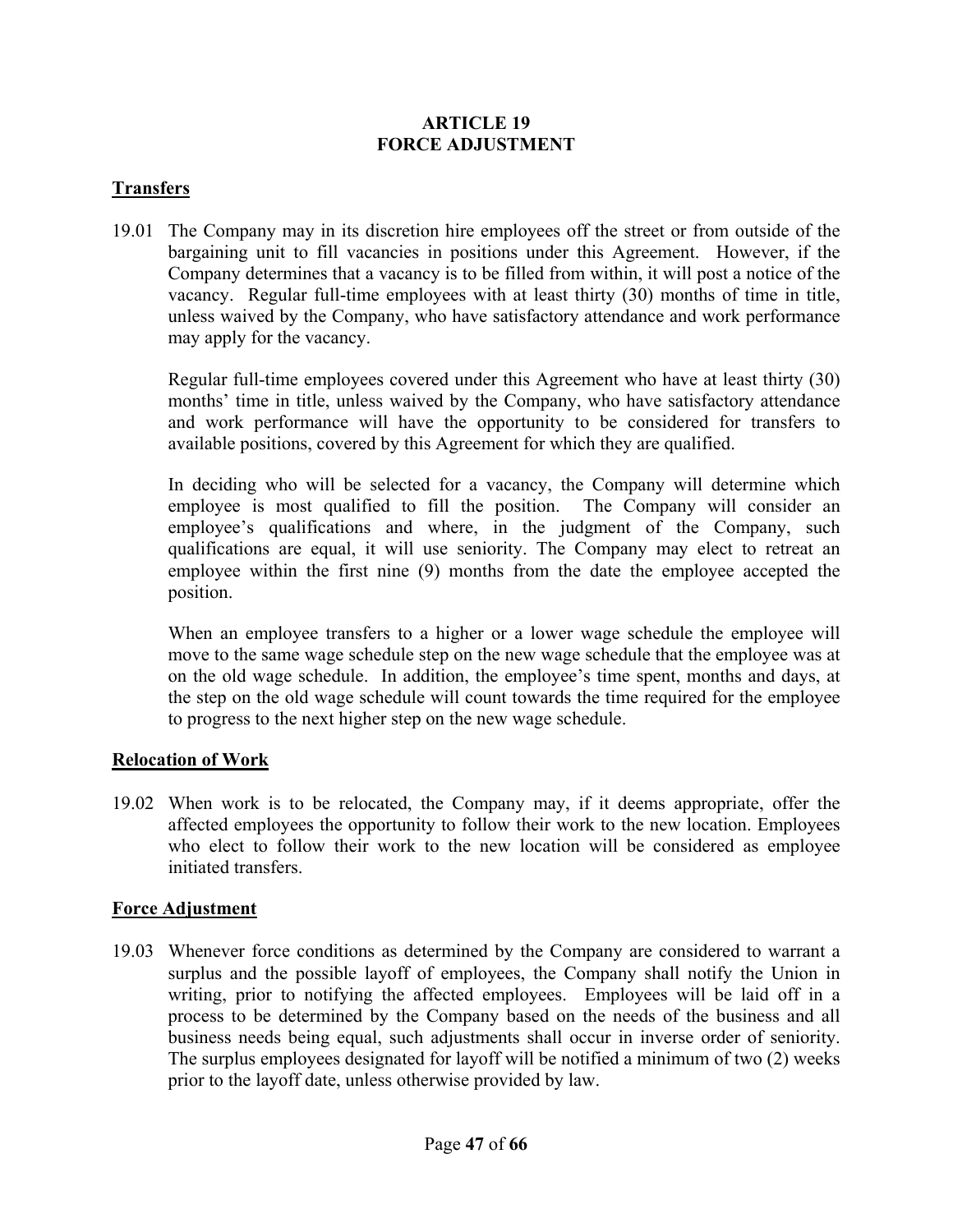#### **Layoff Allowance**

19.04 Employees who are laid off will be paid a layoff allowance based on their seniority and their base weekly wage rate in effect at the time of the layoff, in accordance with the following:

| <b>LENGTH OF SERVICE</b> | <b>LAYOFF ALLOWANCE</b> |
|--------------------------|-------------------------|
| $0 - 12$ Months          | 1 week of pay           |
| 13 - 24 Months           | 2 weeks of pay          |
| 25 - 47 Months           | 3 weeks of pay          |
| 48 Months or More        | 4 weeks of pay          |

#### **Priority Rehire**

19.05 Employees who are laid off with satisfactory attendance and work performance and who apply for re-employment to the same position from which they were laid off, will receive priority consideration for re-hire over new applicants for twelve (12) months from his/her layoff date.

#### **ARTICLE 20 SAFETY**

- 20.01 The Company will continue to make reasonable provisions for the safety and health of its employees during the hours of his/her employment, and the employees will be expected to cooperate with the Company in keeping Company premises, and especially rest rooms, clean and sanitary. The Company will advise the Union of any on-the-job accidents which result in hospitalization or death.
- 20.02 Safety is a concern to the Company and the Union. The Company and the Union mutually recognize the need for a work environment in which safe operations can be achieved in accomplishing all phases of work, and the need to promote better understanding and acceptance of the principles of safety on the part of all employees to provide for his/her own safety and that of their fellow employees, customers and the general public.
- 20.03 To achieve the above principles, the Company and the Union agree to establish for the duration of this Agreement an advisory committee on safety principles. The advisory committee shall consist of a Company designated representative or representatives and four (4) designated Union representatives. This committee shall meet by teleconference from time to time as required but at least two (2) times per year.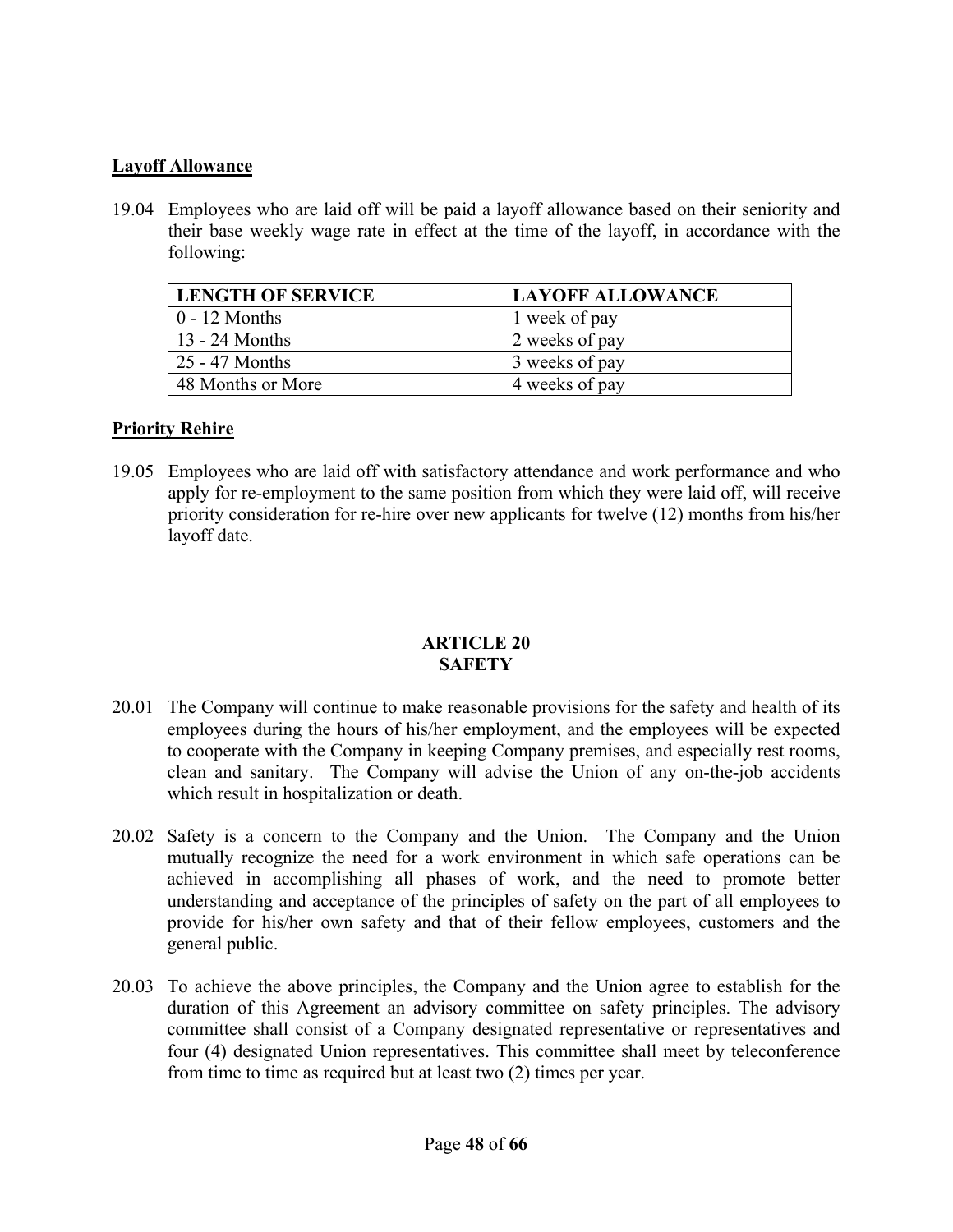- 20.04 The function of this advisory committee shall be to advise the Company concerning safety matters. In discharge of this function, the Committee may consider existing practices and rules related to safety, suggest changes to existing practices and rules, including workplace design and redesign, and suggest new practices and rules.
- 20.05 The Company agrees to reimburse for authorized time spent by active employees for attendance at such committee meetings during the employee's scheduled shift at the employee's basic wage rate.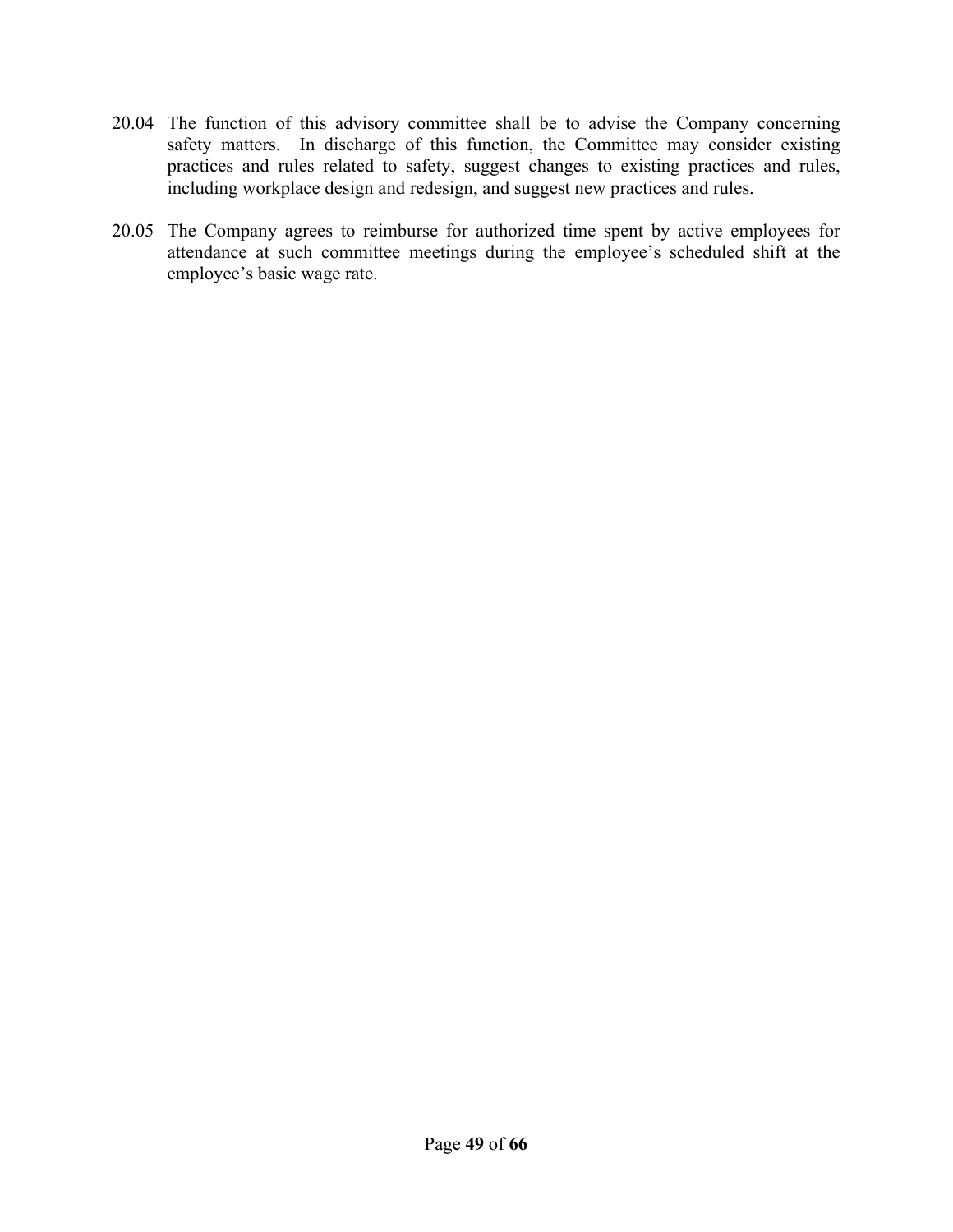#### **ARTICLE 21 CONCLUSION**

- 21.01 This Agreement and all associated memoranda shall become effective as of 12:00 a.m. Central Daylight Time on the day after it has been ratified and shall remain in effect until 11:59 p.m. Central Daylight Time on August 24, 2019. The Union will inform the Company in writing that this Agreement has been ratified as soon as practicable thereafter.
- 21.02 IBEW agrees that it will not seek to alter any existing bargaining units in any AT&T company on the basis of this Agreement. Further, IBEW will not, on the basis of this Agreement or on the basis of any change in operations or practices as a result of this Agreement, in any pleading, petition, complaint or proceeding before the National Labor Relations Board, an arbitrator or panel of arbitrators, or any court, assert, claim, charge or allege that any companies are a single or joint employer or enterprise, alter egos, accretions or successors of one another, or that any bargaining units of said entities represented by or sought to be represented by IBEW are a single bargaining unit, or are or should be otherwise altered in their scope or composition. This commitment on the part of IBEW will survive the expiration of this Agreement, unless and until such time as this commitment is terminated by the mutual written agreement of the Parties.
- 21.03 No later than sixty (60) days prior to the expiration date of this Agreement, either party may serve upon the other, a written notice of its desire to negotiate changes in this Agreement or to terminate this Agreement. No bargaining with respect to a new Agreement shall commence earlier than sixty (60) days prior to the expiration date of this Agreement unless otherwise mutually agreed to by the Parties.
- 21.04 Nothing in this Article shall be construed to prevent the Parties from making any changes in this Agreement which are mutually agreeable to the Parties at any time during the tenure of this Agreement.
- 21.05 If any provision of this Agreement is invalid because it is contrary to any law, the remaining provisions shall not be affected.

IN WITNESS WHEREOF, the Parties have caused this Agreement to be executed in duplicate by their representatives, all on the day and year first above written.

**AGREED:** 

**FOR THE UNION:** 

al 3.5

Paul T. Wright Chairman, System T-3 International Brotherhood of Electrical Workers

**APPROVED**  INTERNATIONAL OFFICE -1.B.E.W.

<sup>L</sup>onnie Stephenson, President **November 16, 2017**<br>
Lonnie Stephenson, President<br>
This approval does not make the<br>
International a party to this agreement.

**FOR THE COMPANY:** 

call & White

Randall S. White Vice-President - Labor Relations

 $8115/2016$ 

Date

Page **50** of **66**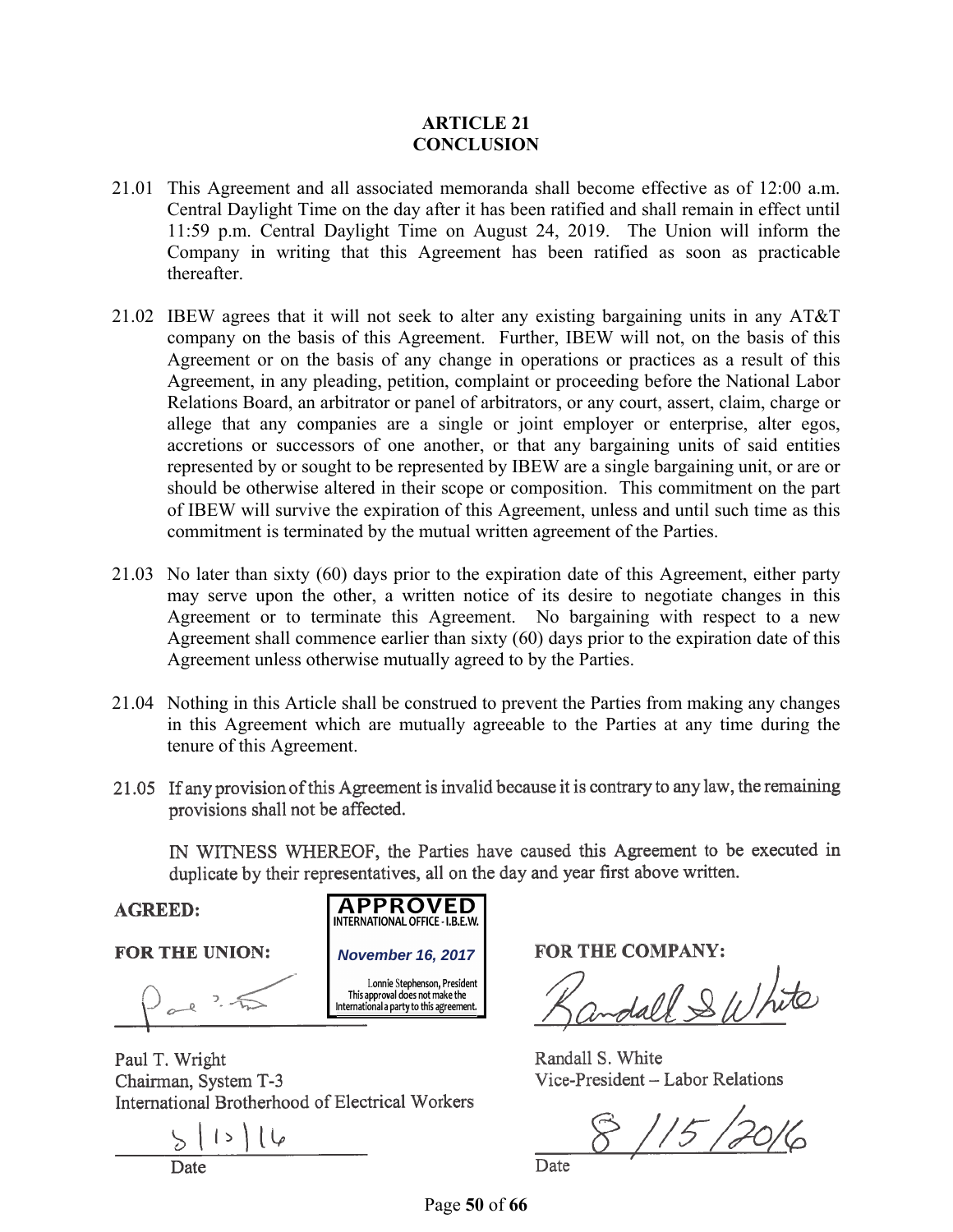#### **MEMORANDUM OF AGREEMENT**

#### **Transition of Newly Organized DIRECTV LLC Employees**

This Memorandum of Agreement ("Memorandum") between System Council T-3 on behalf of Locals 55, 89, 111, 206, 291, 354, 426, 449, 714, 769, 827, 949, 1186, 1250, 1426 and 1597 of the International Brotherhood of Electrical Workers, affiliated with the American Federation of Labor and Congress of Industrial Organizations ("SCT-3" or "Union") and DIRECTV LLC ("Company" or "DTV") (hereinafter referred to collectively as "Parties"), sets forth the terms and conditions agreed to by the Parties regarding the transition of certain newly organized Company employees into the newly negotiated Collective Bargaining Agreement between SCT-3 and DTV including all other documents ratified therewith ("Agreement").

- 1. **Recognition.** The Company recognizes SCT-3 as the duly authorized bargaining agent for fourteen units of DTV employees who became represented under the Certification of Results issued by the American Arbitration Association ("AAA"), in Case No. 01-16- 0000-6593 for the following units: Arizona (April 12, 2016), Colorado (April 15, 2016), Hawaii (March 29, 2016), Iowa (April 15, 2016), Idaho (April 4, 2016), Minnesota (April 12, 2016), Montana (April 20, 2016), Nebraska (May 4, 2016), North Dakota (April 20, 2016), Pennsylvania (April 15, 2016), South Dakota (April 15, 2016), Utah (March 29, 2016), Washington (April 15, 2016); and Case No. 01-16-0001-8274 for the following unit: Wyoming (May 20, 2016), all for the titles listed below ("Unit Employees"):
	- Administrative Support Assistant Field Coordinator Field Operations Technician Installer Installation Technician Office Coordinator Warehouse Assistant Warehouse Associate

#### 2. **Transfers to Job Titles.**

a) The Parties agree that pursuant to Article 1.03 of the Agreement, the titles of Administrative Support Assistant, Office Coordinator, Premises Technician and Warehouse Assistant shall be created in the Agreement as provided in Attachment 1, hereto. The Parties agree that these titles are fully and finally established with no further steps required.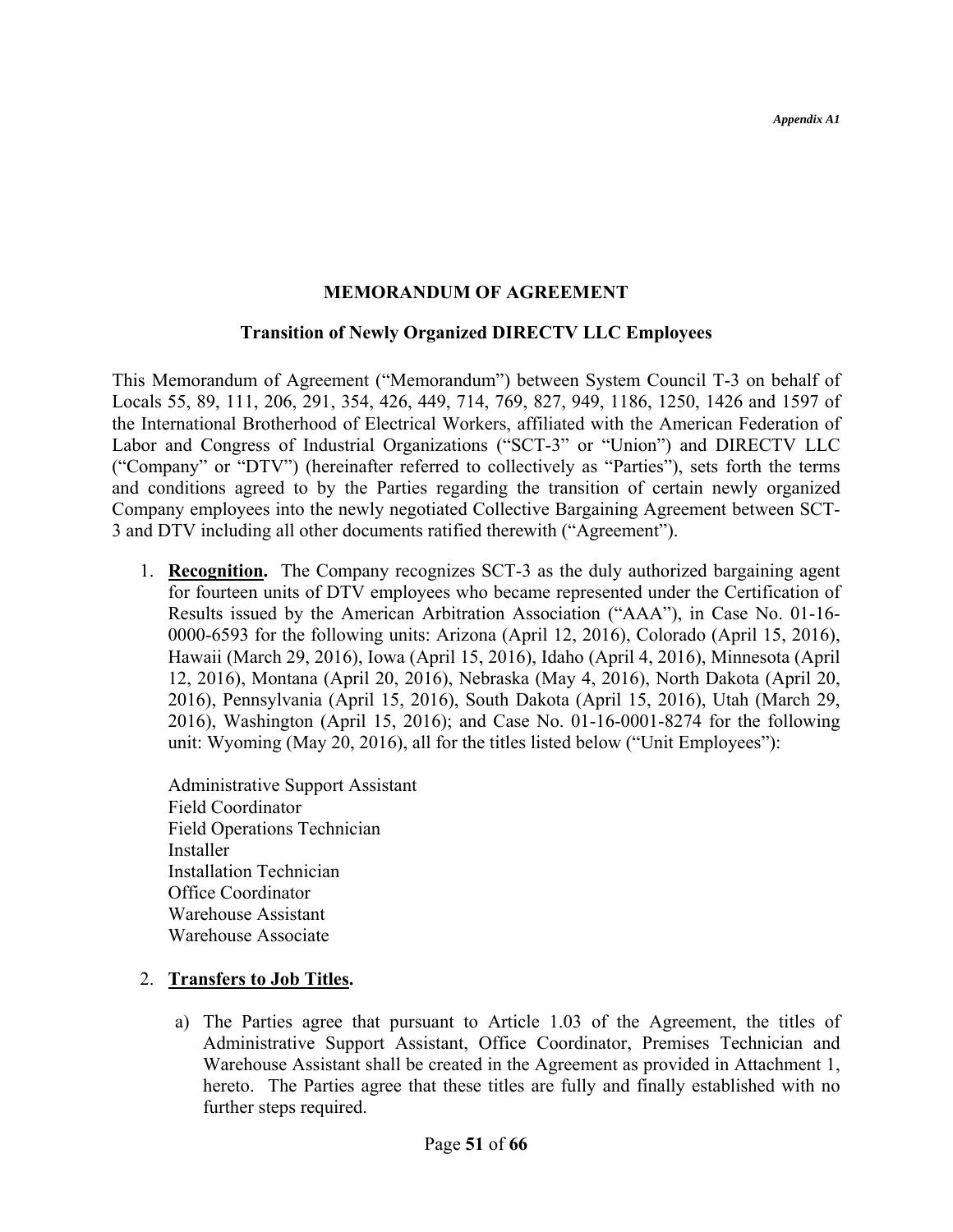- b) Unit Employees referenced in paragraph 1 above shall, on December 25, 2016, be placed into the above-referenced job titles as provided in Attachment 1, hereto.
- c) Until December 25, 2016 ("Effective Date") and except as provided specifically in this Memorandum, the terms and conditions of employment for Unit Employees will be changed by the Company only after discussions with the Union.
- d) At the time of the Effective Date referenced in paragraph 2(c) above, the Agreement shall contain the entire agreement between DTV and the Union with respect to all positions referenced in paragraph 1, above, except that: i) such employees will not lose their benefits until their benefits are replaced on January 1, 2017, in accordance with the Agreement; and ii) Unit Employees shall not begin to earn any paid or unpaid time off (e.g., vacation, holidays, personal days off, etc.) under the Agreement until January 1, 2017. Thereafter, Unit Employees shall be subject to all policies that apply to bargained-for employees covered by agreements between SCT-3 and AT&T Midwest that perform similar work. Such new policies shall be implemented as soon after the Effective Date as administratively practicable.
- e) Where conflicts may exist or arise between provisions of this Memorandum and those in the Agreement, the provisions of this Memorandum will prevail.
- 3. **Wages.** The payment of wages to Unit Employees shall be made as follows:
	- a) Provided the Agreement is ratified by August 15, 2016, the wages of Unit Employees will change on August 20, 2016 to those provided for the title to which they will transition as provided in Attachment 1. Otherwise, wages will so change as soon as practicable following ratification.
	- b) Transition to the appropriate wage schedule of Attachment 1 shall be to the step of the corresponding wage schedule that is closest to but not less than the Unit Employee's then-current weekly wage. The date of the move referenced in paragraph 3(a) above will then become the anniversary date for Unit Employees transitioned in accordance with this Memorandum for purposes of pay progression.
	- c) Those Unit Employees whose current wages are above the maximum weekly rate of the appropriate wage schedule in Attachment 1 at the time of the transition will be pay protected until their base pay is at or below the maximum weekly rate of the appropriate wage schedule or they move to another job title or location. "Pay protected" means that their base pay will remain the same.
- 4. **Collection of Union Dues.** As soon as practicable following ratification of this Agreement and until Unit Employees are placed into the job titles in the Agreement on the Effective Date, as provided in Paragraph 2 above, the Company will collect Union dues in the amount of forty dollars (\$40) per month from employees covered by this Memorandum who are members of the IBEW and for whom the Union presents signed check-off cards to the Company that are not revoked. Following the Effective Date but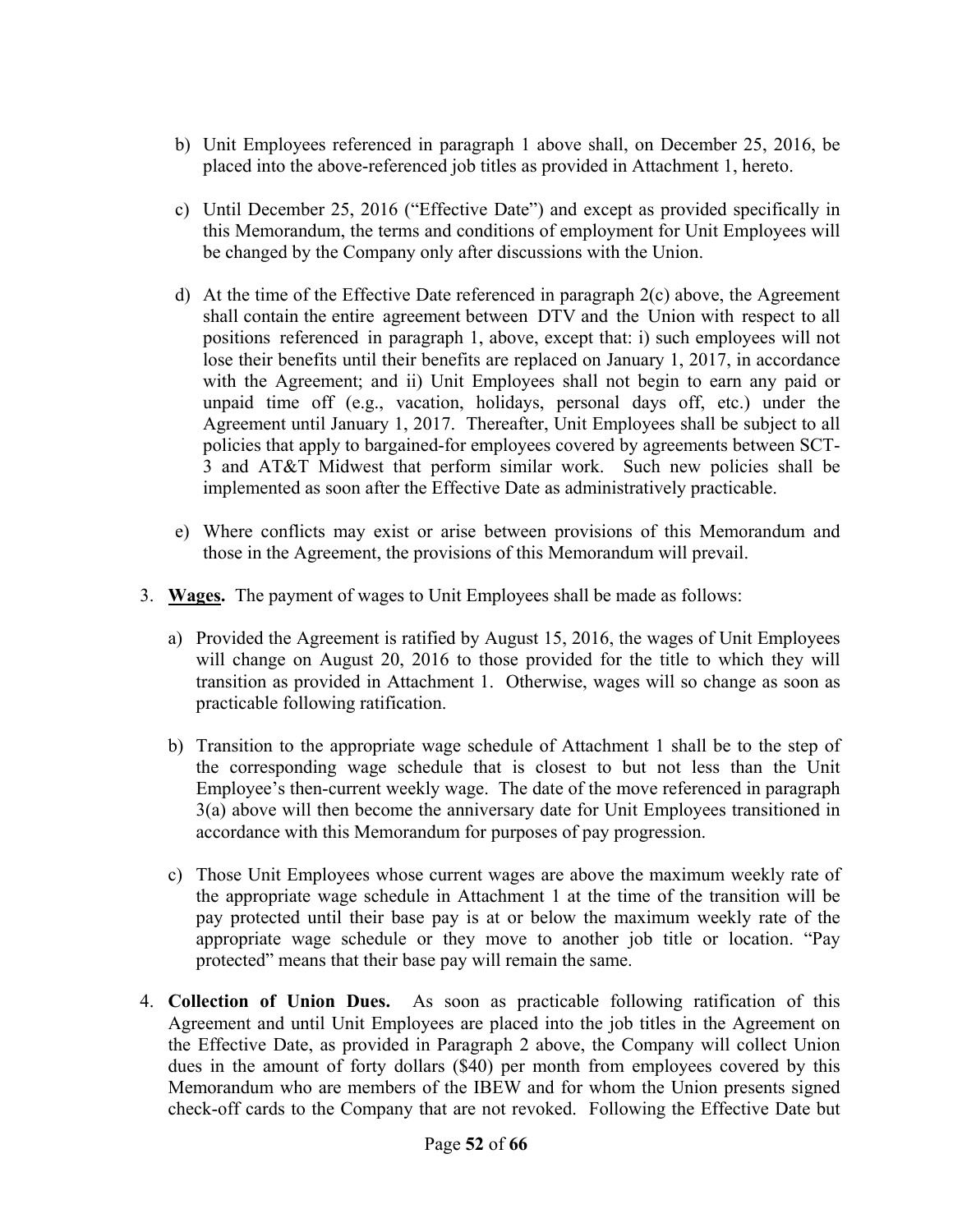no later than January 15, 2017, the Union may send written notice to the Company of a dollar amount to be collected for each Unit Employee for whom the Union presents signed check-off cards to the Company that are not revoked in order to make up the difference between the forty dollars (\$40) per month collected in accordance with this paragraph and the amount of dues customarily charged by the Local Union to which that Unit Employee belongs. As soon as administratively practicable following the receipt of such notice, the Company will collect from the Unit Employee's pay and remit to the Union the amount specified. All such withholdings and remissions are conditioned on the Union submitting to the Company a signed card(s) authorizing such deductions acceptable to the Company.

- 5. Effective with ratification of the Agreement and this Memorandum, but subject to the administrative limitations of Company systems, the following provisions of the Agreement will apply to Unit Employees:
	- a) Article  $1 -$  Recognition
	- b) Article 2 Classification of Employees
	- c) Article 3 Non-Discrimination
	- d) Article 4 Company Union Relationship
	- e) Article 5 No Strike
	- f) Article 7 Union Security
	- g) Article 8 Union Dues Deductions, sections 8.03 8.09
	- h) Article 6 Management Rights
	- i) Article 14 Seniority
	- j) Article 17 Compensation
	- k) Article 10 Collective Bargaining Procedures
	- l) Article 13 Problem Resolution Procedures
	- m) Article 19 Force Adjustment
	- n) Article 16 Working Conditions, sections 16.01, 07-10, 13
	- o) Article 20 Safety
	- p) Article 21 Conclusion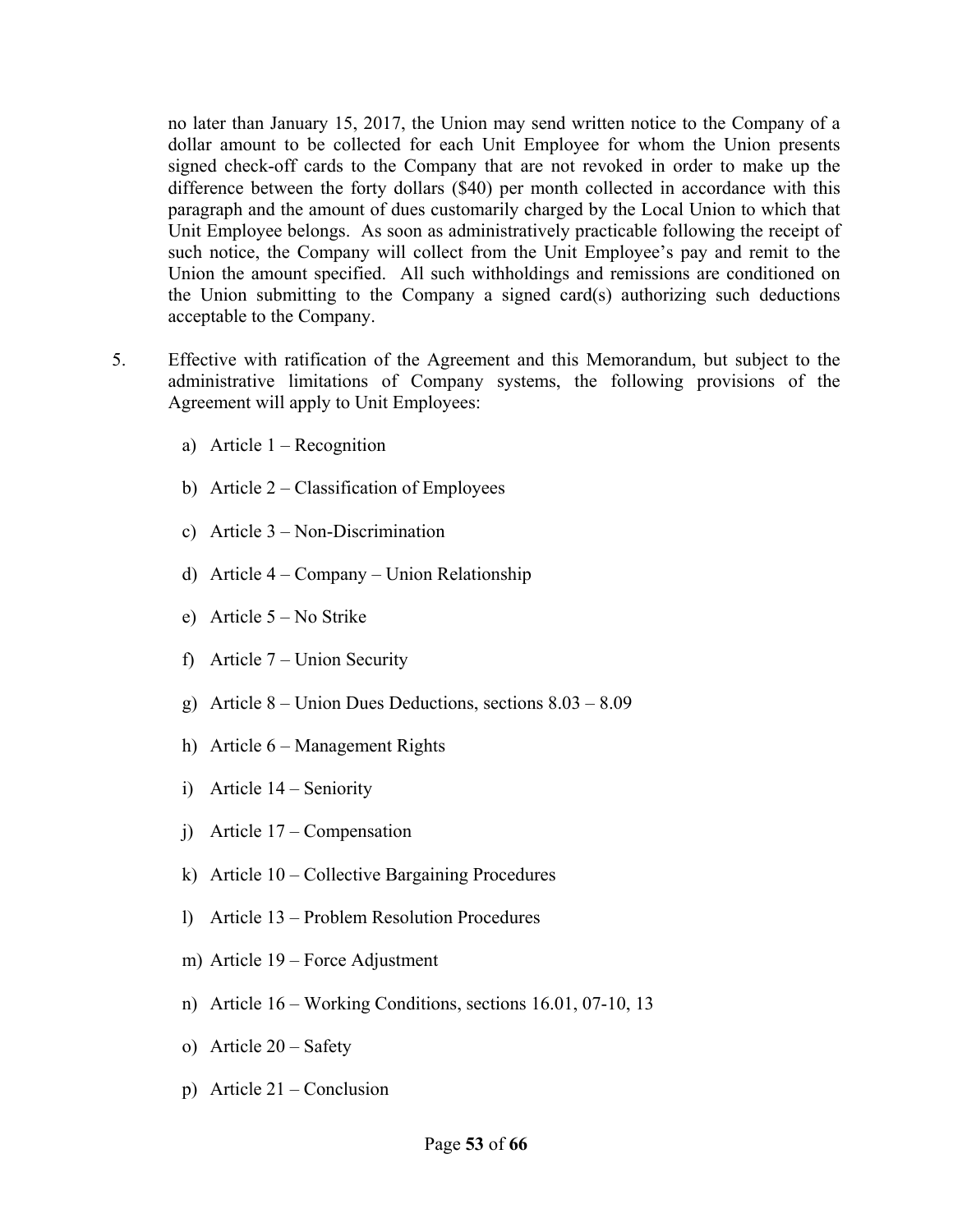### 6. **Waiver and Release/Dismissal of ULP Charges.**

- a) The Union waives and releases any and all claims or potential claims against the Company relating to the acquisition of the Company by AT&T, Inc., or the recognition or transfer of Unit Employees into the Agreement.
- b) The Union further agrees that it will not seek to alter any existing bargaining units in any AT&T company on the basis of any movement or transfer of employees as a result of this Memorandum or the Agreement. Further, the Union will not, on the basis of this Memorandum or the Agreement, on the basis of the negotiations that preceded this Memorandum or the Agreement, or on the basis of any change in operations or practices, or assignments of work as a result of this Memorandum or the Agreement, in any pleading, petition, complaint, filing or proceeding before the National Labor Relations Board, an arbitrator or panel of arbitrators, or any court of competent jurisdiction, assert, claim, charge or allege that any companies are a single or joint employer or enterprise, alter egos, accretions or successors of one another, or that any bargaining units of said entities represented by or sought to be represented by SCT-3 are a single bargaining unit, or are or should be otherwise altered in their scope or composition. This commitment on the part of SCT-3 will survive the expiration of this Memorandum and the Agreement, unless and until such time as this commitment is terminated by the mutual written agreement of the Parties.
- 7. **Complete Agreement.** The Parties agree that this Memorandum and the Agreement set forth the full and complete agreement between the Union and the Company regarding the transfer of Unit Employees into positions in the Agreement as provided in Attachment 1. The Parties further agree that no additional bargaining will be required on these subjects, and that the Company and the Union hereby each mutually waive and release the other party from any statutory, common law, contractual or other claims that each may have against the other arising out of the subject matter of this Memorandum or the Agreement.
- 8. **Authority.** The Union represents that it is fully authorized under its Constitution and By-laws to negotiate and to execute this Memorandum and the Agreement on behalf of its membership, and further acknowledges and agrees that the Company has agreed to the terms set forth in this Memorandum and the Agreement in specific reliance upon such representation by the Union. The Agreement and this Memorandum are subject to ratification by the bargaining unit employees it covers.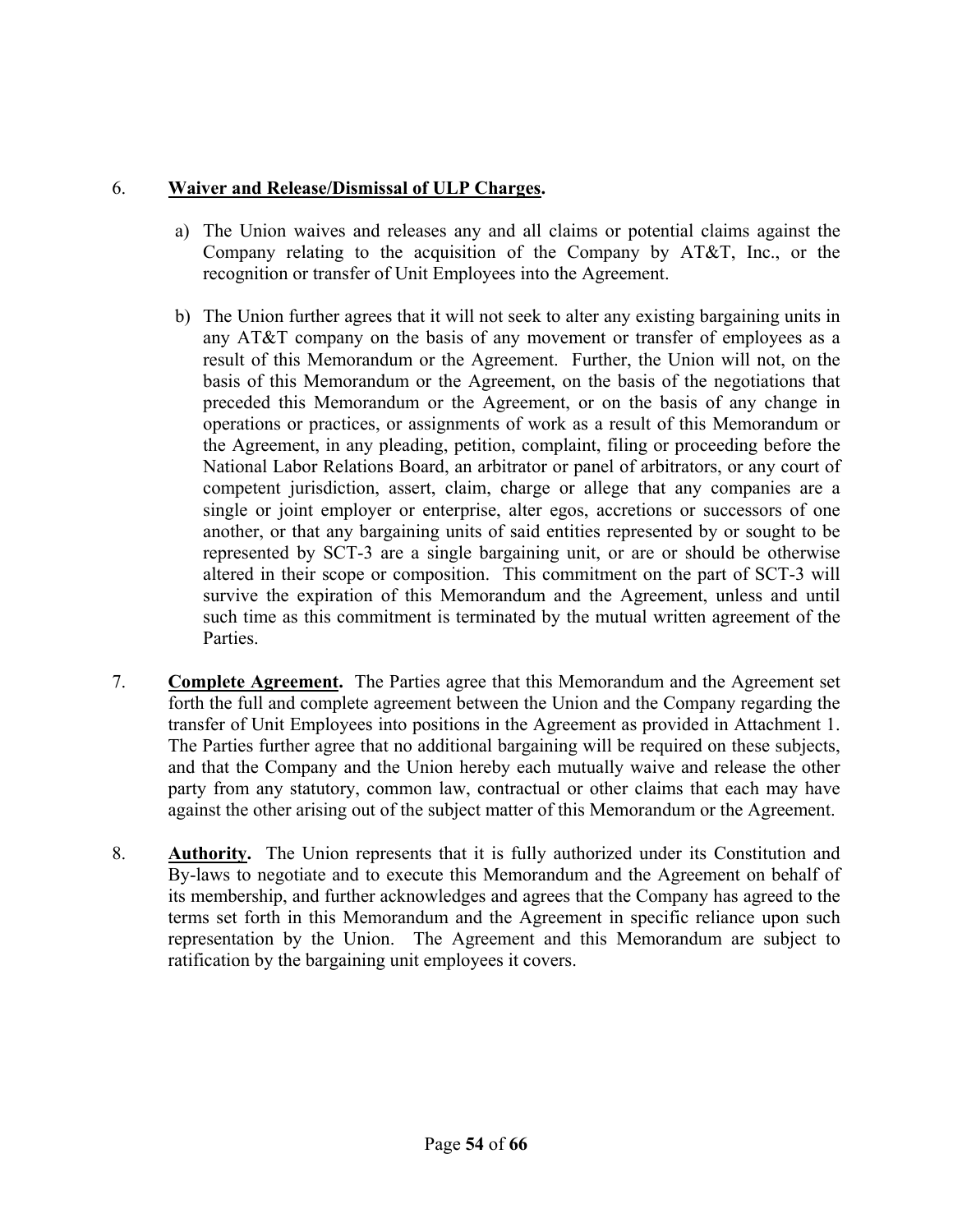9. **Duration of Memorandum.** This Memorandum shall expire on August 24, 2019, unless otherwise mutually agreed in writing by the Parties.

IN WITNESS WHEREOF, System Council T-3 of the International Brotherhood of Electrical Workers and DIRECTV LLC have caused this Memorandum to be executed by their respective representatives, duly authorized, as of the day and year first written below.

#### **AGREED:**

| <b>FOR THE UNION:</b>                                  | <b>FOR THE COMPANY:</b>          |
|--------------------------------------------------------|----------------------------------|
|                                                        |                                  |
|                                                        |                                  |
| Paul T. Wright                                         | Randall S. White                 |
| Chairman, System T-3                                   | Vice-President – Labor Relations |
| <b>International Brotherhood of Electrical Workers</b> |                                  |
|                                                        |                                  |
| Date                                                   | <b>Jate</b>                      |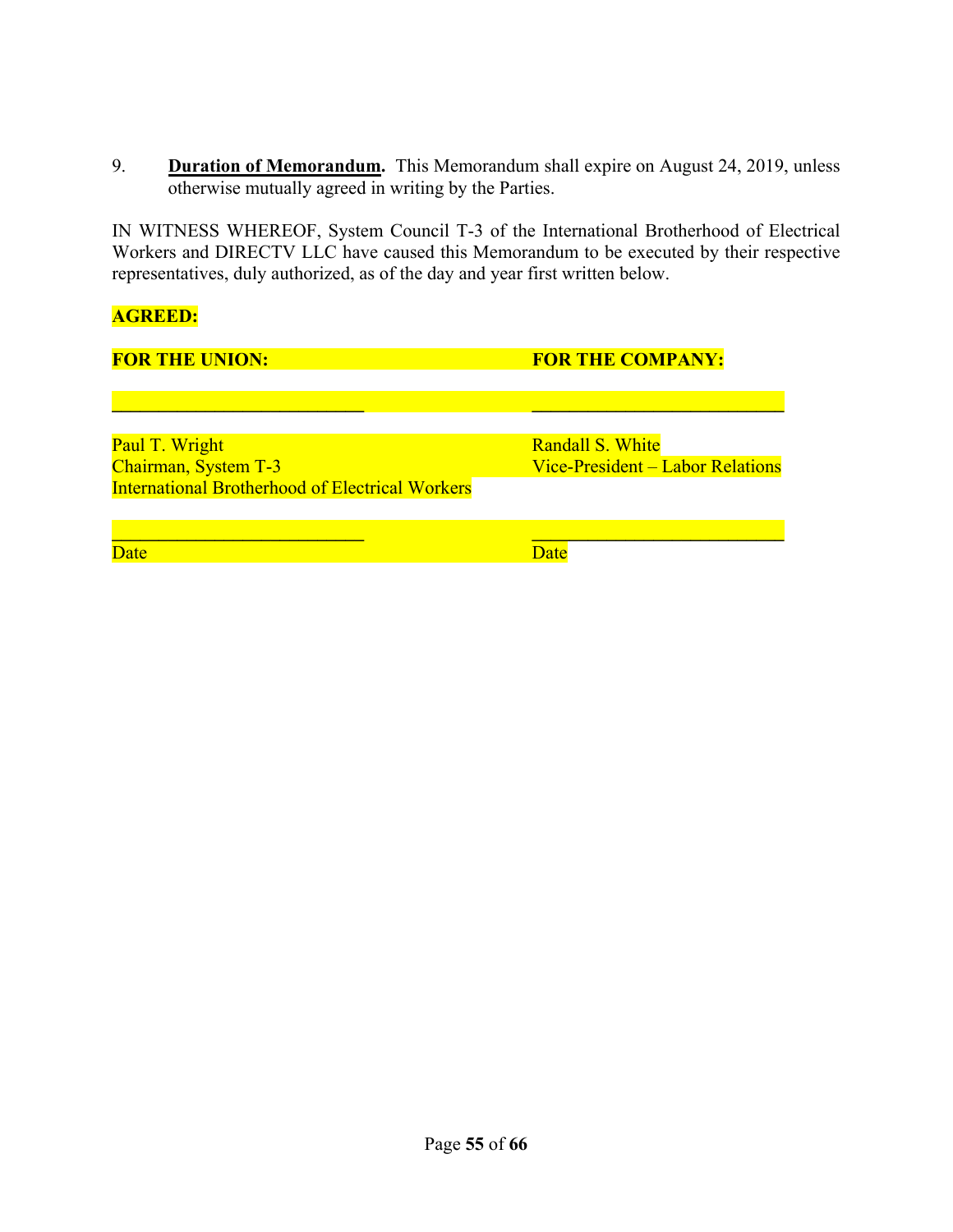## Attachment 1

| <b>CURRENT TITLE</b>                    | <b>NEW TITLE</b>                        |  |
|-----------------------------------------|-----------------------------------------|--|
| <b>Administrative Support Assistant</b> | <b>Administrative Support Assistant</b> |  |
| Field Coordinator                       | Office Coordinator                      |  |
| <b>Field Operations Tech</b>            | Premises Technician                     |  |
| Installer                               | Premises Technician                     |  |
| <b>Installation Tech</b>                | Premises Technician                     |  |
| Office Coordinator                      | Office Coordinator                      |  |
| <b>Warehouse Assistant</b>              | <b>Warehouse Assistant</b>              |  |
| Warehouse Associate                     | <b>Warehouse Assistant</b>              |  |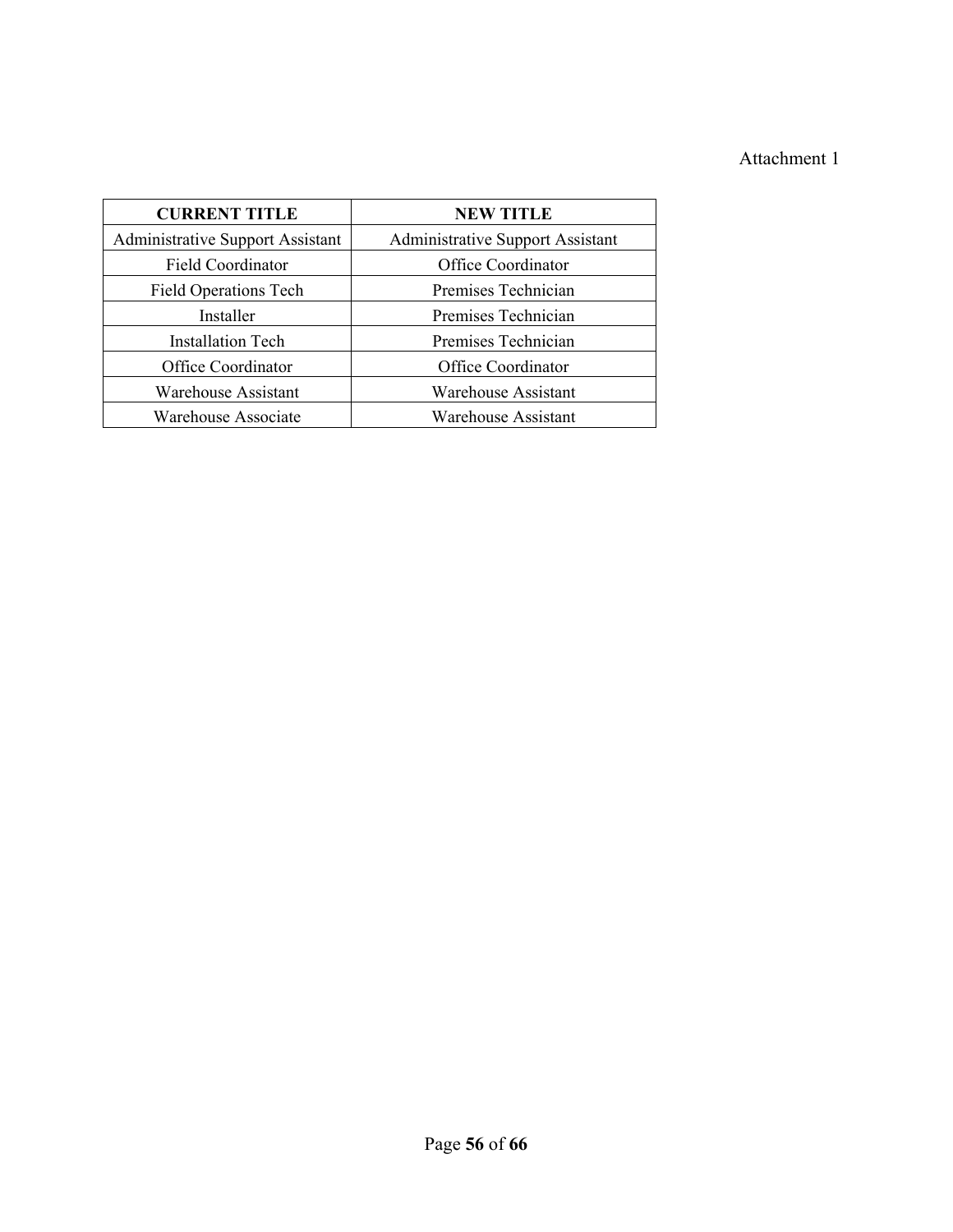| PREMISES I EUNIVIAN |            |          | WARENUUJE AJJIJI AN I |             |          |          |          |
|---------------------|------------|----------|-----------------------|-------------|----------|----------|----------|
| <b>ZONE</b>         | A          | в        | C                     | <b>ZONE</b> | A        | В        | C.       |
| START 0-            |            |          |                       | START 0-    |          |          |          |
| 6                   | \$563.50   | \$512.00 | \$445.50              | 6           | \$538.50 | \$490.50 | \$420.00 |
| $07 - 12$           | \$591.00   | \$544.00 | \$478.50              | $07 - 12$   | \$553.00 | \$507.50 | \$439.00 |
| $13 - 18$           | \$619.50   | \$577.50 | \$514.00              | 13 - 18     | \$568.00 | \$525.50 | \$459.00 |
| 19 - 24             | \$649.50   | \$613.50 | \$552.00              | $19 - 24$   | \$583.00 | \$544.00 | \$479.50 |
| $25 - 30$           | \$681.50   | \$651.50 | \$593.00              | $25 - 30$   | \$598.50 | \$563.00 | \$501.50 |
| $31 - 36$           | \$714.50   | \$692.00 | \$637.00              | $31 - 36$   | \$614.50 | \$583.00 | \$524.00 |
| $37 - 42$           | \$749.00   | \$735.00 | \$684.50              | $37 - 42$   | \$631.00 | \$603.50 | \$548.00 |
| 43 - 48             | \$785.50   | \$780.50 | \$735.50              | 43 - 48     | \$648.00 | \$624.50 | \$572.50 |
| 49 - 54             | \$824.00   | \$829.50 | \$790.00              | 49 - 54     | \$665.50 | \$646.50 | \$598.50 |
| 55 - 60             | \$864.00   | \$881.00 | \$848.50              | 55 - 60     | \$683.00 | \$669.00 | \$625.50 |
| 61-66               | \$906.00   | \$935.50 | \$911.50              | 61-66       | \$701.50 | \$692.50 | \$654.00 |
| 67-72               | \$950.00   |          |                       | 67-72       | \$720.50 |          |          |
| 73-78               | \$996.00   |          |                       | 73-78       | \$739.50 |          |          |
| 79-84               | \$1,044.50 |          |                       | 79-84       | \$759.50 |          |          |

#### **PREMISES TECHNICIAN WAREHOUSE ASSISTANT**

# START 0- 6 \$538.50 \$490.50 \$420.00 67- 72 \$720.50 73-78 \$739.50

#### **ADMINISTRATIVE SUPPORT ASSISTANT OFFICE COORDINATOR**

| <b>ZONE</b> | <u>A</u> | <u>B</u> | <u>c</u> | <b>ZONE</b>   | ≜        | <u>B</u> | <u>c</u> |
|-------------|----------|----------|----------|---------------|----------|----------|----------|
| START 0-6   | \$490.50 | \$449.50 | \$420.00 | START 0-<br>6 | \$538.50 | \$500.00 | \$420.00 |
| $07 - 12$   | \$501.00 | \$461.50 | \$431.50 | $07 - 12$     | \$553.50 | \$516.50 | \$439.00 |
| $13 - 18$   | \$511.50 | \$474.00 | \$443.00 | 13 - 18       | \$569.00 | \$533.50 | \$459.00 |
| $19 - 24$   | \$522.50 | \$487.00 | \$455.00 | 19 - 24       | \$584.50 | \$551.50 | \$479.50 |
| $25 - 30$   | \$533.50 | \$500.00 | \$467.00 | $25 - 30$     | \$601.00 | \$569.50 | \$501.50 |
| $31 - 36$   | \$544.50 | \$513.50 | \$479.50 | $31 - 36$     | \$617.50 | \$588.50 | \$524.00 |
| $37 - 42$   | \$556.00 | \$527.50 | \$492.50 | $37 - 42$     | \$635.00 | \$608.00 | \$548.00 |
| 43 - 48     | \$568.00 | \$541.50 | \$506.00 | 43 - 48       | \$652.50 | \$628.00 | \$572.50 |
| 49 - 54     | \$580.00 | \$556.00 | \$519.50 | 49 - 54       | \$670.50 | \$649.00 | \$598.50 |
| $55 - 60$   | \$592.00 | \$571.00 | \$533.50 | $55 - 60$     | \$689.00 | \$670.50 | \$625.50 |
| 61-66       | \$605.00 | \$586.50 | \$548.00 | $61 - 66$     | \$708.50 | \$692.50 | \$654.00 |
| 67-72       | \$617.50 |          |          | 67-72         | \$728.00 |          |          |
| 73-78       | \$630.50 |          |          | 73-78         | \$748.00 |          |          |
| 79-84       | \$644.00 |          |          | 79-84         | \$769.00 |          |          |

| <b>ZONE</b>   | Α        | В        | $\underline{\mathbf{c}}$ |
|---------------|----------|----------|--------------------------|
| START 0-<br>6 | \$538.50 | \$500.00 | \$420.00                 |
|               |          |          |                          |
| 07 - 12       | \$553.50 | \$516.50 | \$439.00                 |
| $13 - 18$     | \$569.00 | \$533.50 | \$459.00                 |
| $19 - 24$     | \$584.50 | \$551.50 | \$479.50                 |
| $25 - 30$     | \$601.00 | \$569.50 | \$501.50                 |
| 31 - 36       | \$617.50 | \$588.50 | \$524.00                 |
| 37 - 42       | \$635.00 | \$608.00 | \$548.00                 |
| 43 - 48       | \$652.50 | \$628.00 | \$572.50                 |
| 49 - 54       | \$670.50 | \$649.00 | \$598.50                 |
| $55 - 60$     | \$689.00 | \$670.50 | \$625.50                 |
| 61-66         | \$708.50 | \$692.50 | \$654.00                 |
| 67-72         | \$728.00 |          |                          |
| 73-78         | \$748.00 |          |                          |
| 79-84         | \$769.00 |          |                          |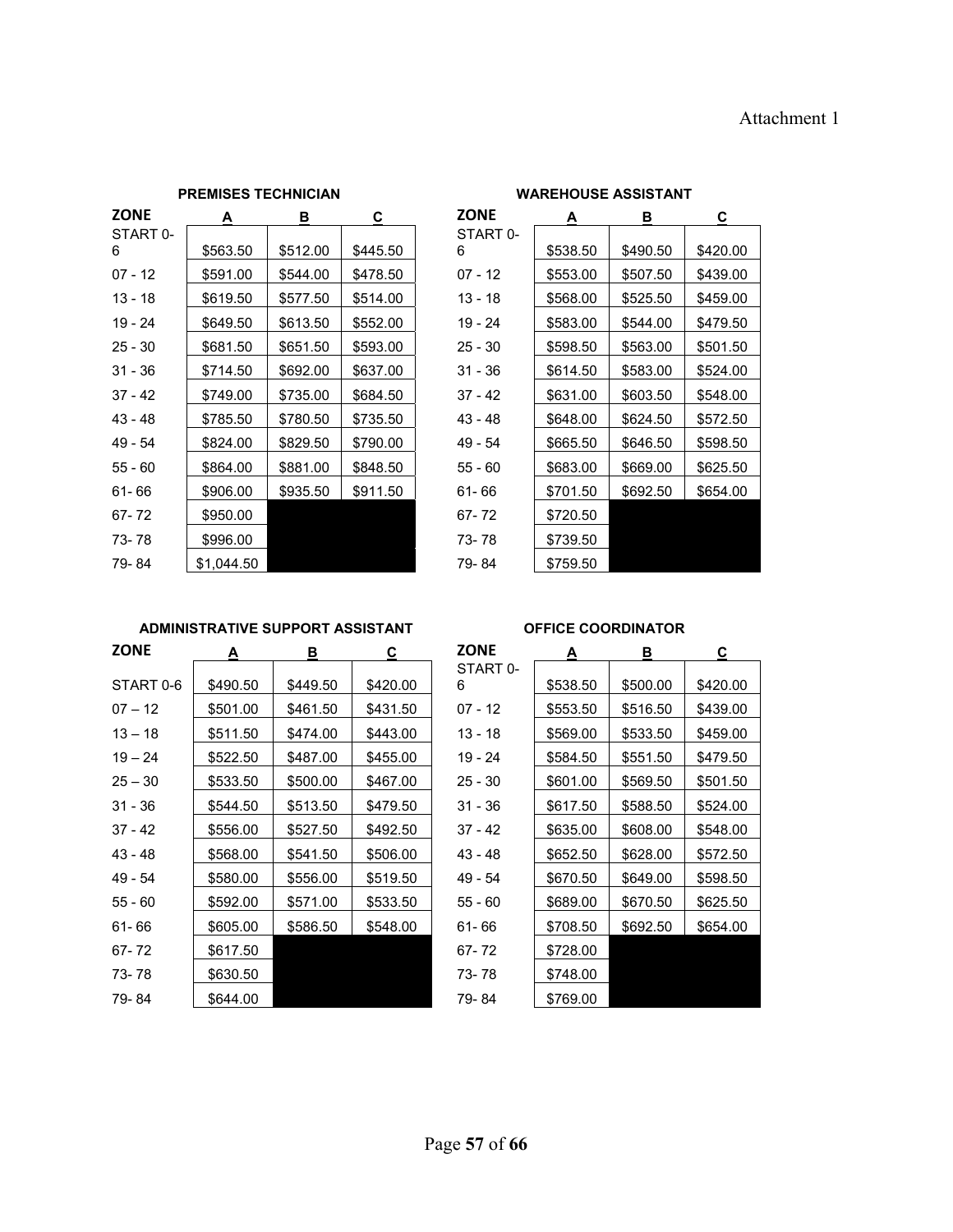#### **MEMORANDUM OF AGREEMENT BETWEEN DIRECTV LLC ("Company") AND INTERNATIONAL BROTHERHOOD OF ELECTRICAL WORKERS SYSTEM COUNCIL T-3 ("Union")**

#### **SUCCESS SHARING PLAN**

Based on System council T-3 ("Union") and DIRECTV LLC's ("Company") desire to have employees share in the success of AT&T Inc., (AT&T), the Company and the Union ("Parties") agree to a Success Sharing Plan (SSP). Eligible employees may receive annual lump sum cash payments based on AT&T stock price appreciation and AT&T dividend rate.

#### **A. Plan Components**

1. Success Units

Employees will be awarded 150 success units at the beginning of each award year (October 3, 2016, October 2, 2017 and October 1, 2018). Those success units will only be valid for that award year and will not carryover to the next award year. A success unit is only used as a multiplier in the payout calculation and is not a share of stock nor has any other value.

#### 2. Determining Award Value

| Award Year            | Beginning Award Value   | <b>Ending Award Value</b>  |
|-----------------------|-------------------------|----------------------------|
| 2017                  | October 3, 2016 closing | September 29, 2017 closing |
| (October 3, 2016 to   | AT&T stock price        | AT&T stock price           |
| September 29, 2017)   |                         |                            |
| 2018                  | October 2, 2017 closing | September 28, 2018 closing |
| (October 2, 2017 to   | AT&T stock price        | AT&T stock price           |
| September 28, 2018)   |                         |                            |
| 2019                  | October 1, 2018 closing | September 30, 2019 closing |
| (October $1, 2018$ to | AT&T stock price        | AT&T stock price           |
| September 30, 2019)   |                         |                            |

The stock price used in establishing the award value will be the closing AT&T stock price on the New York Stock Exchange.

The award value will be adjusted proportionally to reflect any stock split.

3. Determining Dividend Rate Value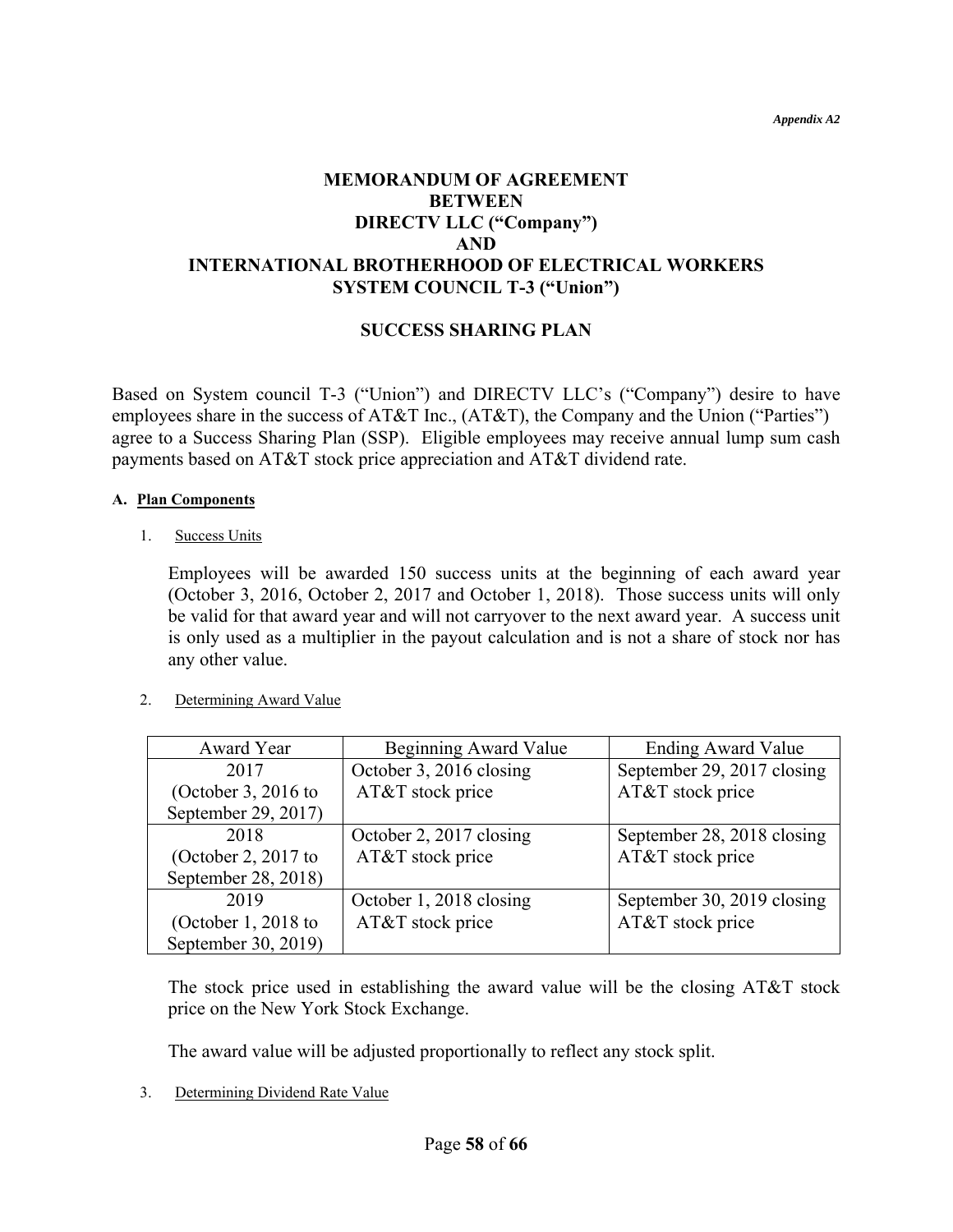For Award Years 2017, 2018 and 2019, the payout will include a dividend rate value. This dividend rate value will be determined by adding each AT&T declared quarterly dividend during the award year (historically December, March, June, and September) and multiplying this total by 150 success units.

4. Payout

Employees will receive a total payout based on the difference between the ending award value and the beginning award value for the award year times 150 success units plus the dividend rate value. For example:

#### **Stock Appreciation Value:**

Beginning award value – October 3, 2016 closing AT&T stock price \$37.00 Ending award value – September 29, 2017 closing AT&T stock price \$42.00 Payout –  $$42 - $37 = $5 \times 150$  success units = \$750.00

#### **Dividend Rate Value:**

| \$.48  |
|--------|
| \$.48  |
| \$.48  |
| \$.48  |
| \$1.92 |
|        |

Payout -  $$1.92 \times 150$  success units =  $$288.00$ 

#### **Total Payout**

\$750.00 stock appreciation value  $+$  \$288.00 dividend rate value = \$1,038.00

Payment of the award will be made as soon as practicable after the award year and will normally occur the payday of the last full pay period in November.

#### **B. Eligibility**

Employees eligible for payouts as described above are those regular, temporary and term employees who are on the payroll on both the beginning and ending dates of the award year and who work for a minimum of three (3) months within the award year in a position covered by this Collective Bargaining Agreement. Eligible employees who are on approved leaves of absence or short-term disability absence and meet the other eligibility requirements on the ending date of the award year shall receive a payout, provided they return to duty on or before December 31 of the year in which the payout is made.

An eligible employee who transfers between AT&T Companies participating in the SSP will be eligible to receive a payout under the terms of the SSP applicable to the employee's current bargaining unit at the time of a payout, so long as the combined service in both AT&T Companies satisfies the above eligibility provisions.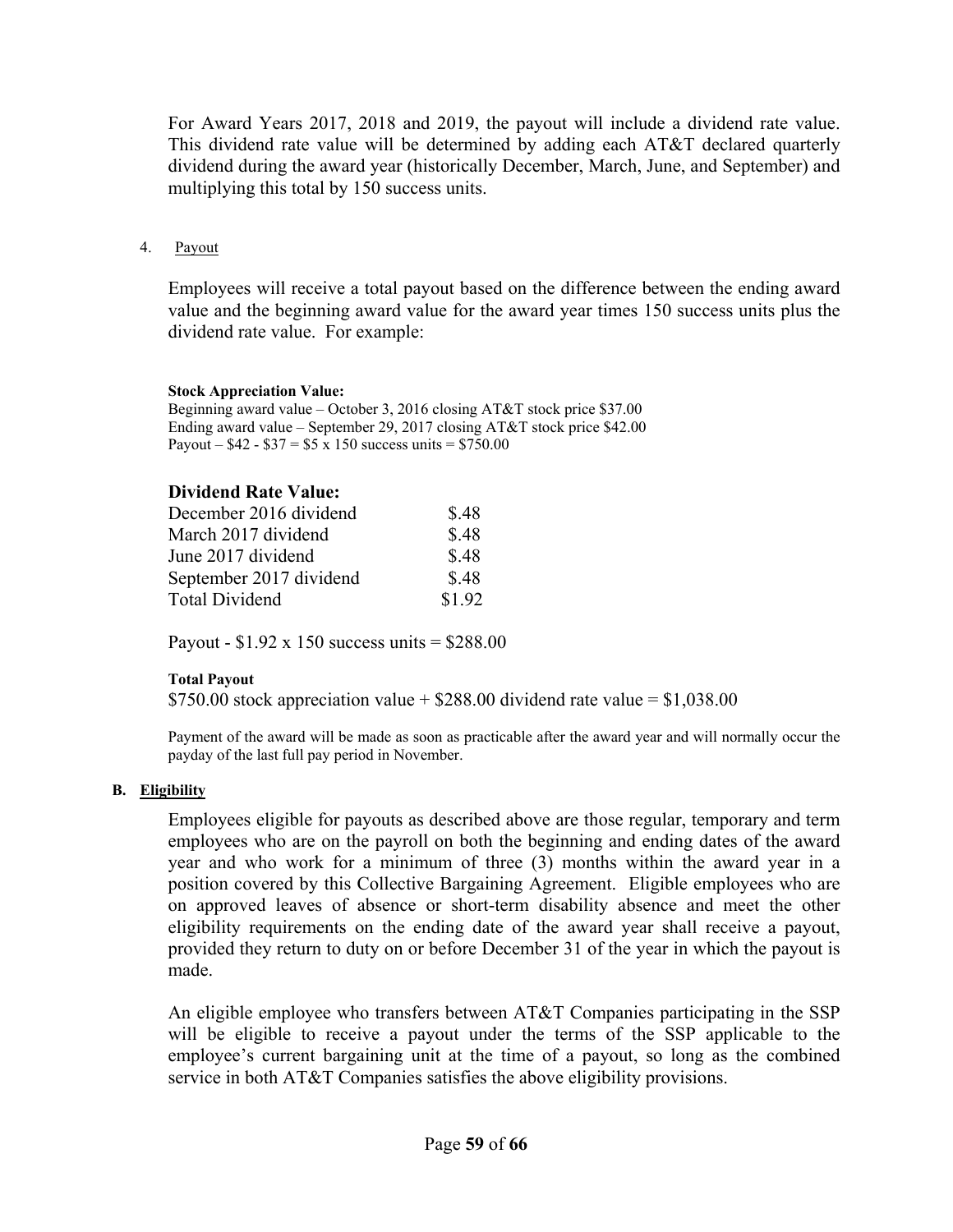#### **C. Part-Time Employees**

Eligible part-time employees will receive prorated payouts based on their part-time classification (or "part-time equivalent work week") on the ending date of the award year.

#### **D. Benefits Treatment**

SSP payments will be recognized as eligible compensation under the following benefit plans:

- Medical
- Life Insurance
- Pension
- Savings Plan

#### **E. Taxes, Personal Allotments**

Payments are subject to state and local taxes, Federal Income Tax, Social Security Tax, Medicare Tax, and any state disability deductions at the time of payment. Union dues will be deducted at the same rate as they are deducted for wages. Employees with 401(k) pretax elections will not have State or Federal Income Taxes deducted from that portion.

Personal allotments such as United Way contributions will not be made.

**\_\_\_\_\_\_\_\_\_\_\_\_\_\_\_\_\_\_\_\_\_\_\_\_\_\_\_ \_\_\_\_\_\_\_\_\_\_\_\_\_\_\_\_\_\_\_\_\_\_\_\_\_\_\_** 

**\_\_\_\_\_\_\_\_\_\_\_\_\_\_\_\_\_\_\_\_\_\_\_\_\_\_\_ \_\_\_\_\_\_\_\_\_\_\_\_\_\_\_\_\_\_\_\_\_\_\_\_\_\_\_** 

#### **F. Dispute Resolution**

Company determination under this plan shall be final and binding. The Union may present grievances relating to matters covered by the SSP, but neither the plan nor its administration shall be subject to arbitration.

This Memorandum of Agreement will remain in effect through the term of the 2016 Collective Bargaining Agreement between the Parties.

#### **AGREED:**

#### FOR THE UNION: **FOR THE COMPANY:**

Paul T. Wright Randall S. White Chairman, System T-3 Vice-President – Labor Relations International Brotherhood of Electrical Workers

Date Date Date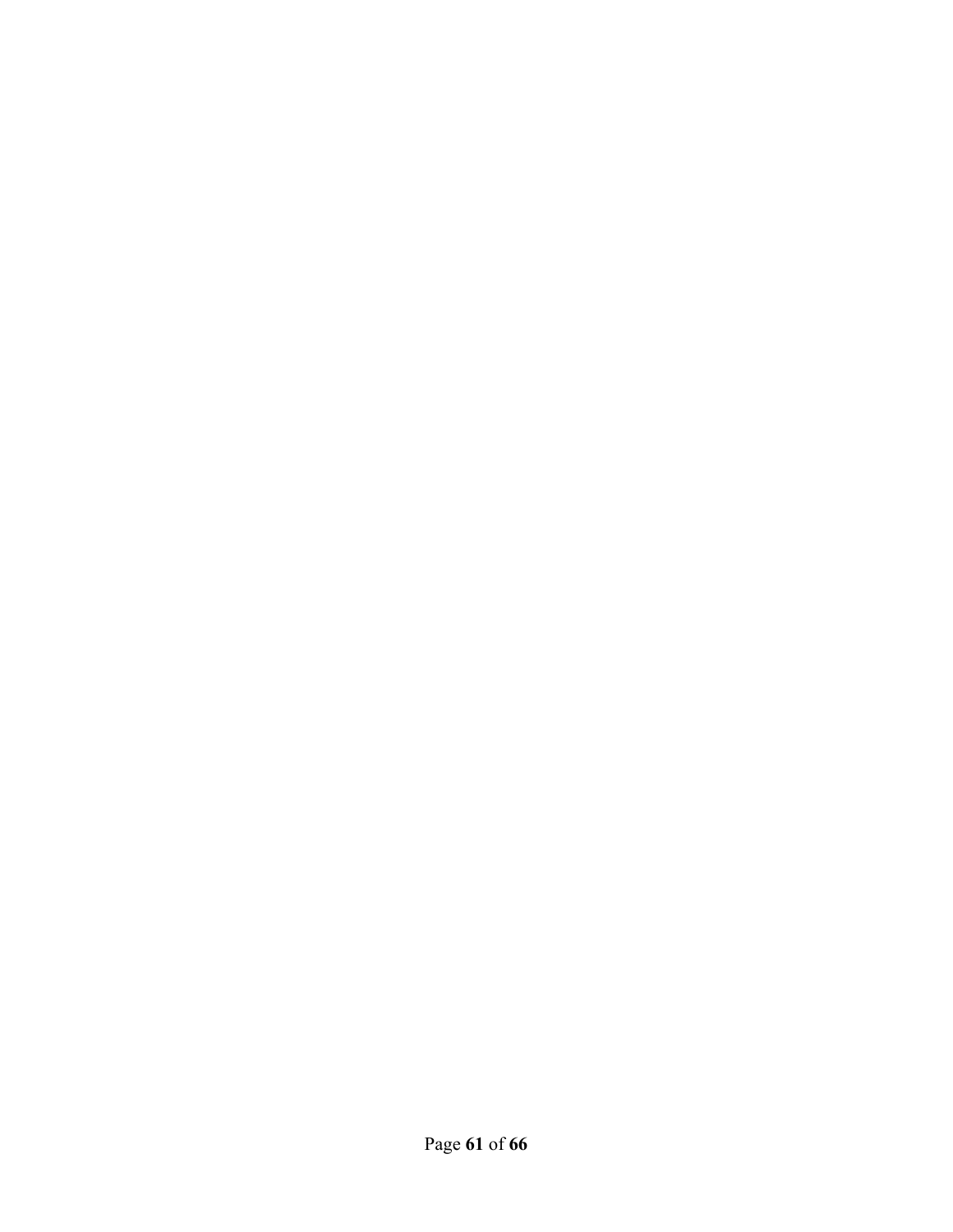#### **MEMORANDUM OF AGREEMENT**

#### **GUARANTEED PERSONAL TIME OFF**

The Company is sensitive to our employees' personal responsibilities and in an effort to accommodate employees in this area, the Company and the Union have mutually agreed to the following provisions regarding an employee's guaranteed unscheduled time off.

An employee will be allowed, on request, to take off one (1) of his or her single days (Floating Holiday, Personal Day Off or a day-at-a-time Vacation Day) per year except during the months of July, August or September. This day may be taken in half  $(\frac{1}{2})$  day increments. One (1) person per work group, per day, (for work groups of less than 100 employees) or 1 person per 100 employees (for work groups larger than 100 employees), will be allowed off unless otherwise mutually agreed locally. Eligibility requirements for Personal Days Off and day-at-a-time Vacation are set forth in Article 15 [Time Off] of the 2016 Collective Bargaining Agreement.

The time off identified above may not be taken on a Company Recognized Holiday or in work groups smaller than fifteen (15) employees, and may only be utilized Monday through Friday.

This Memorandum of Agreement will remain in effect through the term of the 2016 Collective Bargaining Agreement between the Parties.

**\_\_\_\_\_\_\_\_\_\_\_\_\_\_\_\_\_\_\_\_\_\_\_\_\_\_\_ \_\_\_\_\_\_\_\_\_\_\_\_\_\_\_\_\_\_\_\_\_\_\_\_\_\_\_** 

**\_\_\_\_\_\_\_\_\_\_\_\_\_\_\_\_\_\_\_\_\_\_\_\_\_\_\_ \_\_\_\_\_\_\_\_\_\_\_\_\_\_\_\_\_\_\_\_\_\_\_\_\_\_\_** 

#### **AGREED:**

#### **FOR THE UNION: FOR THE COMPANY:**

Paul T. Wright Randall S. White Chairman, System T-3 Vice-President – Labor Relations International Brotherhood of Electrical Workers

Date Date Date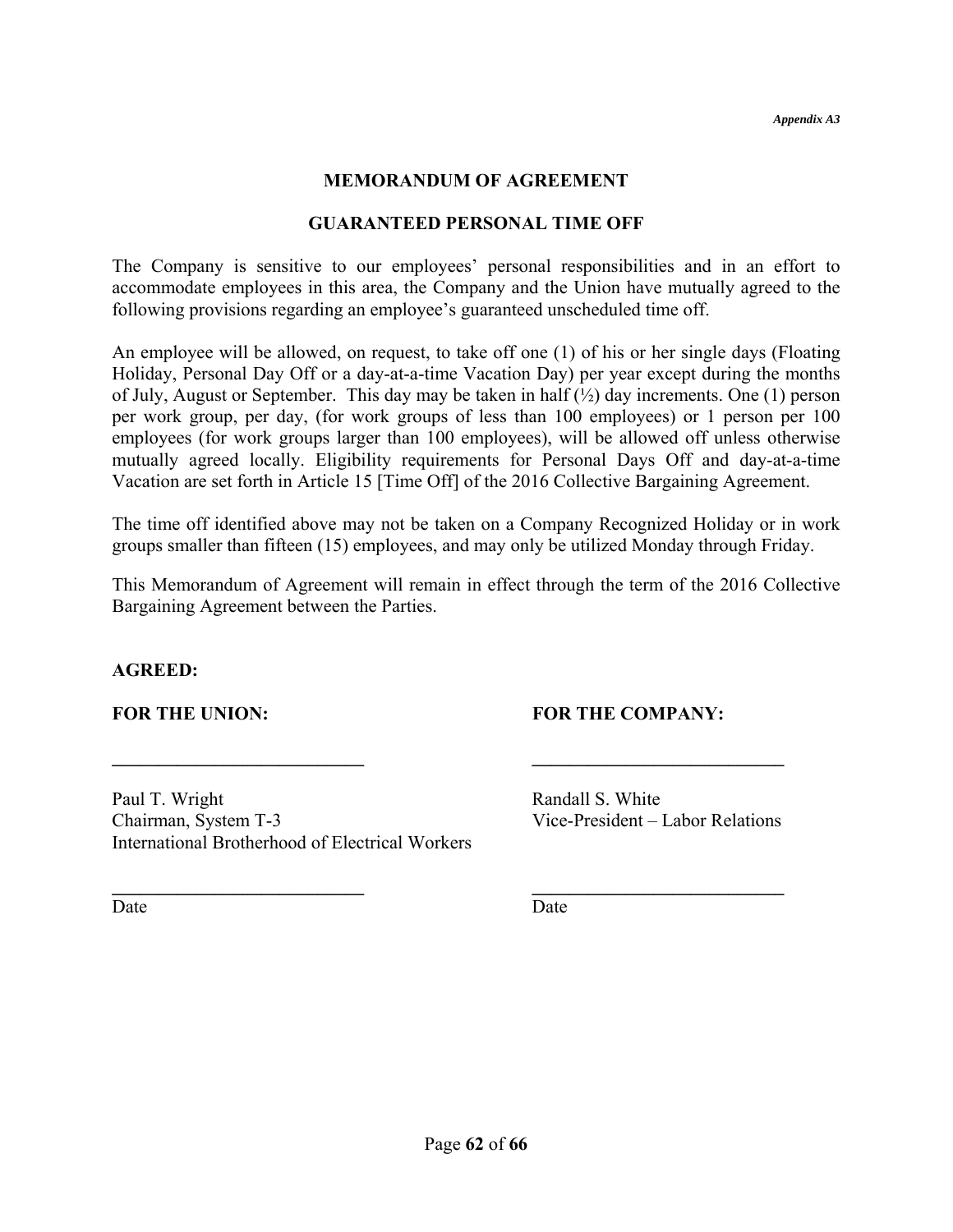*Appendix A4* 

#### **MEMORANDUM OF AGREEMENT**

#### **REGARDING**

#### **GUARANTEED WEEKEND OFF**

This Memorandum of Agreement covers the understanding reached between the Company and the Union concerning required overtime in the job title of Premises Technician in this Agreement.

The Company agrees that employees in the Premises Technician job title, in work groups of fifteen (15) or more, will be guaranteed one (1) weekend off per month. This requirement shall not pertain in cases of emergency or when an employee agrees to overtime assignments in excess of this limitation.

This Memorandum of Agreement will remain in effect through the term of the 2016 Collective Bargaining Agreement between the parties.

 $\mathcal{L} = \{ \mathcal{L} \mid \mathcal{L} \in \mathcal{L} \}$ 

**\_\_\_\_\_\_\_\_\_\_\_\_\_\_\_\_\_\_\_\_\_\_\_\_\_\_\_ \_\_\_\_\_\_\_\_\_\_\_\_\_\_\_\_\_\_\_\_\_\_\_\_\_\_\_** 

**AGREED:** 

#### FOR THE UNION: **FOR THE COMPANY:**

Paul T. Wright Randall S. White Chairman, System T-3 Vice-President – Labor Relations International Brotherhood of Electrical Workers

Date Date Date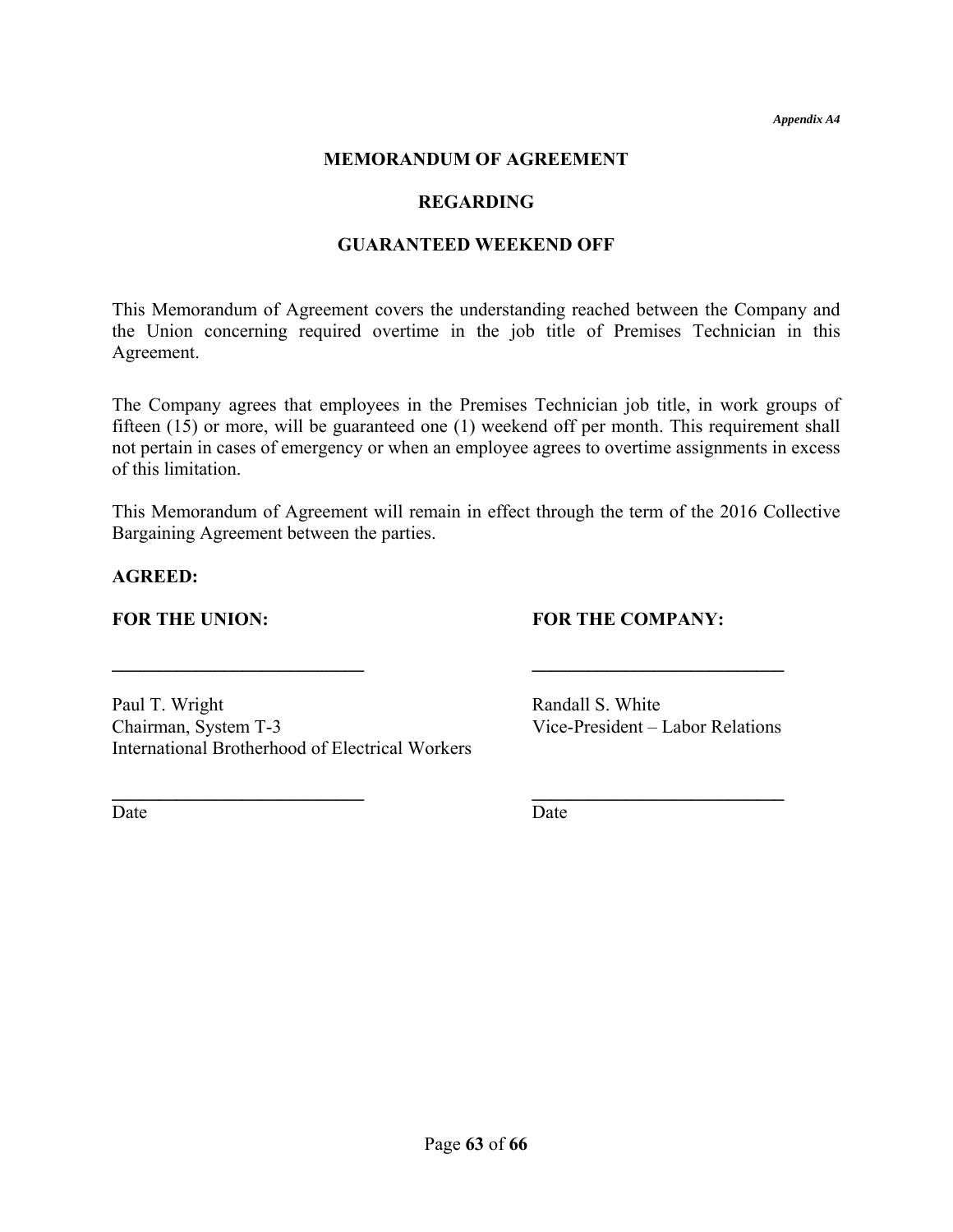#### XXXX, XX, 2016

Paul T. Wright Chairman, System Council T-3 1307 Butterfield Rd. Suite 422 Downers Grove, IL 60515

Re: Arbitrator Selection

Dear Mr. Wright,

This letter confirms the understanding reached by the Company and the Union during the 2016 bargaining between IBEW System Council T-3 ("Union") and DIRECTV LLC ("Company") for a new collective bargaining agreement ("DIRECTV CBA").

In Article 13.18 [Problem Resolution Procedures], the Agreement provides:

"Within seven (7) working days of the Company's receipt of the Union's request for arbitration, the Parties will select an arbitrator by alternately striking names from a randomly assigned "panel" of arbitrators. The method for determining which party will strike first shall be by flip of a coin. There will be thirty (30) such panels each consisting of seven (7) arbitrators who are members of the National Academy of Arbitrators and who have been selected to serve on a panel. The panels will be created by both Company and Union each submitting one hundred and five (105) names. The Company and Union will make blind selections from the pool. The first seven (7) names will comprise Panel 1, and so on for each subsequent panel until all two hundred and ten (210) names are used. In the event an arbitrator is selected from each of thirty (30) panels, the 210 names will be reordered in a random manner for the creation of thirty (30) new panels. The selected arbitrator shall conduct an appropriate hearing concerning the grievance, and render a decision, thereby resolving the grievance. The number of panels provided for in this paragraph may be increased by mutual agreement."

This language is identical to language in the 2013 Collective Bargaining Agreement between the Union and AT&T Midwest, et al. ("AT&T Midwest CBA"). It is the intent of the parties that the above-cited language is not intended to result in the separate selection of panels. Instead, the parties intend to use AT&T Midwest CBA arbitration panels for grievances arising under the DIRECTV CBA, even if the AT&T Midwest CBA language changes. Panels will be assigned to grievances under both contracts as if they all arose under the AT&T Midwest CBA.

This Letter of Agreement will remain in effect through the term of this Agreement.

Sincerely,

Ellery H. Hunter Director - Labor Relations